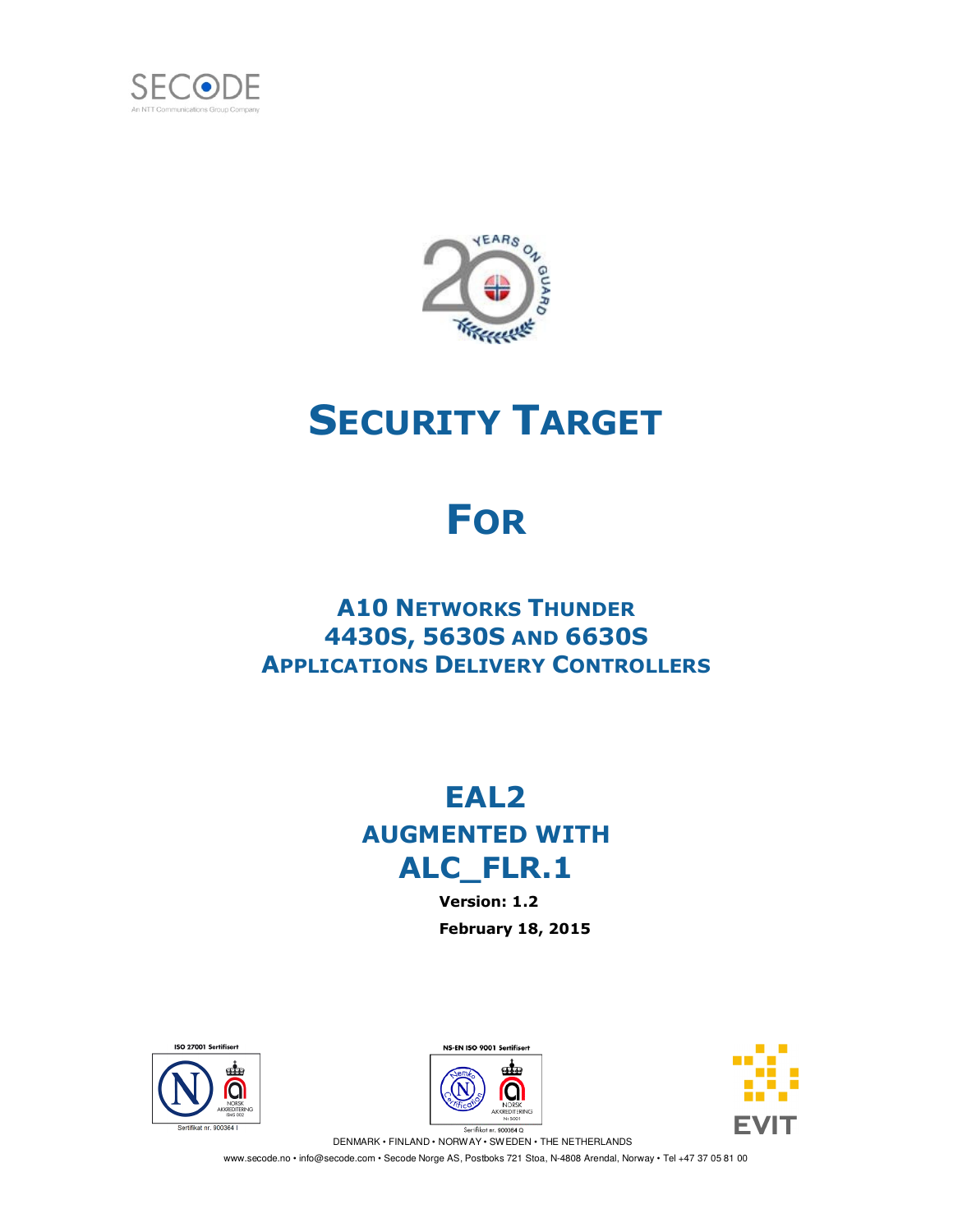

### **TABLE OF CONTENTS**

| 1.3.1. THUNDER APPLICATION DELIVERY CONTROLLERS FEATURES7 |  |
|-----------------------------------------------------------|--|
|                                                           |  |
|                                                           |  |
|                                                           |  |
|                                                           |  |
|                                                           |  |
| 2. CC CONFORMANCE CLAIM (ASE_CCL)  14                     |  |
| 3. SECURITY PROBLEM DEFINITION (ASE_SPD) 15               |  |
|                                                           |  |
|                                                           |  |
|                                                           |  |
|                                                           |  |
|                                                           |  |
|                                                           |  |
|                                                           |  |
|                                                           |  |
| 4. SECURITY OBJECTIVES (ASE_OBJ) 17                       |  |
|                                                           |  |
| 4.2. OPERATIONAL ENVIRONMENT SECURITY OBJECTIVES 17       |  |
|                                                           |  |
|                                                           |  |
|                                                           |  |
|                                                           |  |
|                                                           |  |
|                                                           |  |
|                                                           |  |
|                                                           |  |
|                                                           |  |
|                                                           |  |
|                                                           |  |
|                                                           |  |
|                                                           |  |
|                                                           |  |
|                                                           |  |
|                                                           |  |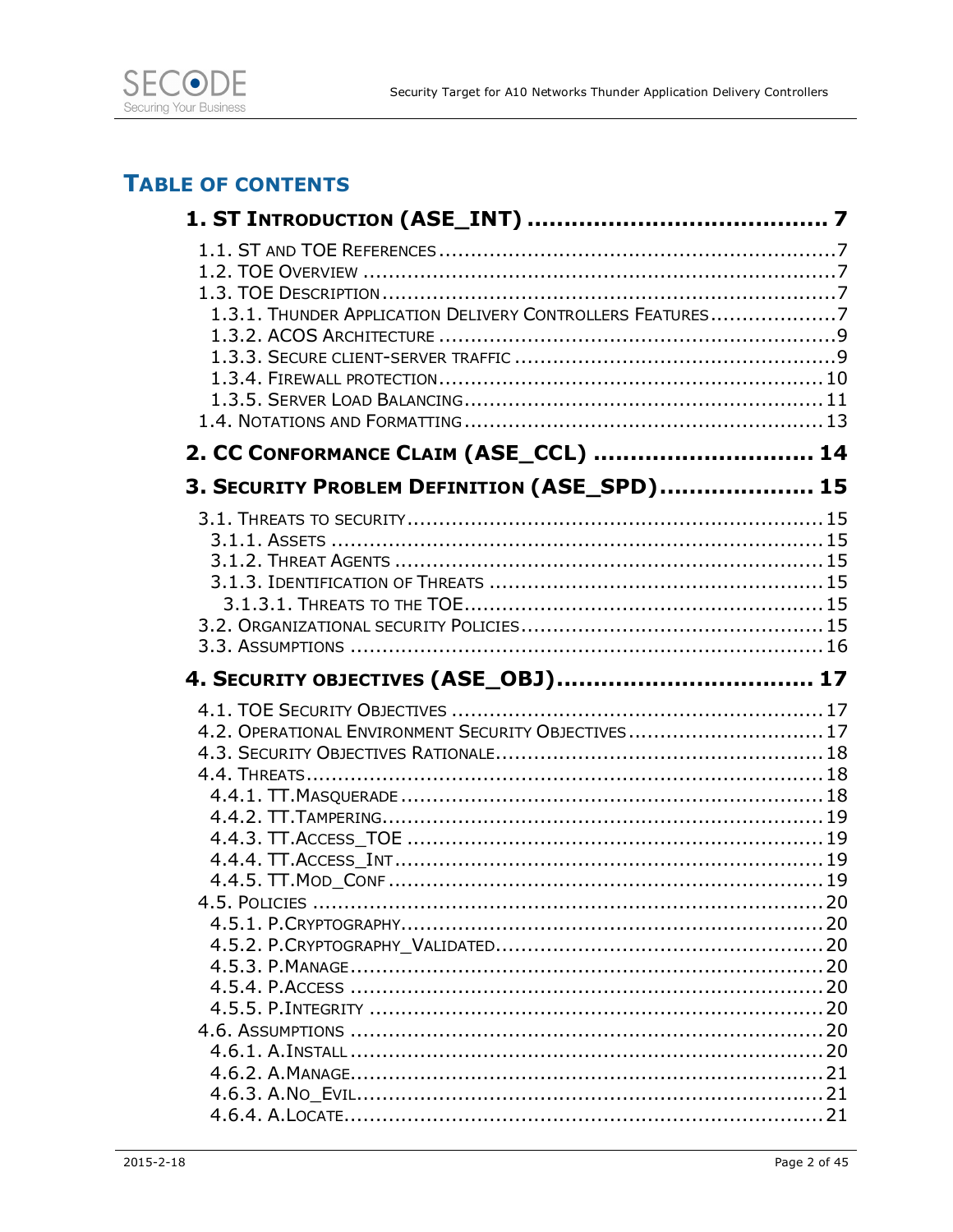

| 5. EXTENDED COMPONENTS DEFINITION (ASE_ECD) 22                        |  |
|-----------------------------------------------------------------------|--|
|                                                                       |  |
| 6. SECURITY REQUIREMENTS (ASE_REQ) 23                                 |  |
|                                                                       |  |
|                                                                       |  |
| 6.1.1.1. FLB_SCO_EXP.1 SECURE COMMUNICATION 23                        |  |
|                                                                       |  |
|                                                                       |  |
| 6.1.2.2. FAU_GEN.2 USER IDENTITY ASSOCIATION 24                       |  |
|                                                                       |  |
|                                                                       |  |
| 6.1.2.5. FAU_STG.1 PROTECTED AUDIT TRAIL STORAGE 24                   |  |
| 6.1.2.6. FAU STG.4 PREVENTION OF AUDIT DATA LOSS 24                   |  |
|                                                                       |  |
| 6.1.3.1. FCS BCM EXP.1 BASELINE CRYPTOGRAPHIC MODULE  25              |  |
| 6.1.3.2. FCS_CKM.1 CRYPTOGRAPHIC KEY GENERATION 25                    |  |
| 6.1.3.3. FCS_CKM.2 CRYPTOGRAPHIC KEY DISTRIBUTION  25                 |  |
| 6.1.3.4. FCS_CKM.4 CRYPTOGRAPHIC KEY DESTRUCTION  25                  |  |
| 6.1.3.5. FCS_COP_EXP.1 RANDOM NUMBER GENERATION  25                   |  |
| 6.1.3.6. FCS COP EXP.2 CRYPTOGRAPHIC OPERATION  26                    |  |
|                                                                       |  |
| 6.1.4.1. FDP_ACC.1A SUBSET ACCESS CONTROL - ADMINISTRATOR ACCESS      |  |
|                                                                       |  |
| 6.1.4.2. FDP_ACC.1B SUBSET ACCESS CONTROL - SSL ACCESS CONTROL  26    |  |
| 6.1.4.3. FDP_ACF.1A SECURITY ATTRIBUTE BASED ACCESS CONTROL -         |  |
|                                                                       |  |
| 6.1.4.4. FDP_ACF.1B SECURITY ATTRIBUTE BASED ACCESS CONTROL - SSL     |  |
|                                                                       |  |
| 6.1.4.5. FDP_IFC.1 SUBSET INFORMATION FLOW CONTROL  27                |  |
| 6.1.4.6. FDP_IFF.1 SIMPLE SECURITY ATTRIBUTES  27                     |  |
| 6.1.5. IDENTIFICATION AND AUTHENTICATION (FIA) 28                     |  |
| 6.1.5.2. FIA_UAU.1A TIMING OF AUTHENTICATION - ADMINISTRATOR28        |  |
| 6.1.5.3. FIA UAU EXP.1 TIMING OF AUTHENTICATION - USER  28            |  |
| 6.1.5.4. FIA UAU.5 MULTIPLE AUTHENTICATION MECHANISMS  28             |  |
|                                                                       |  |
|                                                                       |  |
| 6.1.6.1. FMT_MOF.1 MANAGEMENT OF SECURITY FUNCTIONS BEHAVIOUR  29     |  |
| 6.1.6.2. FMT MSA.1 MANAGEMENT OF SECURITY ATTRIBUTES 29               |  |
| 6.1.6.3. FMT_MSA.2 SECURE SECURITY ATTRIBUTES29                       |  |
| 6.1.6.4. FMT_MSA.3A STATIC ATTRIBUTE INITIALISATION - ADMINISTRATOR   |  |
|                                                                       |  |
| 6.1.6.5. FMT_MSA.3B STATIC ATTRIBUTE INITIALISATION - SSL ACCESS      |  |
|                                                                       |  |
| 6.1.6.6. FMT_MSA.3C STATIC ATTRIBUTE INITIALISATION - SSL INFORMATION |  |
|                                                                       |  |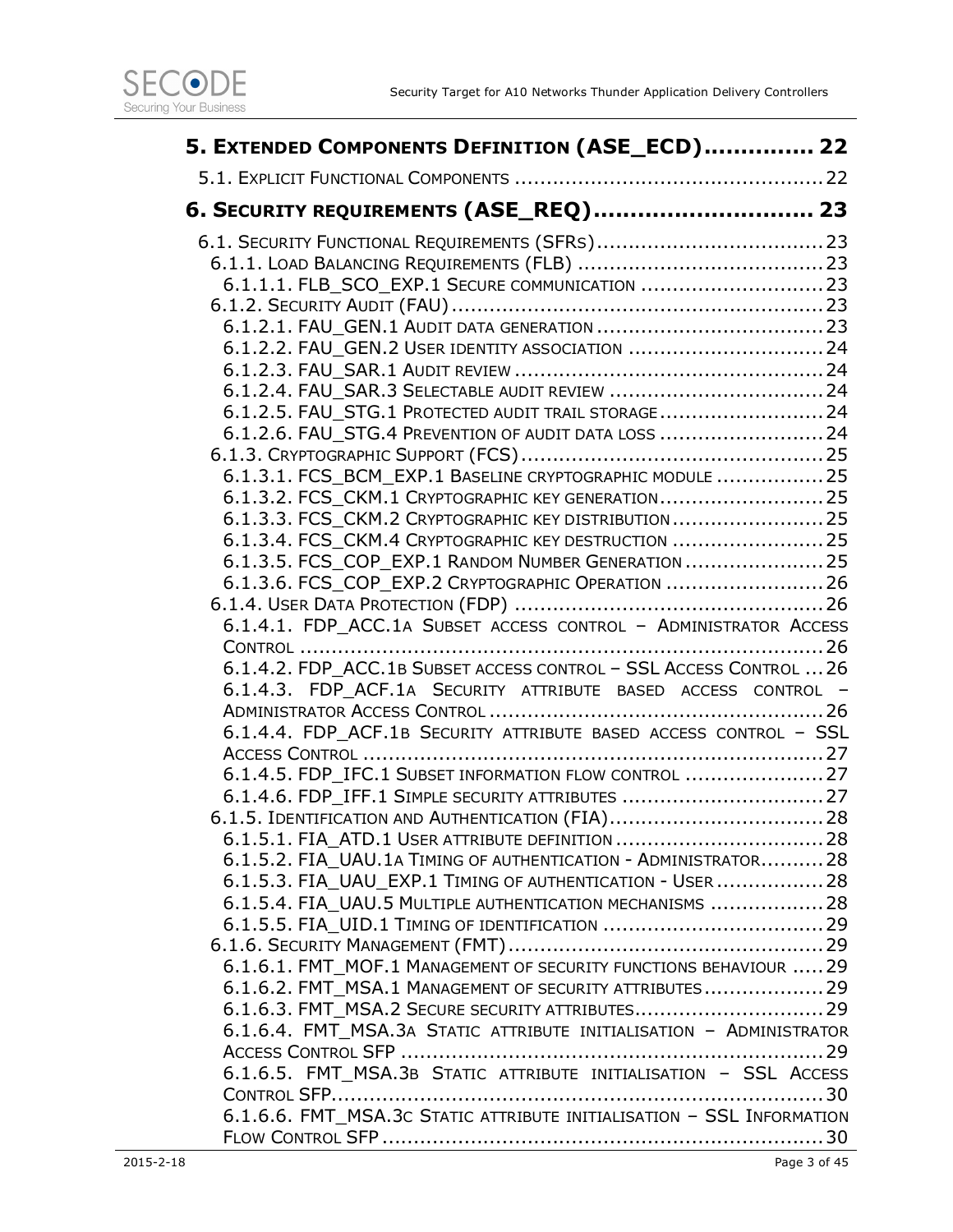| 6.1.6.7. FMT SMF.1 SPECIFICATION OF MANAGEMENT FUNCTIONS30         |  |
|--------------------------------------------------------------------|--|
|                                                                    |  |
|                                                                    |  |
|                                                                    |  |
| 6.1.7.2. FPT_ITC.1 INTER-TSF CONFIDENTIALITY DURING TRANSMISSION30 |  |
| 6.1.7.3. FPT ITT.1 BASIC INTERNAL TSF DATA TRANSFER PROTECTION31   |  |
|                                                                    |  |
|                                                                    |  |
|                                                                    |  |
| 6.3.1. RELATION BETWEEN SFRS AND SECURITY OBJECTIVES 32            |  |
|                                                                    |  |
|                                                                    |  |
|                                                                    |  |
|                                                                    |  |
|                                                                    |  |
|                                                                    |  |
|                                                                    |  |
|                                                                    |  |
|                                                                    |  |
|                                                                    |  |
|                                                                    |  |
| 6.4. RATIONALE FOR EXPLICITLY STATED REQUIREMENTS  36              |  |
|                                                                    |  |
|                                                                    |  |
| 7. TOE SUMMARY SPECIFICATION (ASE_TSS)  37                         |  |
|                                                                    |  |
|                                                                    |  |
|                                                                    |  |
|                                                                    |  |
|                                                                    |  |
|                                                                    |  |
|                                                                    |  |
|                                                                    |  |
|                                                                    |  |
|                                                                    |  |
|                                                                    |  |
|                                                                    |  |
|                                                                    |  |
|                                                                    |  |
|                                                                    |  |
|                                                                    |  |
|                                                                    |  |
|                                                                    |  |
| 8.1.1. SECURITY ARCHITECTURE DESCRIPTION (ADV_ARC.1)  41           |  |
| 8.1.2. SECURITY-ENFORCING FUNCTIONAL SPECIFICATION (ADV_FSP.2)41   |  |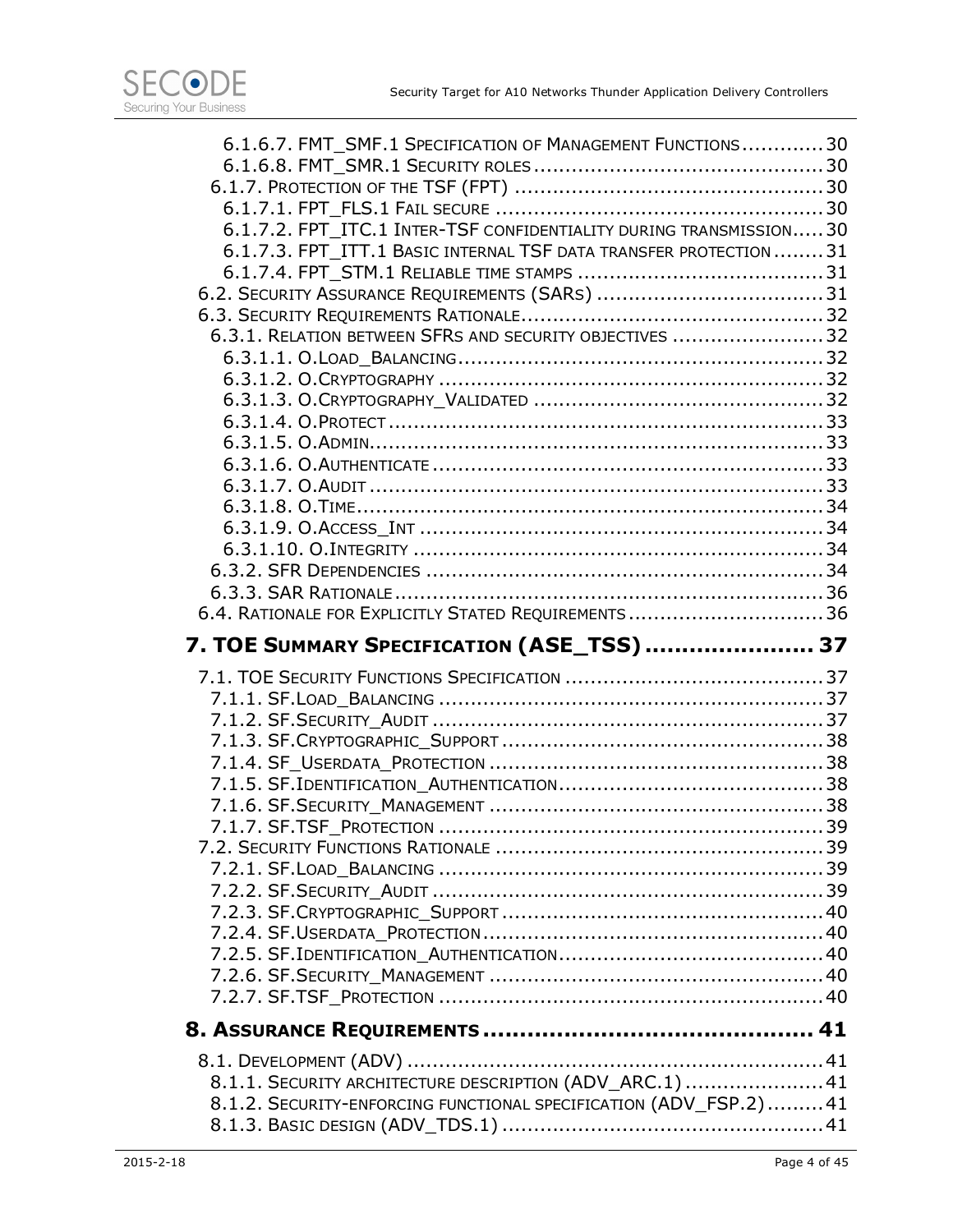| 8.4.3. INDEPENDENT TESTING - SAMPLE (ATE_IND.2) 44  |  |
|-----------------------------------------------------|--|
|                                                     |  |
|                                                     |  |
|                                                     |  |
|                                                     |  |
|                                                     |  |
| 8.3.2. PARTS OF THE TOE CM COVERAGE (ALC_CMS.2)  43 |  |
|                                                     |  |
|                                                     |  |
|                                                     |  |
| 8.2.1. OPERATIONAL USER GUIDANCE (AGD_OPE.1) 42     |  |
|                                                     |  |
|                                                     |  |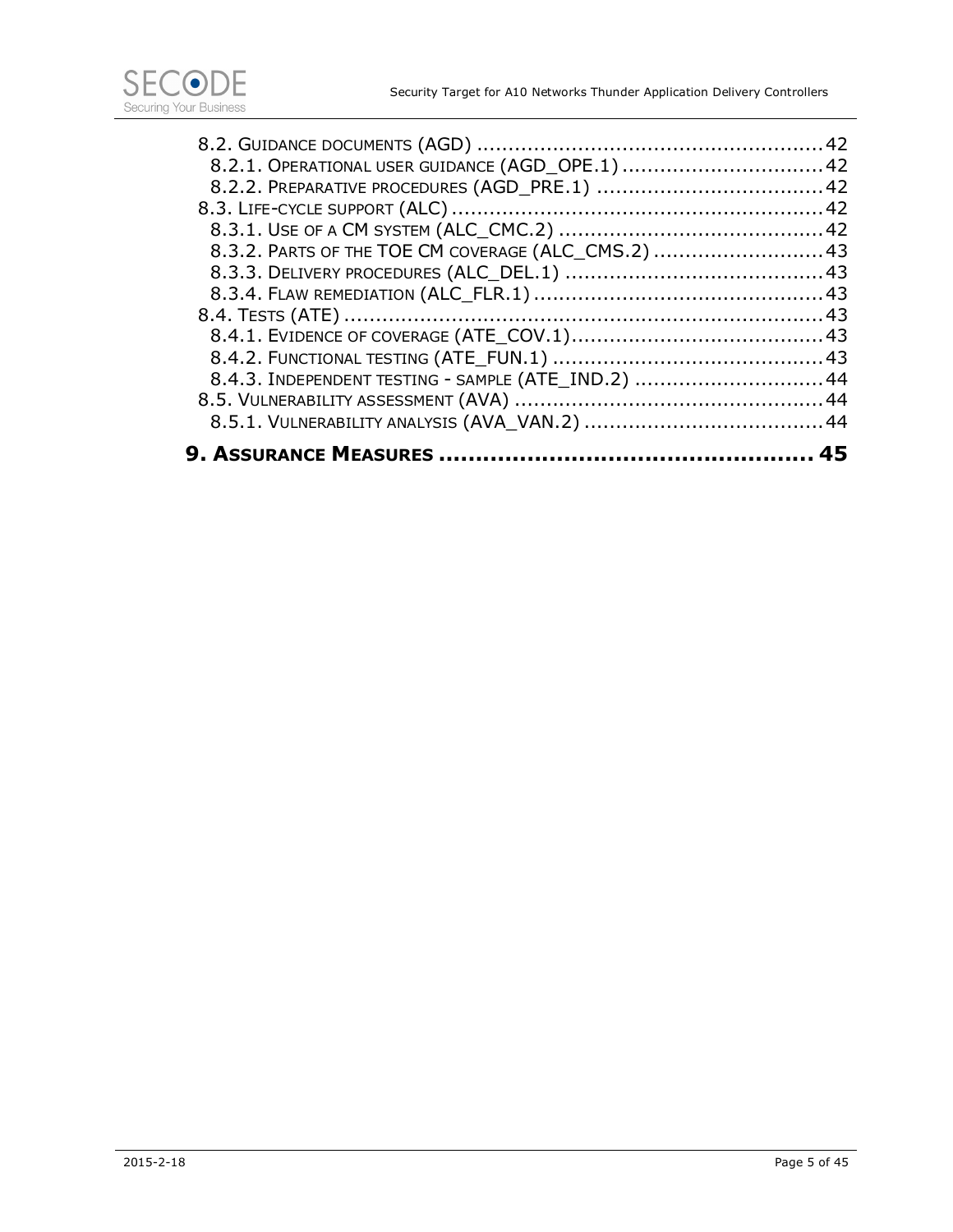### **ABBREVIATIONS**

| Abbreviation             | Description                              |
|--------------------------|------------------------------------------|
| <b>ACL</b>               | <b>Access Control List</b>               |
| <b>ACOS</b>              | Advanced Core Operating System           |
| <b>AES</b>               | Advanced Encryption Standard             |
| CC                       | Common Criteria                          |
| <b>CLI</b>               | Command-line interface                   |
| <b>CM</b>                | Configuration Management                 |
| <b>CMVP</b>              | Cryptographic Module Validation Program  |
| <b>DES</b>               | Data Encryption Standard                 |
| <b>DNS</b>               | Domain Name System                       |
| EAL                      | <b>Evaluation Assurance Level</b>        |
| <b>FIPS</b>              | Federal Information Processing Standards |
| IP.                      | <b>Internet Protocol</b>                 |
| $\overline{\text{IT}}$   | <b>Information Technology</b>            |
| <b>NAT</b>               | <b>Network Address Translation</b>       |
| <b>OS</b>                | Operating System                         |
| <b>PUBS</b>              | Publications                             |
| <b>RSA</b>               | Rivest, Shamir and Adleman               |
| $\overline{\mathsf{SF}}$ | Security Function                        |
| <b>SFP</b>               | Security Function Policy                 |
| <b>SHA</b>               | Secure Hash Algorithm                    |
| <b>SLB</b>               | Server Load Balancing                    |
| SSL                      | Secure Sockets Layer                     |
| <b>ST</b>                | Security Target                          |
| <b>TLS</b>               | <b>Transport Layer Security</b>          |
| <b>TOE</b>               | <b>Target of Evaluation</b>              |
| <b>TSF</b>               | <b>TOE Security Functionality</b>        |
| <b>TSFI</b>              | <b>TSF Interface</b>                     |
| <b>VE</b>                | <b>Virtual Ethernet</b>                  |
| <b>VIP</b>               | Virtual IP                               |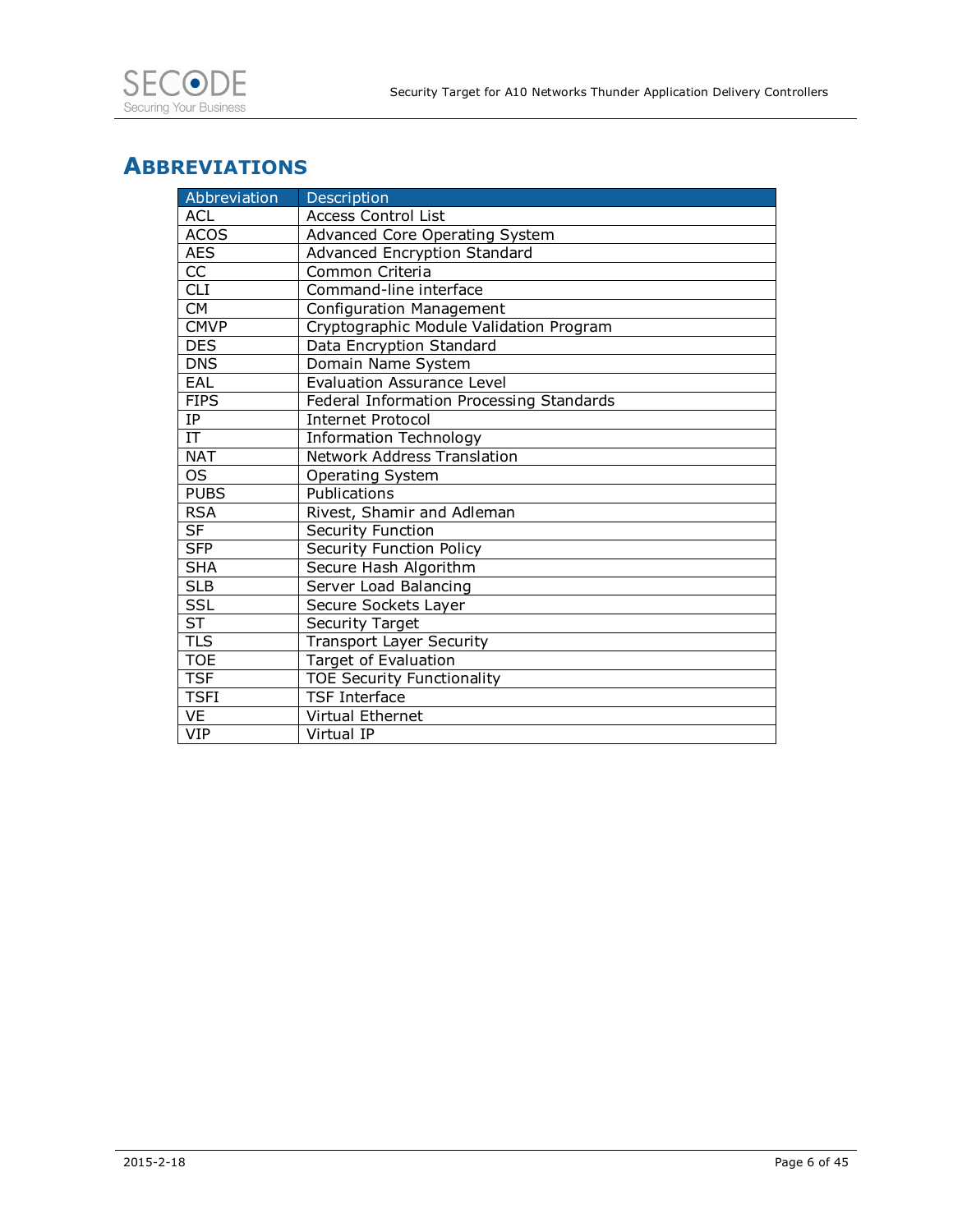

## **1. ST INTRODUCTION (ASE\_INT)**

### **1.1. ST AND TOE REFERENCES**

ST title: Security Target for A10 Networks Thunder 4430S, 5630S and 6630S Application Delivery Controllers, Version 1.2

CC Version: 3.1 Revision 4

Assurance level: EAL2 augmented with ALC\_FLR.1

PP Identification: None

TOE name: Thunder 4430S, 5630S and 6630S Application Delivery Controllers

TOE version:

- Hardware versions: 4430S, 5630S and 6630S
- Firmware version: 2.7.2-P5

### **1.2. TOE OVERVIEW**

A10 Networks' Thunder is an application delivery controller designed to help enterprises and ISPs with application availability through a Web Application Delivery Platform. The Thunder Advanced Core Operating System (ACOS) architecture includes a multi-CPU architecture built from the ground up, for load balancing performance, scalability and reliability. The relevant Thunder application delivery controllers include the platform models 4430S, 5630S and 6630S. These application delivery controllers are integrated 64-bit models, with both 64-bit ACOS and 64-bit hardware.

No non-TOE hardware/software/firmware is required by the TOE for operation.

### **1.3. TOE DESCRIPTION**

The TOE is a hardware device. The hardware and firmware components of the TOE are enclosed in a metal enclosure which is the physical boundary of the TOE. The removable panels of the enclosure are protected by tamper-evident labels. The enclosure is opaque within the visible spectrum.

#### **1.3.1. THUNDER APPLICATION DELIVERY CONTROLLERS FEATURES**

The Thunder Application Delivery Controller is designed to meet the growing demands of Web sites, carriers and enterprises. The Thunder offers intelligent Layer 4-7 application processing capabilities with performance and scalability to meet critical business requirements. The Thunder's standard redundant components design can ensure organizations non-stop service availability for all types of applications.

High Availability feature is outside of the scope of the evaluation.

Key features of the Thunder are described in the following.

- 1. Application Delivery Features
	- Comprehensive IPv4/IPv6 Support
		- o Transparent (Layer 2) and gateway (Layer 3) mode support for easy deployment into existing infrastructures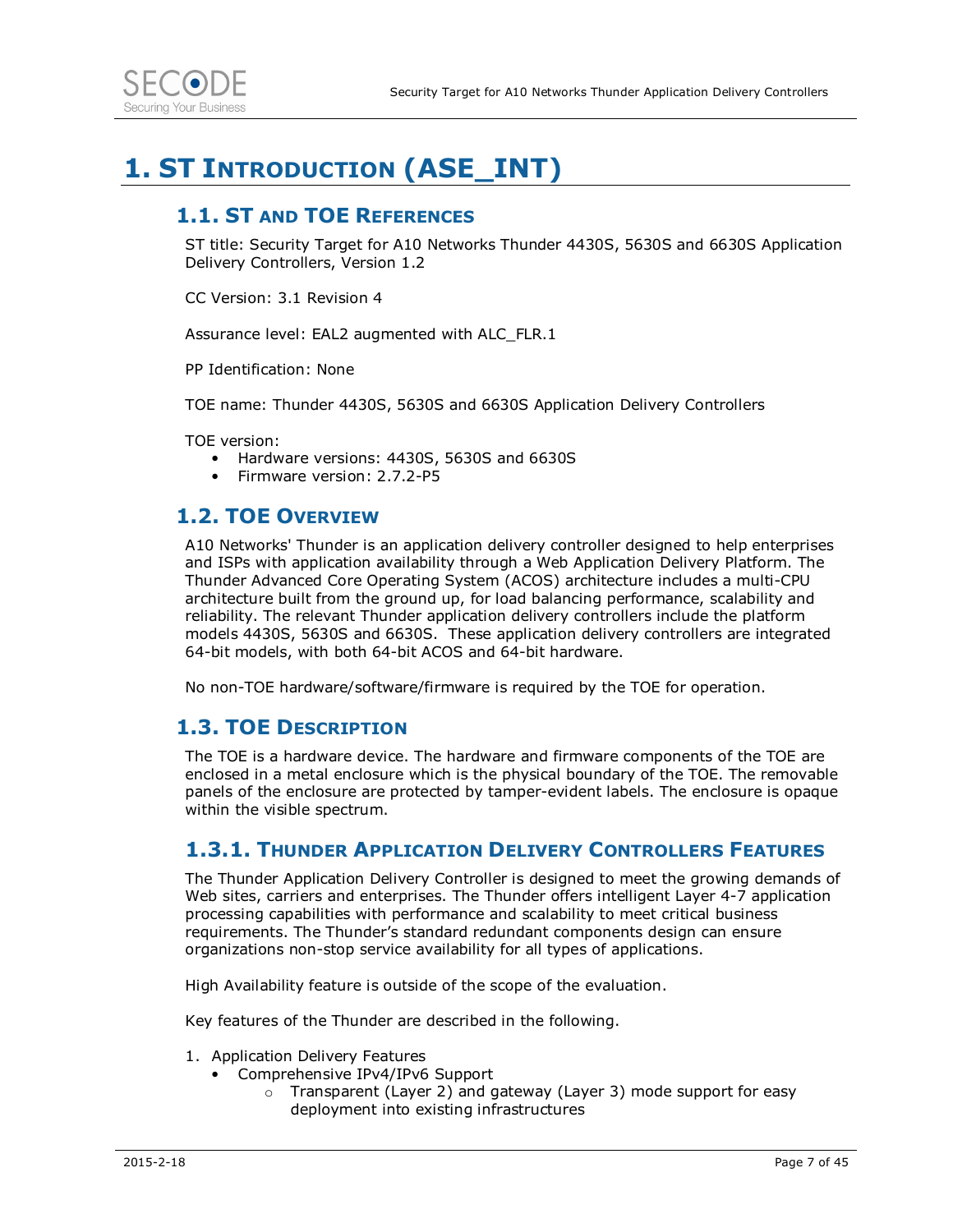

- o Network Address Translation (NAT) IPv4-IPv4, IPv4-IPv6, IPv6-IPv4, IPv6-IPv6, ALG support for PPTP, Large-Scale NAT (LSN)
- o OSPFv2 for IPv4, OSPFv3 for IPv6
- o IS-IS and BGP for IPv4 and IPv6
- o IPv4/IPv6 static routes
- o DHCP relay
- Advanced Layer 4/Layer 7 Server Load Balancing
	- o Fast TCP, fast UDP, fast HTTP, and full HTTP Proxy
	- o Comprehensive protocol support: HTTP, HTTPS, FTP, TCP, UDP, SSL, SIP, SMTP, and others
	- $\circ$  Comprehensive load-balancing methods weight-based, connectionbased, and response-based methods, as well as simple round robin
- Protocol translation support for mixed IPv4/IPv6 environments
- Advanced health monitoring
- Customizable configuration templates
- RAM caching of web content
- Firewall Load Balancing (FWLB)
- Global Server Load Balancing (GSLB)
- Transparent Cache Switching (TCS)
- 2. Acceleration and Security
	- SSL acceleration and offload
	- Traffic security
	- Management access security Local admin database and support for optional remote RADIUS or TACACS+ AAA
	- Spam filter support (Policy-Based SLB) High-speed application of very large black/white lists that filter based on source or destination IP host or subnet address
	- DoS attack detection and prevention
	- Access Control Lists (ACLs)
- 3. DNS Application Firewall Solution consisting of the following:
	- Traffic validation Drop or redirect malformed DNS queries
	- Dynamic traffic flow regulation:
		- o High performance surge protection (connection and rate limiting)
		- o Source-IP based connection rate limiting
		- o Policy-Based SLB (black/white lists)
- 4. System Management
	- Dedicated management interface
	- Multiple access methods SSH, HTTPS
	- Web-based Graphical User Interface (GUI) with language localization
	- Industry-standard Command Line Interface (CLI) support
	- On-demand backup of configuration files, logs, and system files
	- SNMP, syslog, alerting
	- Thunder Virtual Chassis System (aVCS), for managing multiple Thunder devices as a single device
	- Virtualized Management, provided by Role-Based Administration (RBA)
- 5. Troubleshooting tools
	- Port mirroring
	- Debug subsystem for packet capture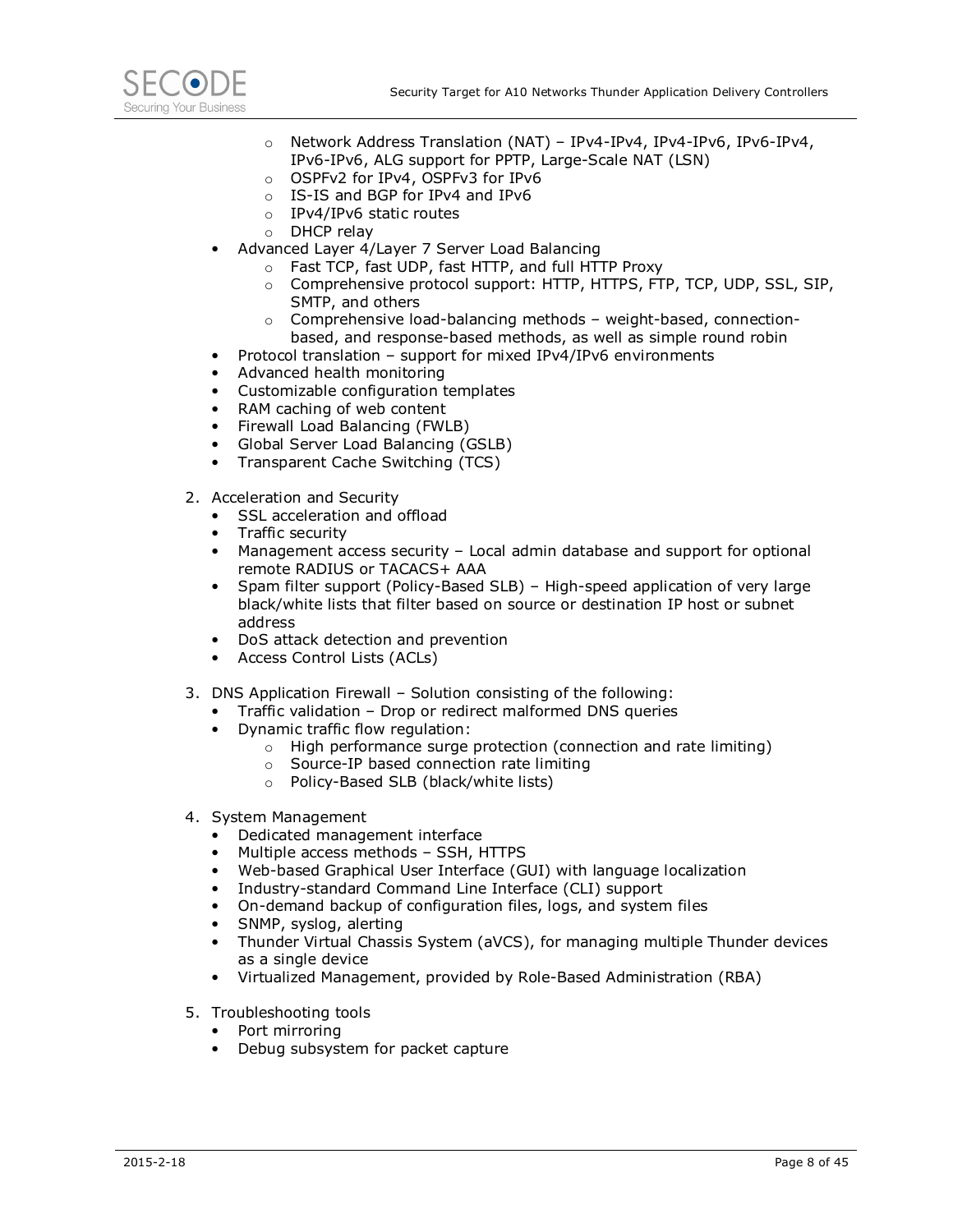

### **1.3.2. ACOS ARCHITECTURE**

Thunder devices use embedded Advanced Core Operating System (ACOS) architecture. ACOS is built on top of a set of Symmetric Multi-Processing CPUs and uses shared memory architecture to maximize application data delivery.

ACOS is designed to handle high-volume application data with integrated Layer 2 / Layer 3 processing and integrated SSL acceleration built into the system.

ACOS inspects packets at Layers 2, 3, 4, and 7 and uses hardware-assisted forwarding. Packets are processed and forwarded based on ACOS configuration.

The Thunder device can be deployed into the network in transparent mode or gateway (route) mode.

- Transparent mode The Thunder device has a single IP interface. For multinetted environments, the multiple Virtual LANs (VLANs) can be configured.
- Route mode Each Thunder interface is in a separate IP subnet. Open Shortest Path First (OSPF) is supported.

In either type of deployment, ACOS performs Layer 4-7 switching based on the SLB configuration settings.

#### **1.3.3. SECURE CLIENT-SERVER TRAFFIC**

Commonly, clients and servers use Secure Sockets Layer (SSL) or Transport Layer Security (TLS) to secure traffic. Hardware acceleration is used for TLS encryption of data. For example, a client that is using a shopping application on a server will encrypt data before sending it to the server. The server will decrypt the client's data, and then send an encrypted reply to the client. The client will decrypt the server reply, and so on. (The Thunder device supports TLS version 1.0. For simplicity in this Security Target, the term "SSL" means both SSL version 3.1 and TLS version 1.0.)

SSL works using certificates and keys. Typically, a client will begin a secure session by sending an HTTPS request to a virtual IP (VIP) address. The request begins an SSL handshake. The Thunder device will respond with a digital certificate. From the client's perspective, this certificate comes from the server. Once the SSL handshake is complete, the client begins an encrypted client-server session with the Thunder device.

Figure 1 shows a simplified example of an SSL handshake. In this example, the A Thunder device is acting as an SSL proxy for backend servers.

These documents are included on the documentation CD shipped with the Thunder system, and also are available on the A10 Networks support site:

- Thunder Installation Guide
- Thunder Configuration Guide
- Thunder GUI Reference guide
- Thunder CLI Reference Guide
- Thunder aFleX Reference Guide
- Thunder MIB Reference
- Thunder aXAPI Reference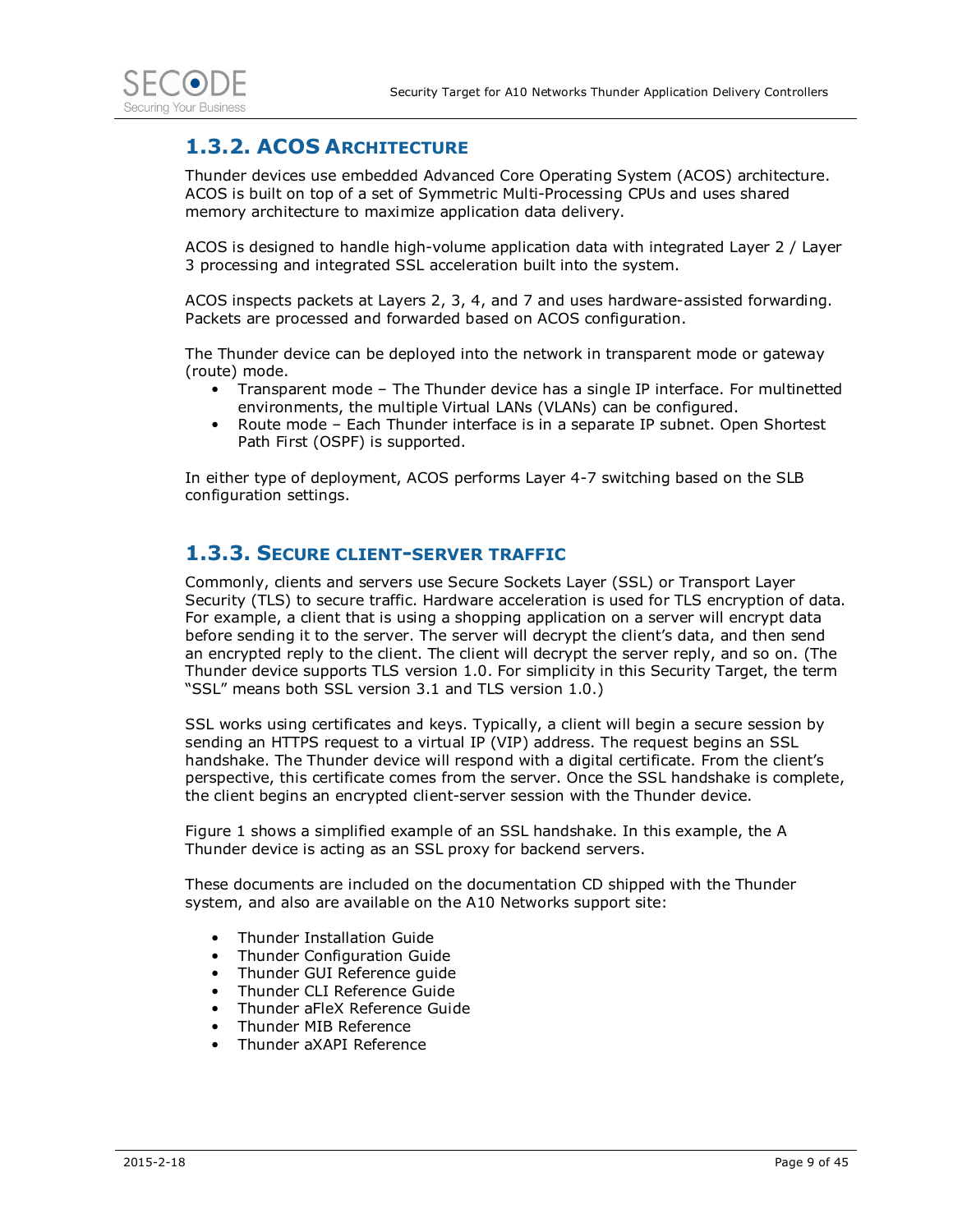





### **1.3.4. FIREWALL PROTECTION**

The ACL pages on the Thunder Application Delivery Controllers can be used to configure and apply Access Control Lists (ACLs). ACLs can be used for the following tasks: • Permit or block through traffic.

| Parameter                  | Description and Syntax                                           |  |  |  |  |  |  |  |  |  |
|----------------------------|------------------------------------------------------------------|--|--|--|--|--|--|--|--|--|
| Action                     | Specifies the action to perform on traffic that matches the ACL: |  |  |  |  |  |  |  |  |  |
|                            | • Deny - Drops the traffic.                                      |  |  |  |  |  |  |  |  |  |
|                            | • Permit - Allows the traffic.                                   |  |  |  |  |  |  |  |  |  |
| Source Address             | Specifies the source address on which to match.                  |  |  |  |  |  |  |  |  |  |
| Source Port                | Specifies the source protocol port(s) on which to match.         |  |  |  |  |  |  |  |  |  |
| <b>Destination Address</b> | Specifies the destination address on which to match.             |  |  |  |  |  |  |  |  |  |
| Destination Port           | Specifies the destination protocol port(s) on which to match.    |  |  |  |  |  |  |  |  |  |

Table 1 lists the relevant ACL parameters.

#### **Table 1; ACL parameters**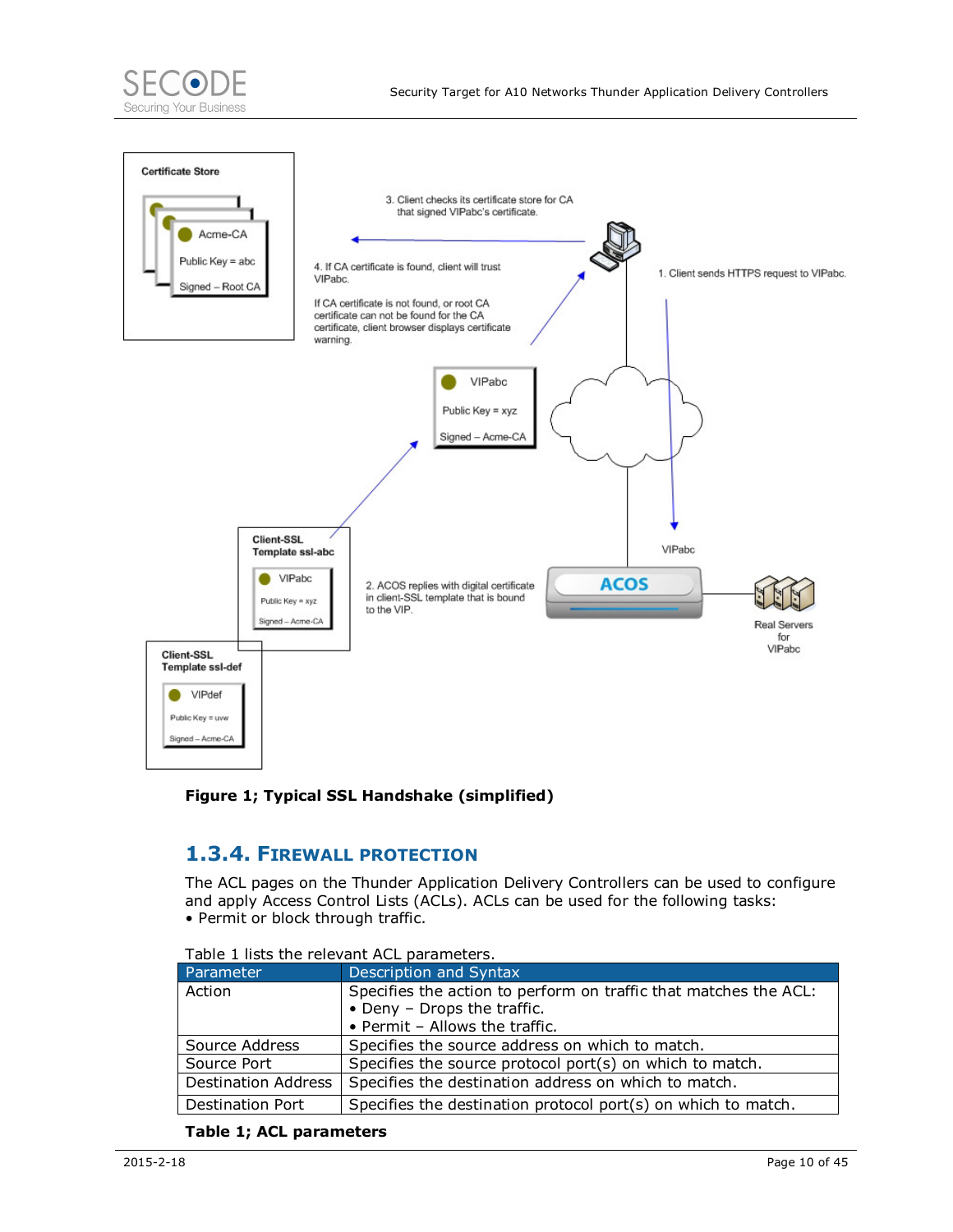

The ACLs can be used to permit or deny packets based on address and protocol information in the packets. Thunder devices support the following types of ACLs:

- Standard IPv4 ACL Standard IPv4 ACLs filter based on source IPv4 address.
- Extended IPv4 ACL Extended IPv4 ACLs filter based on source and destination IPv4 addresses, IP protocol, and TCP/UDP port numbers.
- Extended IPv6 ACL Extended IPv6 ACLs filter based on source and destination IPv6 addresses, IP protocol, and TCP/UDP port numbers.

Configuring of Standard IPv4 ACL, Extended IPv4 ACL and Extended IPv6 ACL can be done by means of a methods using GUI or CLI.

The ACLs can be used for the following tasks:

- Permit or block through traffic.
- Permit or block management access.
- Specify the internal host or subnet addresses to which to provide Network Address Translation (NAT).

An ACL can contain multiple rules. Each rule contains a single permit or denies statement. Rules are added to the ACL in the order they are configured. The first rule added appears at the top of the ACL.

Rules are applied to the traffic in the order they appear in the ACL (from the top, which is the first rule, downward). The first rule that matches traffic is used to permit or deny that traffic. After the first rule match, no additional rules are compared against the traffic.

Access lists do not take effect until they are applied.

- To permit or block through traffic on an interface, apply the ACL to the interface, using the GUI or the CLI.
- To permit or block through traffic on a virtual server port, apply the ACL to the virtual port. An ACL applied to a virtual server port permits or denies traffic just as an ACL applied to a physical port or Virtual Ethernet (VE) interface does. This can be done using the GUI or the CLI.
- To permit or block management access, use the ACL with the enable-management command. By default, certain types of management access through the Thunder device's Ethernet interfaces are blocked. The management access can be enabled or disabled, for individual access types and interfaces. An ACL can also be used to permit or deny management access through the interface by specific hosts or subnets. This can be done using the GUI or the CLI.
- To specify the internal host or subnet addresses to which to provide NAT, use the ACL when configuring the pool. The Thunder device uses NAT to perform SLB. The Thunder device also supports traditional Layer 3 NAT, which can be configured if required by the network.

A transparent session is a non-SLB Layer 2 or Layer 3 session that the Thunder device sets up for traffic that is transiting through the Thunder device, but is not initiated or terminated on the device.

To configure session filtering for transparent IPv6 sessions on an interface:

- 1. Configure an IPv6 ACL that uses the log transparent-session-only option.
- 2. Apply the ACL to the interface that receives incoming traffic for the sessions.

### **1.3.5. SERVER LOAD BALANCING**

Server Load Balancing (SLB) is a suite of resource management features with the intention to make server farms more reliable and efficient. The TOE supports SSH and HTTPS management interfaces.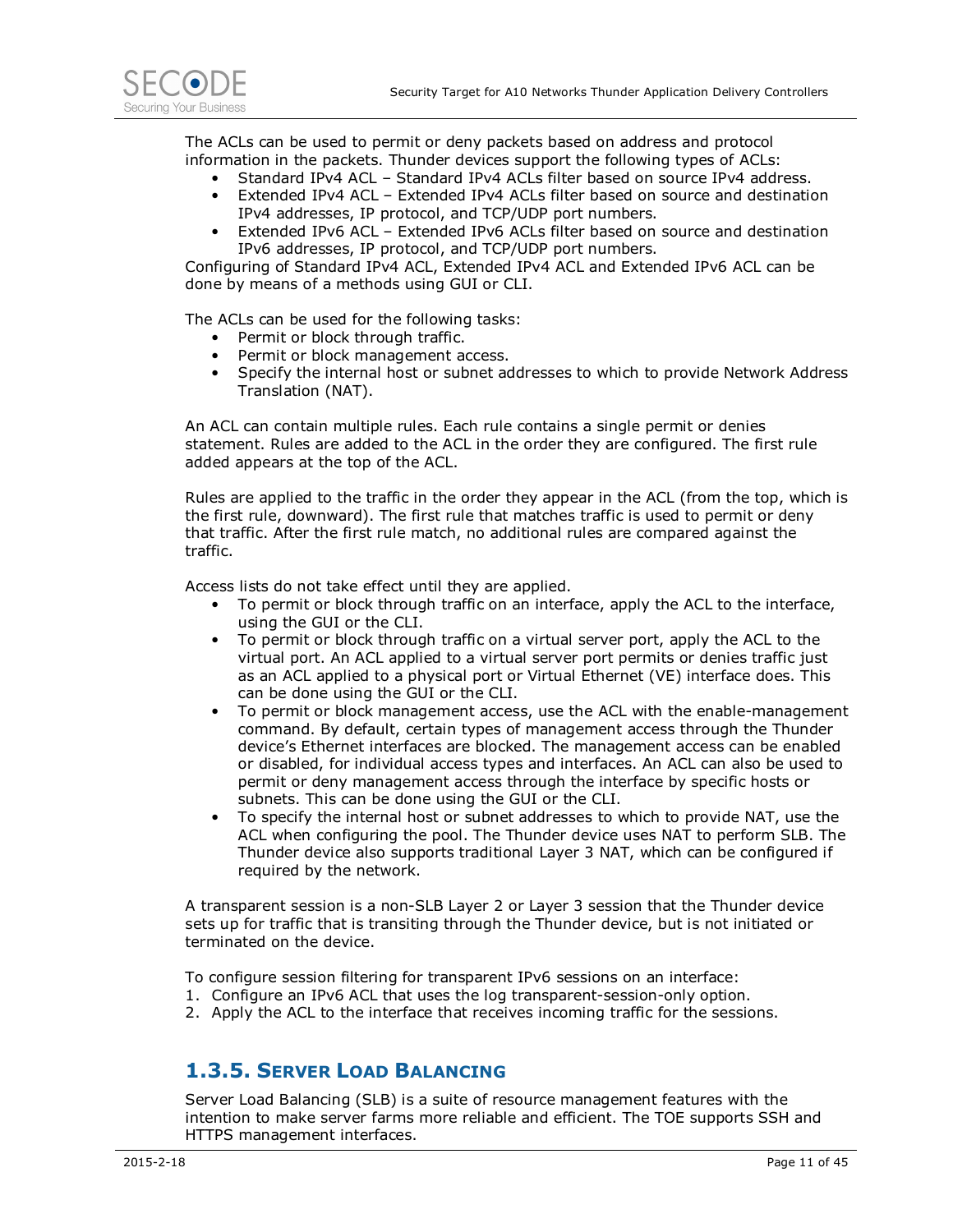

Server farms can easily be grown in response to changing traffic flow, while protecting the servers behind a common virtual IP address. From the perspective of a client who accesses services, requests go to and arrive from a single IP address. The client is unaware that the server is in fact multiple servers managed by a Thunder device.

There is no need to wait for DNS entries to propagate for new servers. A new server can be added to the Thunder configuration for the virtual server, and the new real server should then become accessible immediately.



#### **Figure 2; SLB Example**

The services managed by the Thunder device are controlled by service groups. A service group is a set of real servers. The Thunder device selects a real server for a client's request based on a set of tuneable criteria including server health, server response time, and server load. These criteria can be tuned for individual servers and even individual service ports.

TOE administrators are identified to the TOE by usernames. The TOE uses passwordbased authentication for administrator authentication.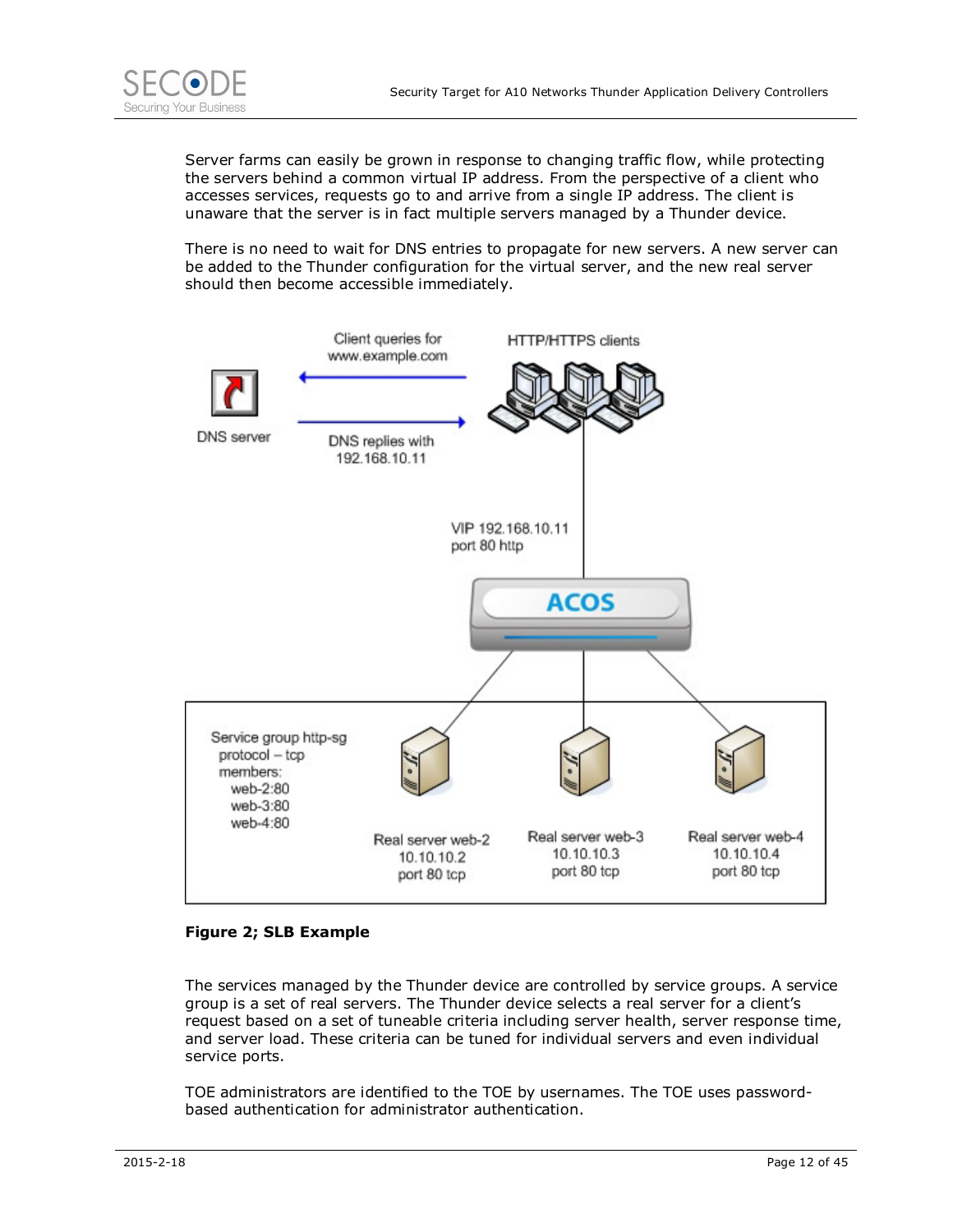

The following load balancing algorithms are supported by the TOE:

- Round Robin
- Active Server, based on number of active servers
- Weighted Preference, based on administrative weights
- Connection Load, based on number of connections that are on the servers.

#### **1.4. NOTATIONS AND FORMATTING**

The notations and formatting used in this ST are consistent with version 3.1 Revision 4 of the Common Criteria (CC).

The **refinement** operation is used to add detail to a requirement, and thus further restricts a requirement. Refinement of security requirements is denoted by **bold text**. Deleted words are denoted by strike through text.

The **selection** operation is used to select one or more options provided by the CC in stating a requirement. Selections are denoted by *italicized* text in square brackets, [*Selection value*].

The **assignment** operation is used to assign a specific value to an unspecified parameter, such as the length of a password. Assignment is indicated by showing the value with bold face in square brackets, [Assignment\_value].

The **iteration** operation is used when a component is repeated with varying operations. Iteration is denoted by showing the iteration number in parenthesis following the component identifier, (iteration\_number).

**Assets:** Assets to be protected by the TOE are given names beginning with "AS." – e.g. AS.CLASSIFIED\_INFO.

**Assumptions:** TOE security environment assumptions are given names beginning with "A."- e.g., A.Security Procedures.

**Threats:** Threat agents are given names beginning with "TA." – e.g., TA.User. Threats to the TOE are given names beginning with "TT." – e.g., TT.Filter\_Fails. TOE security environment threats are given names beginning with "TE."-- e.g., TE.Crypto Fails.

**Policies:** TOE security environment policies are given names beginning with "P."—e.g., P.Information\_AC.

**Objectives:** Security objectives for the TOE and the TOE environment are given names beginning with "O." and "OE.", respectively, - e.g., O.Filter-msg and OE.Clearance.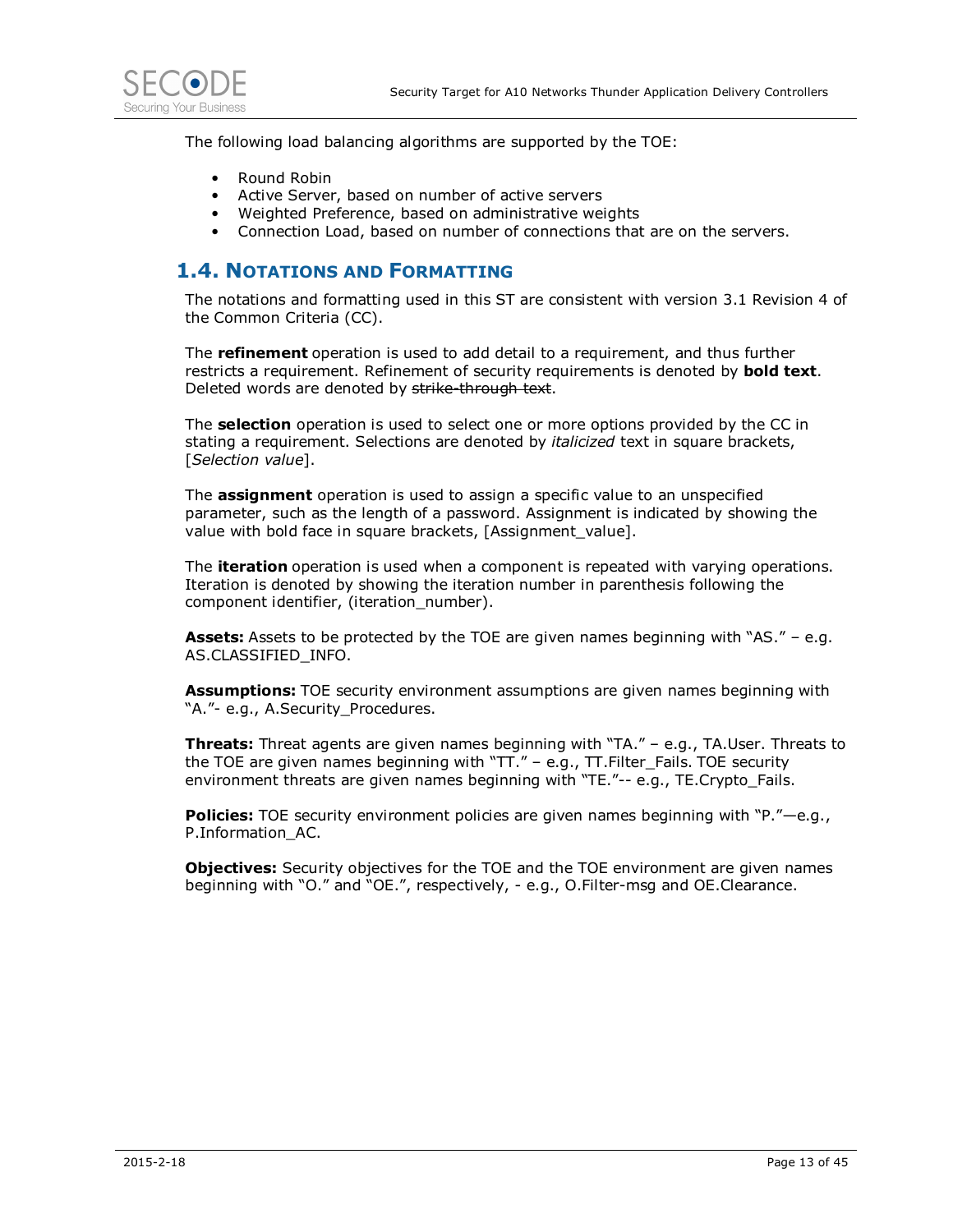

## **2. CC CONFORMANCE CLAIM (ASE\_CCL)**

This TOE and ST are conformant with the following specifications:

CC Part 2: Security functional components, September 2012, Version 3.1, Revision 4, extended.

CC Part 3: Security assurance components, September 2012, Version 3.1, Revision 4, conformant, EAL2 augmented with ALC\_FLR.1.

There are no Protection Profile claims.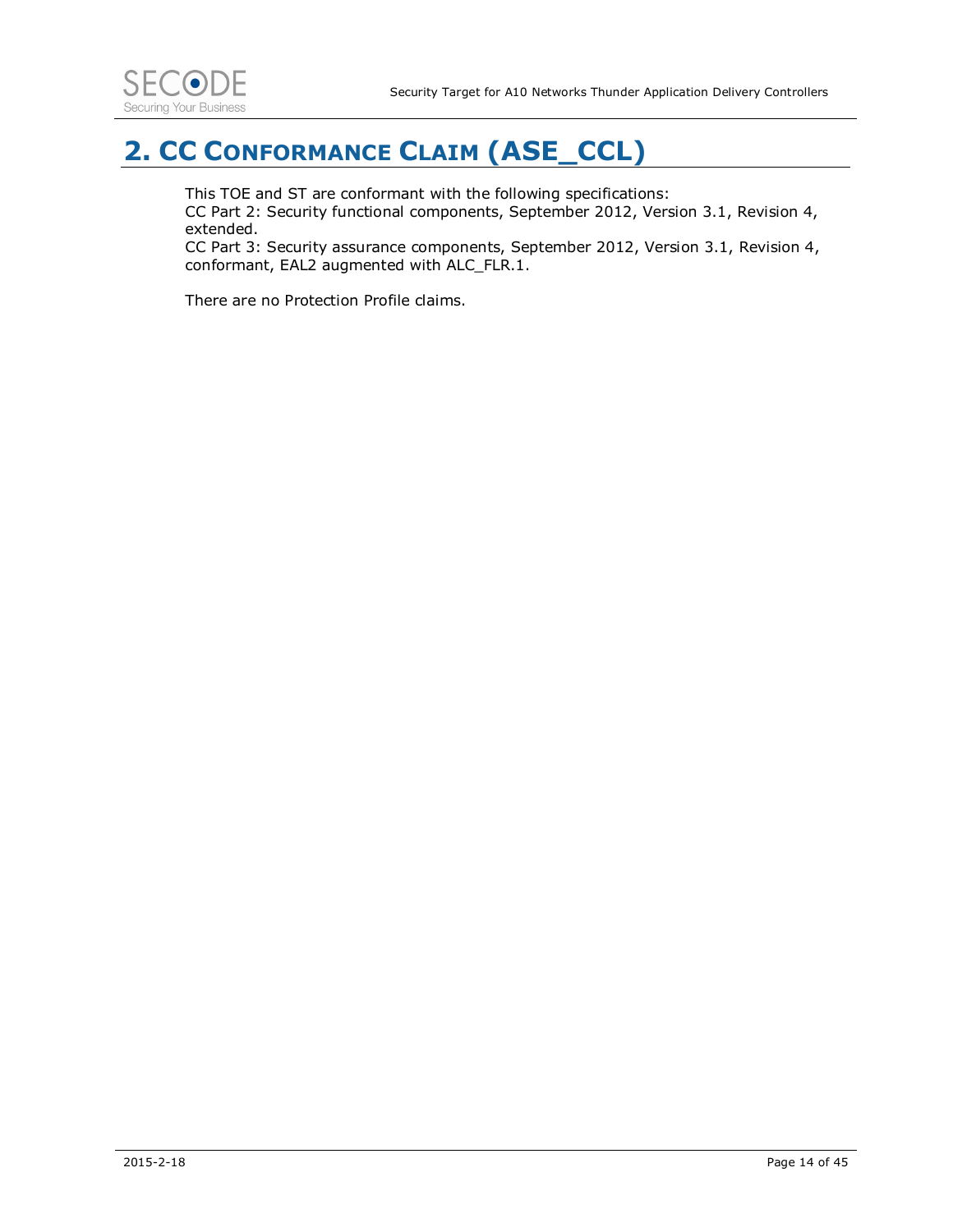

## **3. SECURITY PROBLEM DEFINITION (ASE\_SPD)**

#### **3.1. THREATS TO SECURITY**

#### **3.1.1. ASSETS**

**AS.Servers\_Inside:** The servers behind the SLB need protection, together with the information passed through the TOE and stored on the servers.

#### **3.1.2. THREAT AGENTS**

**TA.Admin**: The administrator may unintentionally perform actions jeopardizing the security of the TOE.

**TA.Client:** Clients may unintentionally perform unauthorized actions.

**TA.Hacker**: Personnel with no authorized access to the TOE environment. These threat agents may try to access information and may have "unlimited" resources supporting them.

**TA.SLB\_Failure**: The SLB may fail due to configuration/system errors.

#### **3.1.3. IDENTIFICATION OF THREATS**

#### **3.1.3.1. THREATS TO THE TOE**

**TT.Masquerade:** A hacker may masquerade as another entity in order to gain unauthorized access to data or TOE resources.

**TT.Tampering:** A hacker may be able to bypass the TOE's security mechanisms by tampering with the TOE or TOE environment.

**TT.Access\_TOE:** A user may gain unauthorized access to security data on the TOE due to SLB failure.

**TT.Access\_Int:** A user may gain unauthorized access to server resources on protected/internal network.

**TT.Mod\_Conf:** A hacker may modify the TOE configuration to gain unauthorized access to server resources on protected/internal network.

#### **3.2. ORGANIZATIONAL SECURITY POLICIES**

**P.Cryptography:** The TOE shall provide cryptographic functions for its own use, including encryption/decryption operations.

**P.Cryptography\_Validated:** Only FIPS 140-1/2 compliant cryptography (methods and implementations) are acceptable for key management (i.e., generation, access, distribution, destruction, handling, and storage of keys) and cryptographic services (i.e.; encryption, decryption, signature, hashing, key exchange, and random number generation services).

**P.Manage:** The TOE shall only be managed by authorized users.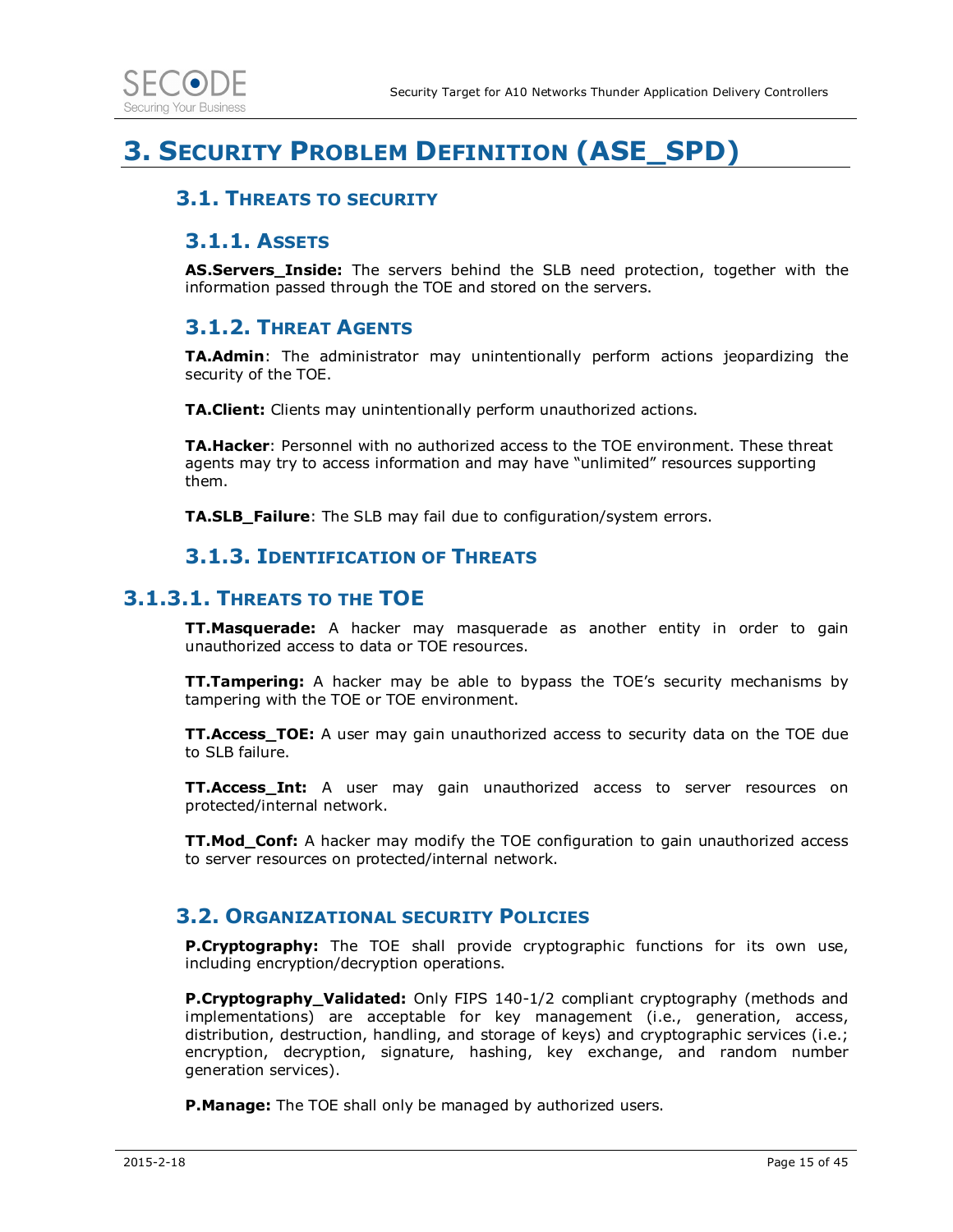

**P.Access:** All data collected and produced by the TOE shall only be used for authorized purposes.

**P.Integrity:** Data collected and produced by the TOE shall be protected from modification.

#### **3.3. ASSUMPTIONS**

**A.Install:** The TOE has been installed and configured according to the appropriate installation guides, and all traffic between clients and servers flows through it.

**A.Manage:** There is one or more competent individual (administrator) assigned to manage the TOE and the security of the information it contains.

**A.No\_Evil:** The administrators of the TOE are non-hostile, appropriately trained, and follow all guidance.

**A.Locate:** The processing resources of the TOE will be located within controlled access facilities, which will prevent unauthorized physical access.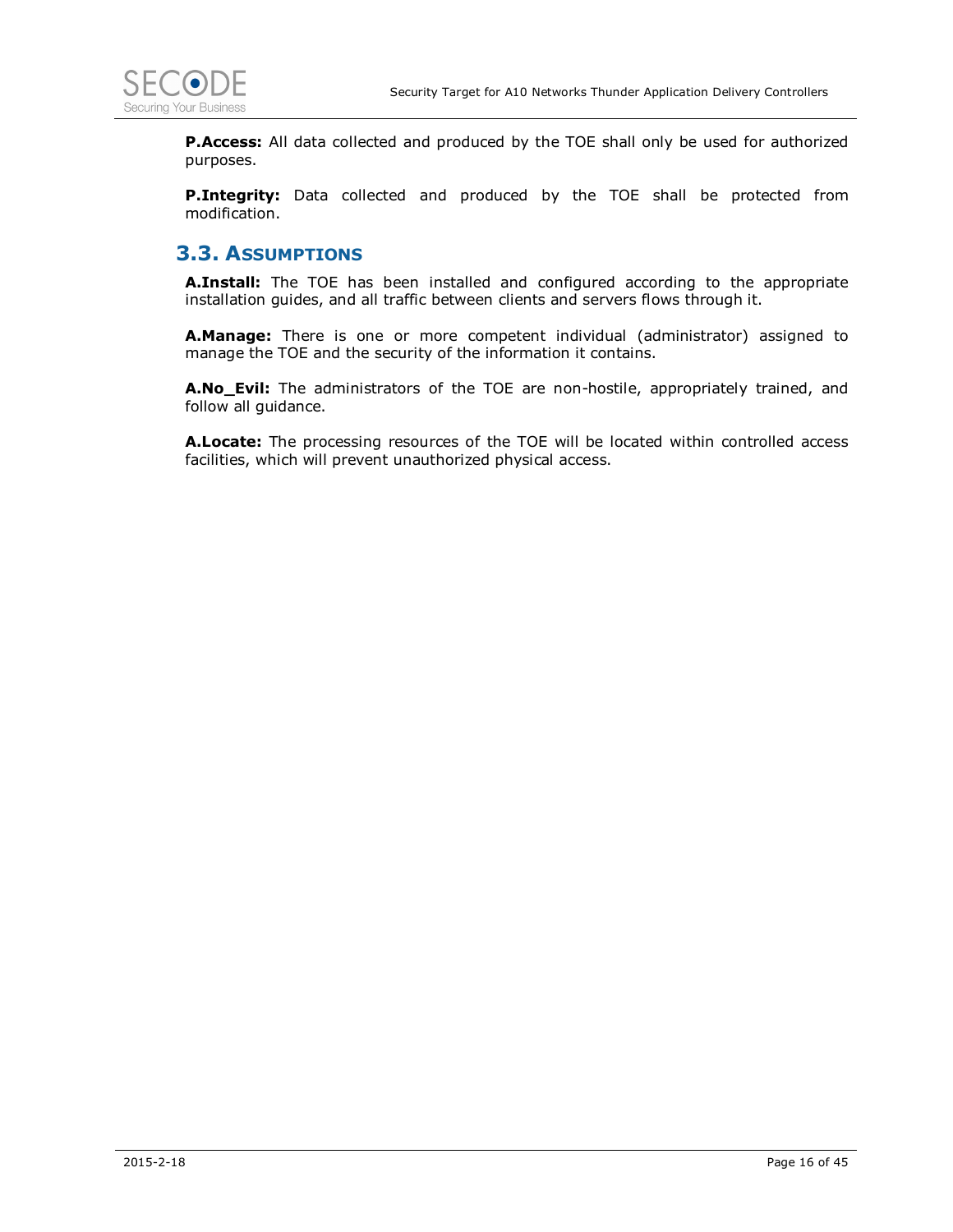## **4. SECURITY OBJECTIVES (ASE\_OBJ)**

### **4.1. TOE SECURITY OBJECTIVES**

O.Load\_Balancing: The TOE must provide encrypted SSL connections for load balanced servers with basic firewall protection.

O.Cryptography: The TOE shall provide cryptographic functions to maintain the confidentiality and allow for detection of modification of user data that is transmitted outside the TOE.

O.Cryptography\_Validated: The TOE will use CMVP FIPS 140-1/2 compliant crypto modules for cryptographic services implementing CMVP -approved security functions and random number generation services used by cryptographic functions.

O.Protect: The TOE must ensure the integrity of audit and system data by protecting itself from unauthorized modifications and access to its functions and data, and preserve correct operations during specified failure events.

O.Admin: The TOE must include a set of functions that allow management of its functions and data, ensuring that TOE administrators with the appropriate privileges and only those TOE administrators, may exercise such control.

O.Authenticate: The TOE must be able to identify and authenticate administrators prior to allowing access to TOE administrative functions and data.

O.Audit: The TOE must record the actions taken by administrators, prevent unauthorized deletion of the audit records stored on the TOE, and provide the authorized administrators with the ability to review the audit trail.

O.Time: The TOE must provide reliable timestamps for its own use.

O.Access\_Int: The TOE must allow access to server resources on protected/internal network only as defined by the Information Flow Control SFP.

O.Integrity: The TOE must ensure the integrity of all audit and system data.

#### **4.2. OPERATIONAL ENVIRONMENT SECURITY OBJECTIVES**

OE.External: The TOE environment must ensure any authentication data in the environment are protected and maintained.

OE.Manage: Sites deploying the TOE will provide competent, non-hostile TOE administrators who are appropriately trained and follow all administrator guidance. TOE administrators will ensure the system is used securely. The reliability of the TOE's timestamps will be ensured via periodic manual checks by the TOE administrator.

OE.Connect: The TOE environment must provide network connectivity to the TOE. The network connection to the TOE must be reliable.

OE.Power: The TOE environment must provide the electricity necessary to the TOE to function. The power to the TOE must be reliable and protected from surges and disconnects.

OE.AC: The TOE environment must regulate the temperature of the facility where the TOE is located so no damage is caused by heat or cold.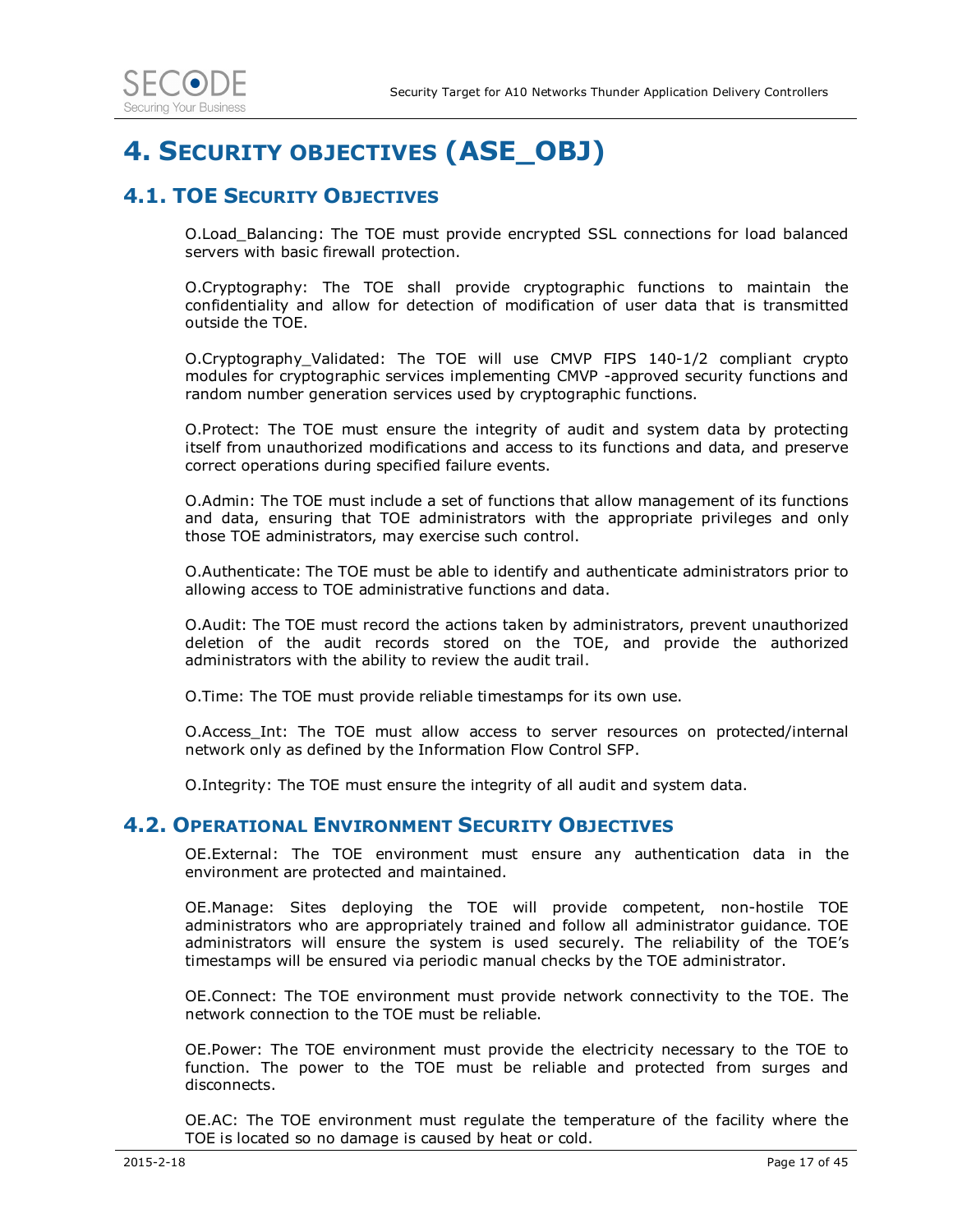

OE.Physical: The physical environment must be suitable for supporting a computing device in a secure setting.

OE.Install: Those responsible for the TOE must ensure that the TOE is delivered, installed, managed, and operated in a manner which is consistent with IT security.

OE.Person: Personnel working as authorized administrators shall be carefully selected and trained for proper operation of the TOE.

#### **4.3. SECURITY OBJECTIVES RATIONALE**

The table below shows that all threats, assumptions, and security policies of the TOE are met by one or more TOE or environment security objective. In the next sections a rationale is given for each of these tracings.



**Table 2; Tracing of objectives to threats, policies, and assumptions** 

#### **4.4. THREATS**

#### **4.4.1. TT.MASQUERADE**

The threat **TT.Masquerade** is met by the objectives **O.Authenticate** and **O.Audit**. The **O.Authenticate** objective ensures that Administrators supply login credentials before being granted management access to the TOE. The **O.Audit** objective ensures that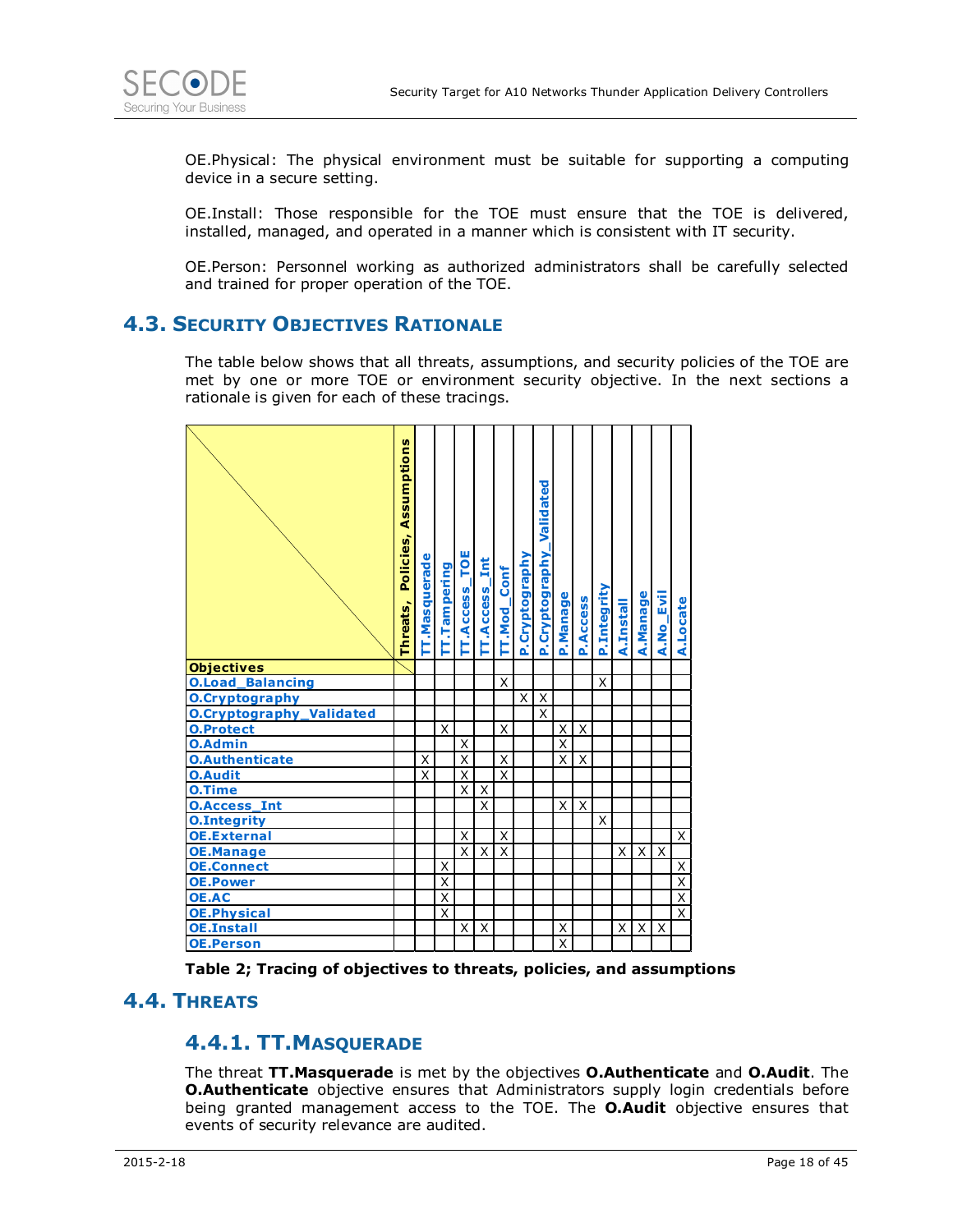

### **4.4.2. TT.TAMPERING**

The threat **TT.Tampering** is met by the objectives **O.Protect**, **OE.Connect**, **OE.Power**, **OE.AC** and **OE.Physical**. **O.Protect** ensures that the protection mechanisms of the TOE designed to prevent tampering with TOE IT assets are in place and functioning properly, and that these mechanisms cannot be bypassed. **OE.Connect** ensures that the TOE has a reliable network connection. **OE.Power** ensures that the TOE's security mechanisms cannot be bypassed by tampering with the electrical connection to the TOE. **OE.AC** ensures that the TOE's security mechanisms cannot be bypassed by tampering with the TOE environment's temperature. **OE.Physical** ensures that the environment will protect the TOE from physical tampering.

### **4.4.3. TT.ACCESS\_TOE**

The threat **TT.Access\_TOE** is met by the objectives **O.Admin, O.Authenticate, O.Audit, O.Time, OE.External, OE.Manage** and **OE.Install**. **O.Admin** ensures that only Administrators can access the management functions for the TOE. **O.Authenticate**  ensures that Administrators identify and authenticate themselves before they are given access. **O.Audit** ensures that events of security relevance are audited. **O.Time** ensures that the TOE has the correct time when recording audit records. **OE.External** ensures that authentication data is stored securely outside of the TOE. **OE.Manage** ensures that the TOE will be managed by competent, non-hostile administrators who will configure the system securely to limit access to the TOE and who will periodically check the accuracy of the TOE's timestamps. **OE.Install** ensures that the TOE will be installed correctly and configured securely.

### **4.4.4. TT.ACCESS\_INT**

The threat **TT.Access\_Int** is met by the objectives **O.Time**, **O.Access\_Int**, **OE.Manage** and **OE.Install**. **O.Time** ensures that the TOE maintains the correct time to be used when the date and time are determining factors for access. **O.Access\_Int**  ensures that the TOE limits access to internal network resources to the authorized users. **OE.Manage** ensures that the TOE will be managed by competent, non-hostile administrators who will configure the system securely to limit access to the TOE and who will periodically check the accuracy of the TOE's timestamps. **OE.Install** ensures that the TOE will be installed correctly and configured securely. All traffic between the internal and external networks will flow through the TOE.

### **4.4.5. TT.MOD\_CONF**

The threat **TT.Mod\_Conf** is met by the objectives **O.Load\_Balancing**, **O.Protect**, **O.Authenticate**, **O.Audit**, **OE.External** and **OE.Manage. O.Load\_Balancing** ensures that the TOE has basic firewall protection**. O.Protect** ensures that the TOE protects configuration data from unauthorized modifications. **O.Authenticate** ensures that Administrators identify and authenticate themselves before they are given access to configuration data. **O.Audit** ensures that events of security relevance are audited. **OE.External** ensures that that authentication data is stored securely outside of the TOE. **OE.Manage** ensures that the TOE will be managed by competent, non-hostile administrators who will configure the system securely to limit access to the user's configuration data.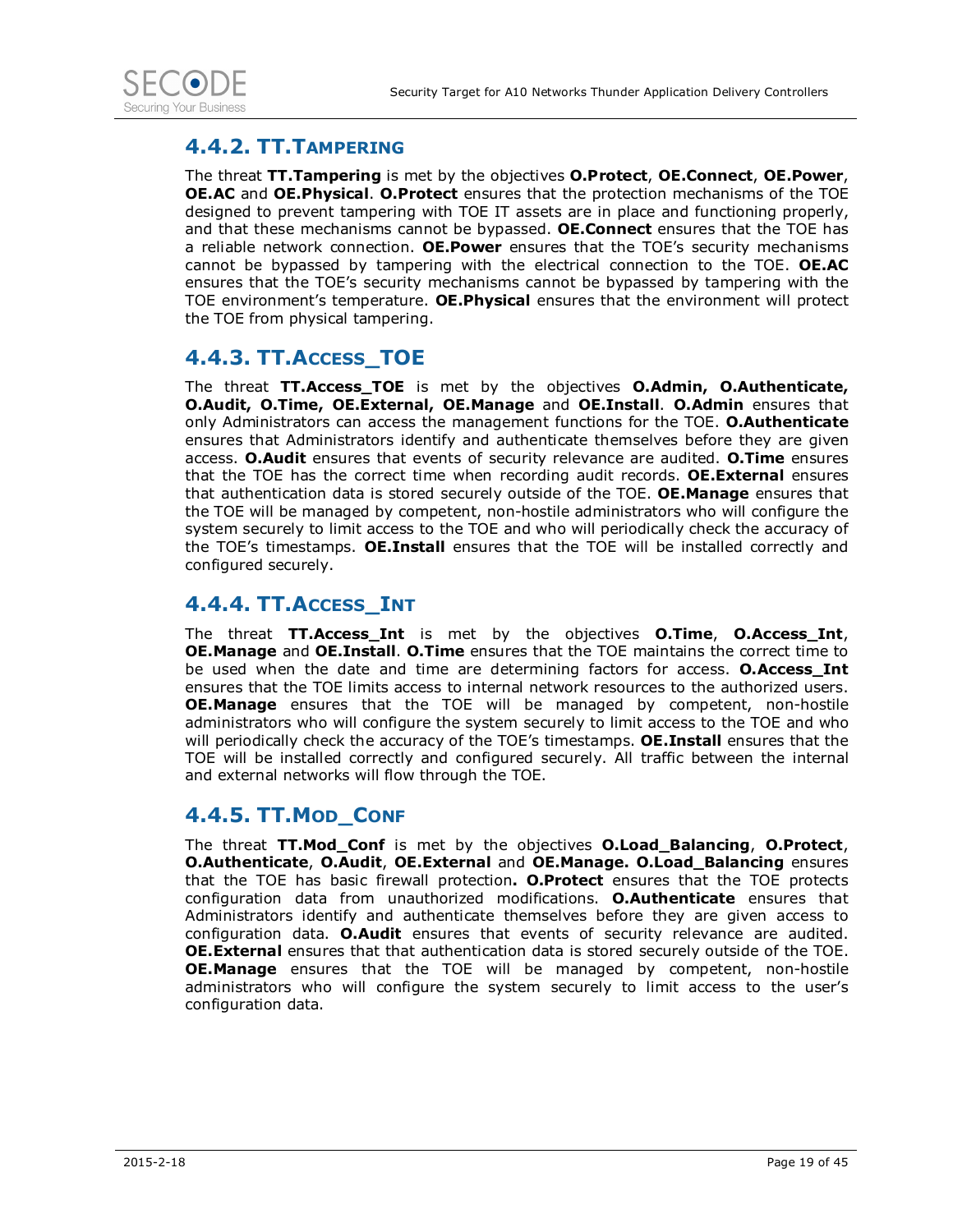

#### **4.5. POLICIES**

#### **4.5.1. P.CRYPTOGRAPHY**

The policy **P.Cryptography** is met by the objective **O.Cryptography** which will require the TOE to implement cryptographic services. These services will provide confidentiality and integrity protection of TSF data while in transit outside the TOE.

### **4.5.2. P.CRYPTOGRAPHY\_VALIDATED**

The policy **P.Cryptography\_Validated** is met by the objectives **O.Cryptography** and **O.Cryptography\_Validated. O.Cryptography** satisfies this policy by requiring the TOE to implement cryptographic services. These services will provide confidentiality and integrity protection of the data while in transit outside the TOE. **O.Cryptography Validated** satisfies this policy by requiring that all crypto modules for cryptographic services be CMVP FIPS 140-1/2 compliant. This will provide assurance that the CMVP approved security functions and random number generation will be in accordance with CMVP and comply with the FIPS 140-1/2.

#### **4.5.3. P.MANAGE**

The policy **P.Manage** is met by the objectives **O.Protect**, **O.Admin**, **O.Authenticate**, **O.Access\_Int**, **OE.Install** and **OE.Person**. The **O.Admin** objective ensures there is a set of functions for administrators to use. The **OE.Install** objective supports the **OE.Person** objective by ensuring administrator follow all provided documentation and maintain the security policy. The **O.Authenticate** objective provides for authentication of users prior to any TOE function accesses. The **O.Protect** objective provides for TOE selfprotection. The **O.Access\_Int** ensures that the TOE limits access to internal network resources to the authorized users.

#### **4.5.4. P.ACCESS**

The policy **P.Access** is met by the objectives **O.Protect**, **O.Authenticate** and **O.Access\_Int**. The **O.Authenticate** objective provides for authentication of users prior to any TOE function accesses. The **O.Protect** objective provides for TOE self-protection. The **O.Access\_Int** ensures that the TOE limits access to internal network resources to the authorized users.

#### **4.5.5. P.INTEGRITY**

The policy **P.Integrity** is met by the objectives **O.Load\_Balancing** and **O.Integrity**. **O.Load\_Balancing** provides encrypted SSL connections for load balanced servers. **O.Integrity** ensures the protection of data from modification.

#### **4.6. ASSUMPTIONS**

#### **4.6.1. A.INSTALL**

The assumption **A.Install** is met by the objectives **OE.Manage** and **OE.Install. OE.Manage** ensures that the TOE will be managed by competent, non-hostile administrators who will configure the system securely to limit access to the user's configuration data. **OE.Install** ensures that the TOE will be installed correctly and configured securely. All traffic between the internal and external networks will flow through the TOE.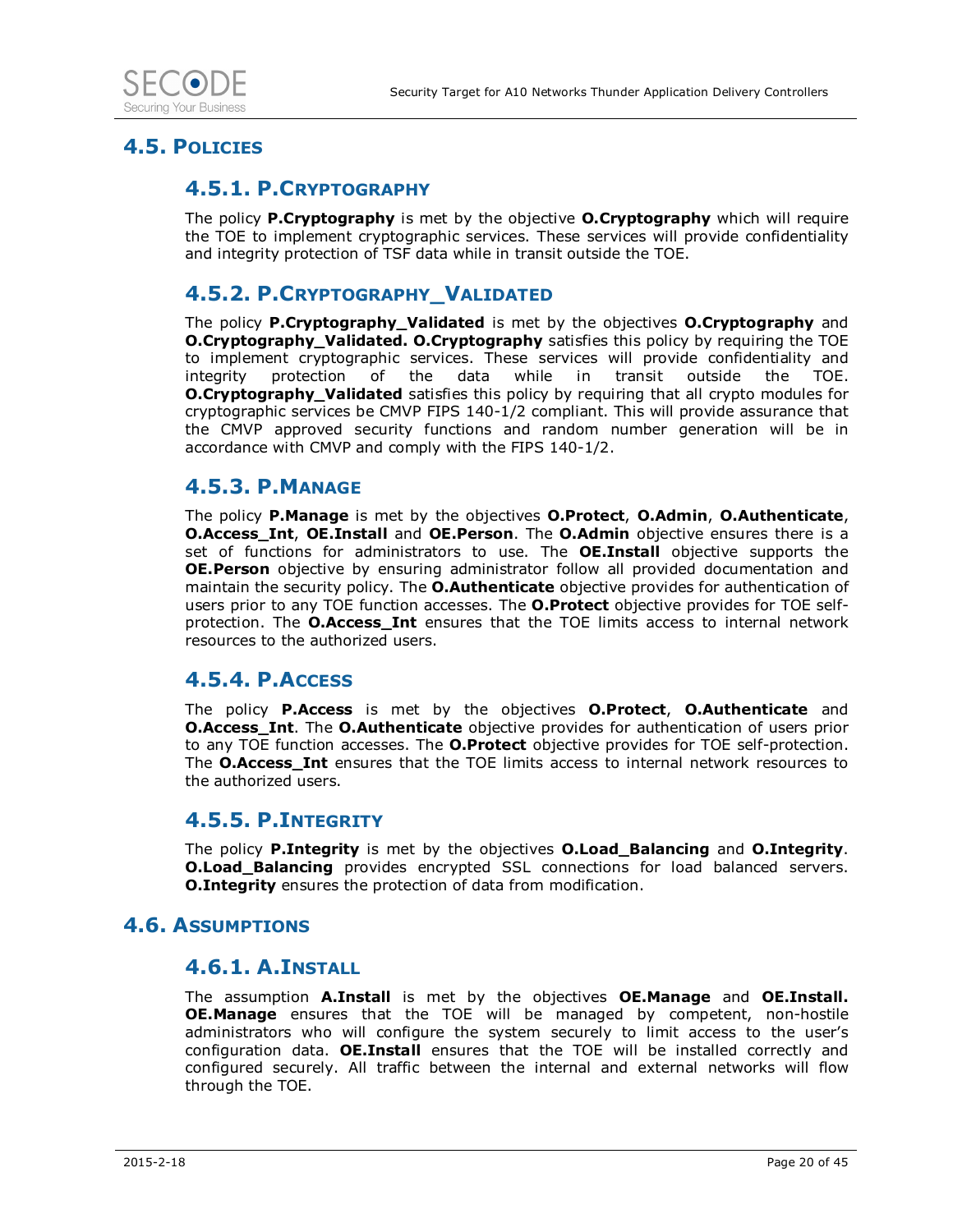

### **4.6.2. A.MANAGE**

The assumption **A.Manage** is met by the objectives **OE.Manage** and **OE.Install. OE.Manage** ensures that the TOE will be managed by competent, non-hostile administrators who will configure the system securely to limit access to the user's configuration data and who will periodically check the accuracy of the TOE's timestamps. **OE.Install** ensures that the TOE will be installed correctly and configured securely.

### **4.6.3. A.NO\_EVIL**

The assumption **A.No\_Evil** is met by the objectives **OE.Manage** and **OE.Install. OE.Manage** ensures that the TOE will be managed by competent, non-hostile administrators who will configure the system securely to limit access to the user's configuration data and who will periodically check the accuracy of the TOE's timestamps. **OE.Install** ensures that the TOE will be installed correctly and configured securely.

### **4.6.4. A.LOCATE**

The assumption **A.Locate** is met by the objectives **OE.External**, **OE.Connect**, **OE.Power**, **OE.AC** and **OE.Physical**. **OE.External** ensures that that authentication data is stored securely outside of the TOE. **OE.Connect** ensures that the TOE has a reliable network connection. **OE.Power** ensures that the TOE's security mechanisms cannot be bypassed by tampering with the electrical connection to the TOE. **OE.AC** ensures that the TOE's security mechanisms cannot be bypassed by tampering with the TOE environment's temperature. **OE.Physical** ensures that the TOE's environment is suitable for securely supporting the TOE.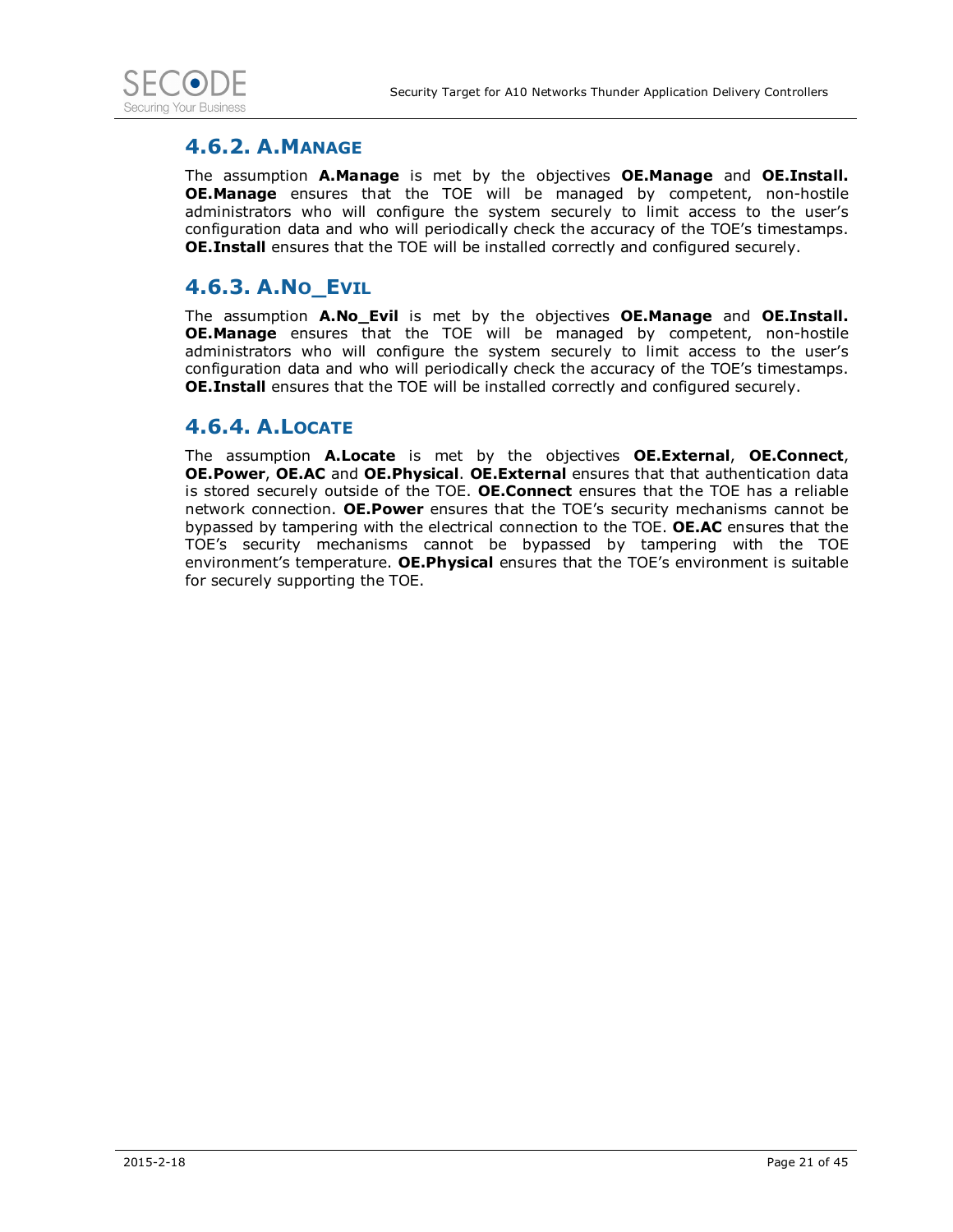

## **5. EXTENDED COMPONENTS DEFINITION (ASE\_ECD)**

The following explicit components have been included in this Security Target because the Common Criteria components were found to be insufficient as stated.

### **5.1. EXPLICIT FUNCTIONAL COMPONENTS**

| <b>Explicit Component</b> | <b>Identifier</b>                          | <b>Rationale</b>                                                                                                                                                                   |
|---------------------------|--------------------------------------------|------------------------------------------------------------------------------------------------------------------------------------------------------------------------------------|
| FLB SCO EXP.1             | Secure<br>communication                    | This explicit component is necessary since it describes<br>the core functionality, consisting of client/TOE/server<br>communication, firewall protection and load balancing.       |
| FCS BCM EXP.1             | <b>Baseline</b><br>cryptographic<br>module | This explicit component is necessary since it provides for<br>the specification of the required FIPS compliance based<br>on the implementation baseline.                           |
| FCS COP EXP.1             | Random number<br>generation                | This explicit component is necessary since the CC<br>cryptographic operation components are focused on<br>specific algorithm types and operations requiring specific<br>key sizes. |
| FCS COP EXP.2             | Cryptographic<br>Operation                 | This explicit component is necessary because it describes<br>requirements for a FIPS 140-1 or 140-2 compliant crypto<br>module rather than the entire TSF.                         |
| FIA UAU EXP.1             | Timing<br>οf<br>authentication<br>User     | This explicit requirement is necessary to clearly specify<br>the user authentication mechanism.                                                                                    |

**Table 3; Rationale for Explicit Functional Components**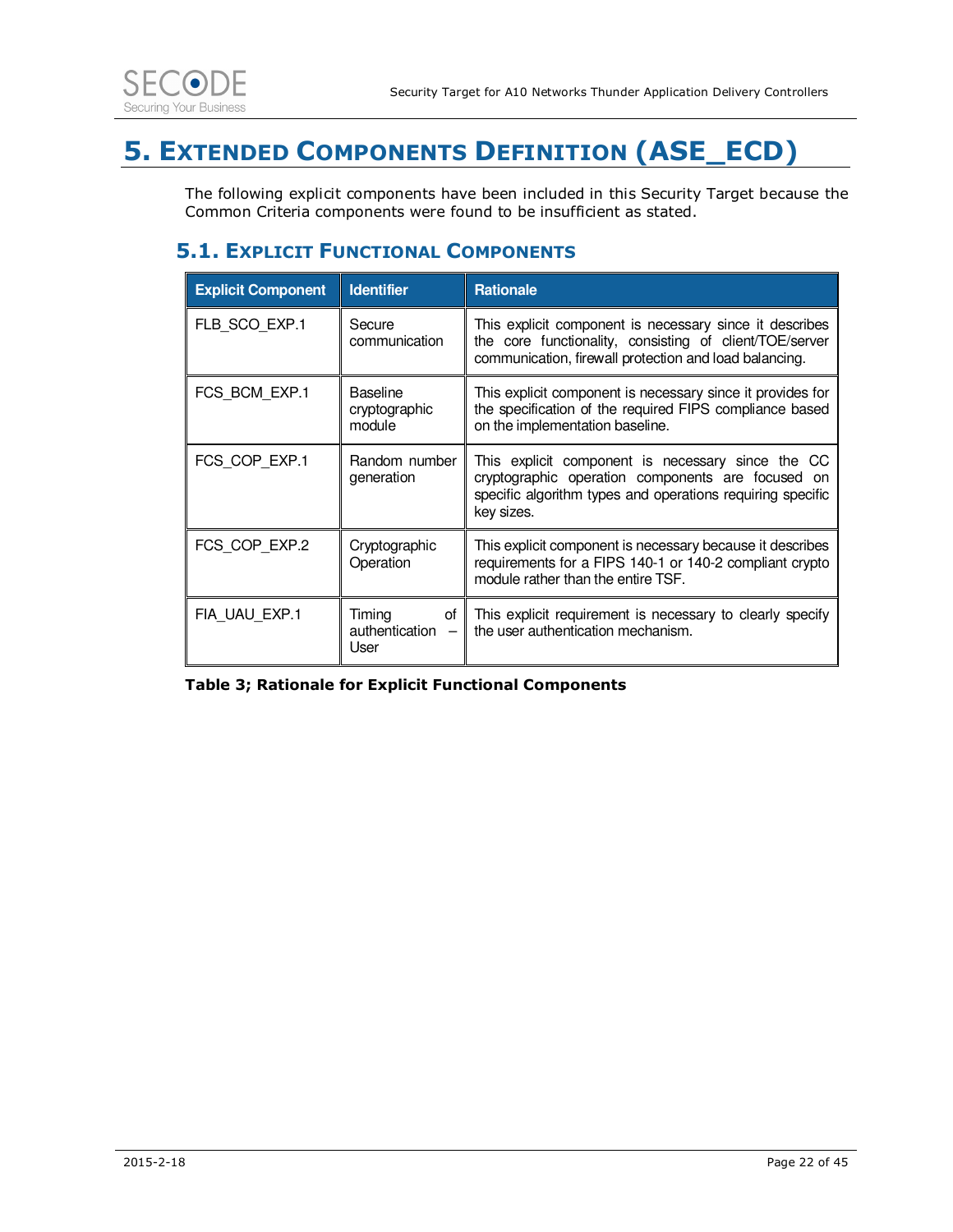

## **6. SECURITY REQUIREMENTS (ASE\_REQ)**

### **6.1. SECURITY FUNCTIONAL REQUIREMENTS (SFRS)**

| <b>Functional Class</b> | <b>Functional Components</b>                                                                 |  |  |  |  |  |  |  |  |  |  |
|-------------------------|----------------------------------------------------------------------------------------------|--|--|--|--|--|--|--|--|--|--|
| <b>FLB</b>              | FLB SCO EXP.1                                                                                |  |  |  |  |  |  |  |  |  |  |
| <b>FAU</b>              | FAU GEN.1, FAU GEN.2, FAU.SAR.1, FAU.SAR.3, FAU.STG.1, FAU.STG.4                             |  |  |  |  |  |  |  |  |  |  |
| <b>FCS</b>              | FCS BCM EXP.1, FCS CKM.1, FCS CKM.2, FCS CKM.4, FCS COP EXP.1,<br>FCS COP EXP.2              |  |  |  |  |  |  |  |  |  |  |
| <b>FDP</b>              | FDP ACC.1a, FDP ACC.1b, FDP ACF.1a, FDP ACF.1b, FDP IFC.1,<br>FDP IFF.1                      |  |  |  |  |  |  |  |  |  |  |
| <b>FIA</b>              | FIA ATD.1.1, FIA UAU.1a, FIA UAU EXP.1, FIA UAU.5, FIA UID.1                                 |  |  |  |  |  |  |  |  |  |  |
| <b>FMT</b>              | FMT MOF.1, FMT MSA.1, FMT MSA.2, FMT MSA.3a, FMT MSA.3b,<br>FMT MSA.3c, FMT SMF.1, FMT SMR.1 |  |  |  |  |  |  |  |  |  |  |
| <b>FPT</b>              | FPT FLS.1, FPT ITC.1, FPT ITT.1, FPT STM.1                                                   |  |  |  |  |  |  |  |  |  |  |

**Table 4**; **Functional requirements for the TOE** 

### **6.1.1. LOAD BALANCING REQUIREMENTS (FLB)**

#### **6.1.1.1. FLB\_SCO\_EXP.1 SECURE COMMUNICATION**

Dependences: None.

**FLB\_SCO\_EXP.1.1** The TSF provides SSL proxy services between clients located on unprotected network and servers located on protected network, where the connection between the TOE and the client is SSL encrypted, and the connection between the TOE and the server may be encrypted or plaintext. Once the SSL handshake between the client and the TOE is complete, the client begins an encrypted session with the TOE. If encryption is used between the TOE and the server, once the SSL handshake between the TOE and the server is complete, the TOE begins an encrypted session with the server.

**FLB\_SCO\_EXP.1.2** The TSF shall provide firewall protection by means of Access Control Lists (ACLs), used to permit or block through traffic.

**FLB\_SCO\_EXP.1.3** The TSF shall provide Server Load Balancing (SLB) on network servers when a client opens a connection from outside. The following load balancing algorithms are supported by the TOE: Round Robin, Active Server, Weighted Preference, Connection Load.

### **6.1.2. SECURITY AUDIT (FAU)**

#### **6.1.2.1. FAU\_GEN.1 AUDIT DATA GENERATION**

Dependences: FPT\_STM.1 Reliable time stamps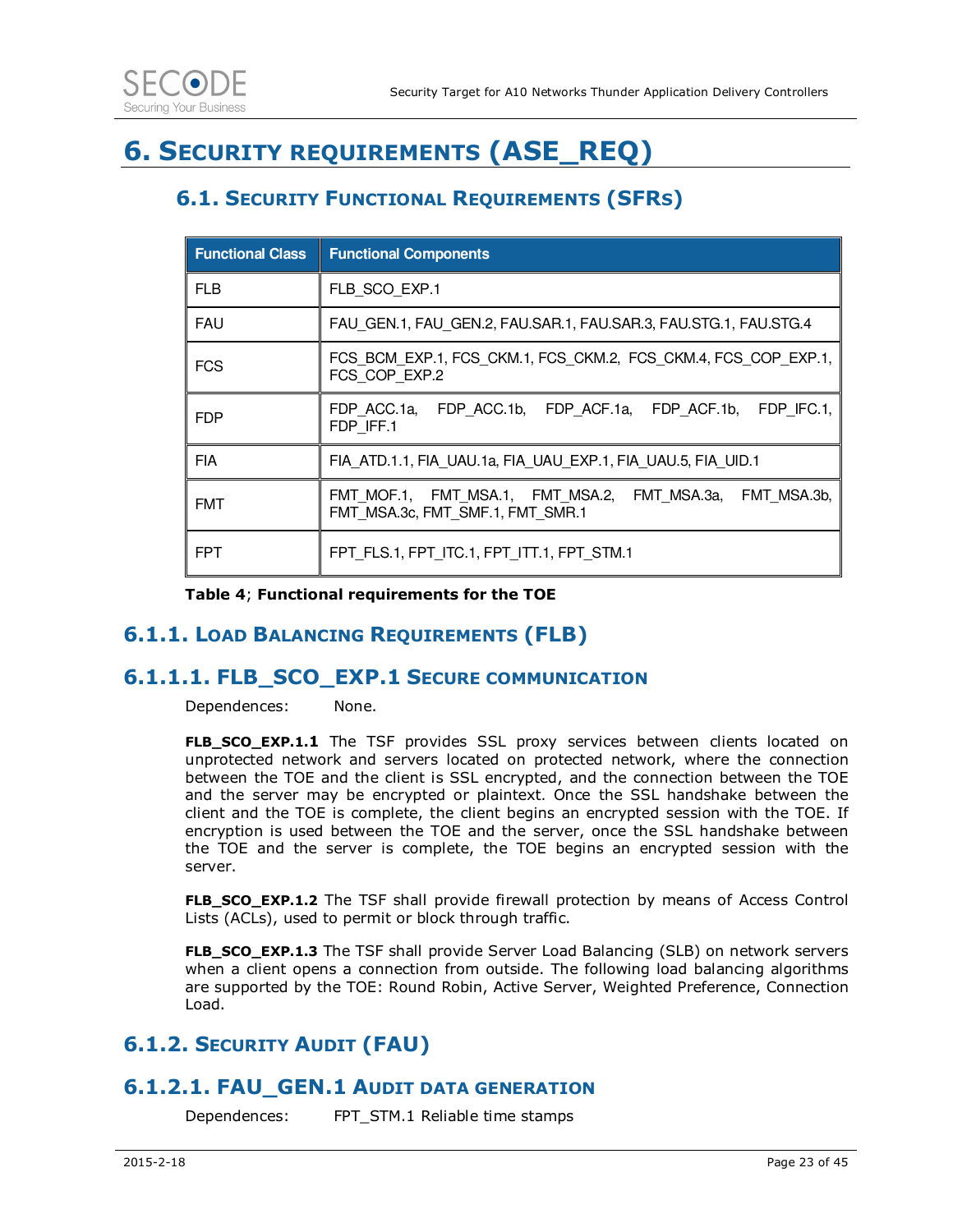

**FAU\_GEN.1.1** The TSF shall be able to generate an audit record of the following auditable events:

a) Start-up and shutdown of the audit functions;

b) All auditable events for the [*not specified*] level of audit; and

c) [**Login and logoff, network packet processing logging, system upgrade, system restart, CPU usage, alarms**].

**FAU GEN.1.2** The TSF shall record within each audit record at least the following information:

a) Date and time of the event, type of event, subject identity (if applicable), and the outcome (success or failure) of the event; and

b) For each audit event type, based on the auditable event definitions of the functional components included in the PP/ST, [**None**].

#### **6.1.2.2. FAU GEN.2 USER IDENTITY ASSOCIATION**

Dependences: FAU\_GEN.1 Audit data generation FIA\_UID.1 Timing of identification

**FAU\_GEN.2.1** For audit events resulting from actions of identified users, the TSF shall be able to associate each auditable event with the identity of the user that caused the event.

#### **6.1.2.3. FAU\_SAR.1 AUDIT REVIEW**

Dependences: FAU\_GEN.1 Audit data generation

**FAU\_SAR.1.1** The TSF shall provide [**the authorized user**] with the capability to read [all information] from the audit records.

**FAU\_SAR.1.2** The TSF shall provide the audit records in a manner suitable for the user to interpret the information.

#### **6.1.2.4. FAU\_SAR.3 SELECTABLE AUDIT REVIEW**

Dependences: FAU\_SAR.1 Audit review

**FAU\_SAR.3.1** The TSF shall provide the ability to apply [**read only support through the CLI**] of audit data based on [**user name, IP address, login module, date/time**].

#### **6.1.2.5. FAU\_STG.1 PROTECTED AUDIT TRAIL STORAGE**

Dependences: FAU\_GEN.1 Audit data generation

**FAU\_STG.1.1** The TSF shall protect the stored audit records in the audit trail from unauthorised deletion.

**FAU\_STG.1.2** The TSF shall be able to [*prevent*] unauthorised modifications to the stored audit records in the audit trail.

#### **6.1.2.6. FAU\_STG.4 PREVENTION OF AUDIT DATA LOSS**

Dependences: FAU\_STG.1 Protected audit trail storage

**FAU\_STG.4.1** The TSF shall [*overwrite the oldest stored audit records*] and [**no other actions**] if the audit trail is full.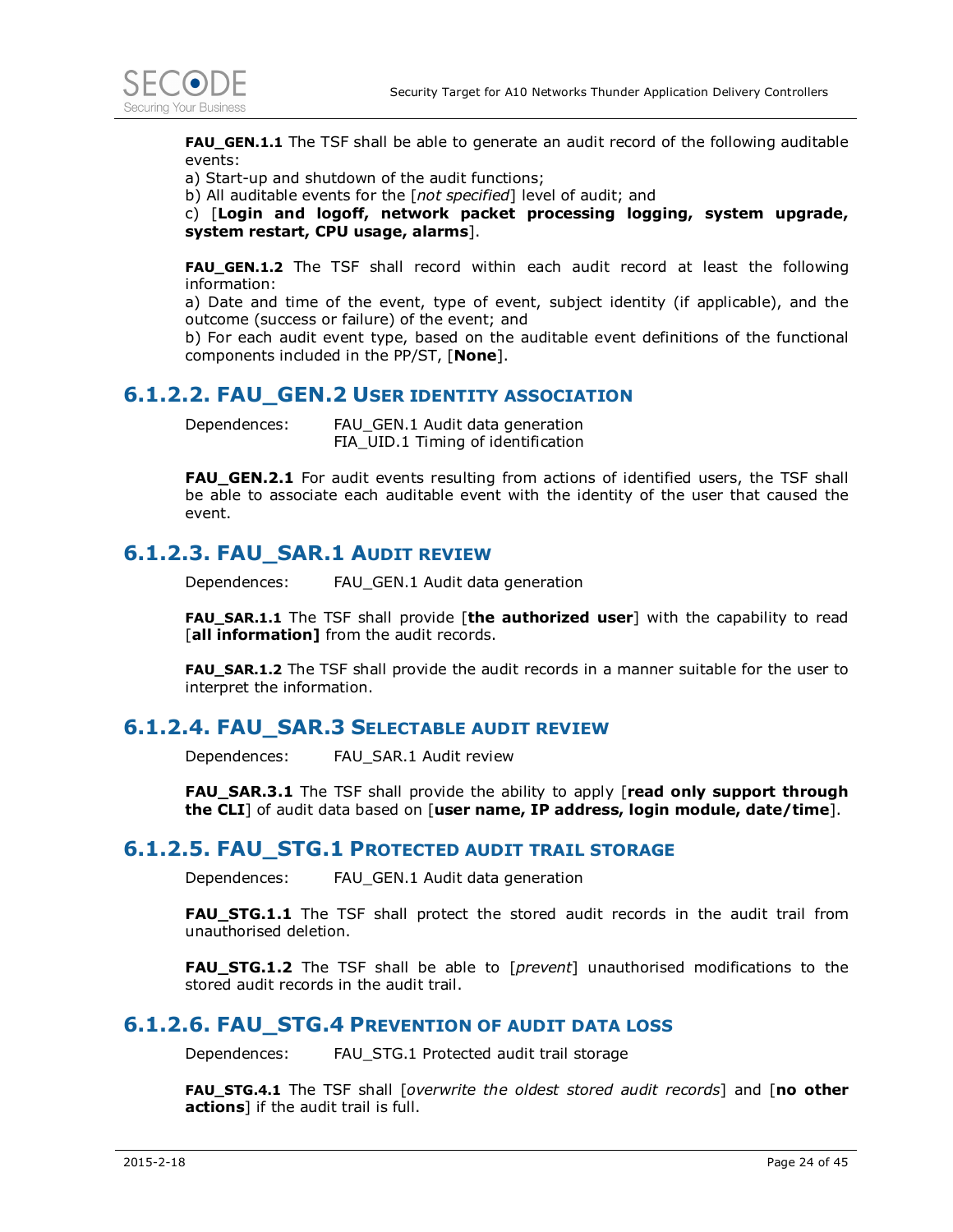### **6.1.3. CRYPTOGRAPHIC SUPPORT (FCS)**

### **6.1.3.1. FCS\_BCM\_EXP.1 BASELINE CRYPTOGRAPHIC MODULE**

Dependences: None.

**FCS BCM EXP.1.1** All cryptographic modules shall comply with FIPS 140-1/2 when performing FIPS approved cryptographic functions in FIPS approved cryptographic modes of operation.

**FCS\_BCM\_EXP.1.2** The cryptographic module implemented shall comply with a minimum overall rating of Level 1.

**FCS\_BCM\_EXP.1.3** The FIPS validation testing of the TOE cryptographic module(s) shall be in conformance with FIPS 140-1, 140-2, or the most recently approved FIPS 140 standard for which CMVP is accepting validation reports from Cryptographic Modules Testing laboratories.

#### **6.1.3.2. FCS\_CKM.1 CRYPTOGRAPHIC KEY GENERATION**

Dependences: FCS\_CKM.2 Cryptographic key distribution FCS CKM.4 Cryptographic key destruction

**FCS\_CKM.1.1** The TSF shall generate cryptographic keys in accordance with a specified cryptographic key generation algorithm **[listed in Table 5: Cryptographic Operation]** and specified cryptographic key sizes **[listed in Table 5: Cryptographic Operation]** that meet the following: **[listed in Table 5: Cryptographic Operation]**.

#### **6.1.3.3. FCS\_CKM.2 CRYPTOGRAPHIC KEY DISTRIBUTION**

Dependences: FCS\_CKM.1 Cryptographic key generation FCS CKM.4 Cryptographic key destruction

The TSF shall distribute cryptographic keys in accordance with a specified cryptographic key distribution method **[cryptographic key distribution method]** that meets the following: **[listed in Table 5: Cryptographic Operation]**.

#### **6.1.3.4. FCS\_CKM.4 CRYPTOGRAPHIC KEY DESTRUCTION**

Dependences: FCS\_CKM.1 Cryptographic key generation

**FCS\_CKM.4.1** The TSF shall destroy cryptographic keys in accordance with a specified cryptographic key destruction method **[cryptographic key zeroization method]** that meets the following: **[The Key Zeroization Requirements in FIPS PUB 140-1/2 Key Management Security Level 1; Zeroization of all private cryptographic keys, plaintext cryptographic keys, key data, and all other critical cryptographic security parameters shall be immediate and complete]**.

#### **6.1.3.5. FCS\_COP\_EXP.1 RANDOM NUMBER GENERATION**

Dependences: FCS CKM.1 Cryptographic key generation FCS\_CKM.4 Cryptographic key destruction

**FCS\_COP\_EXP.1.1** The TSF shall perform all Random Number Generation used by the cryptographic functionality of the TSF using a FIPS-approved Random Number Generator implemented in a FIPS-compliant crypto module running in a FIPS-approved mode.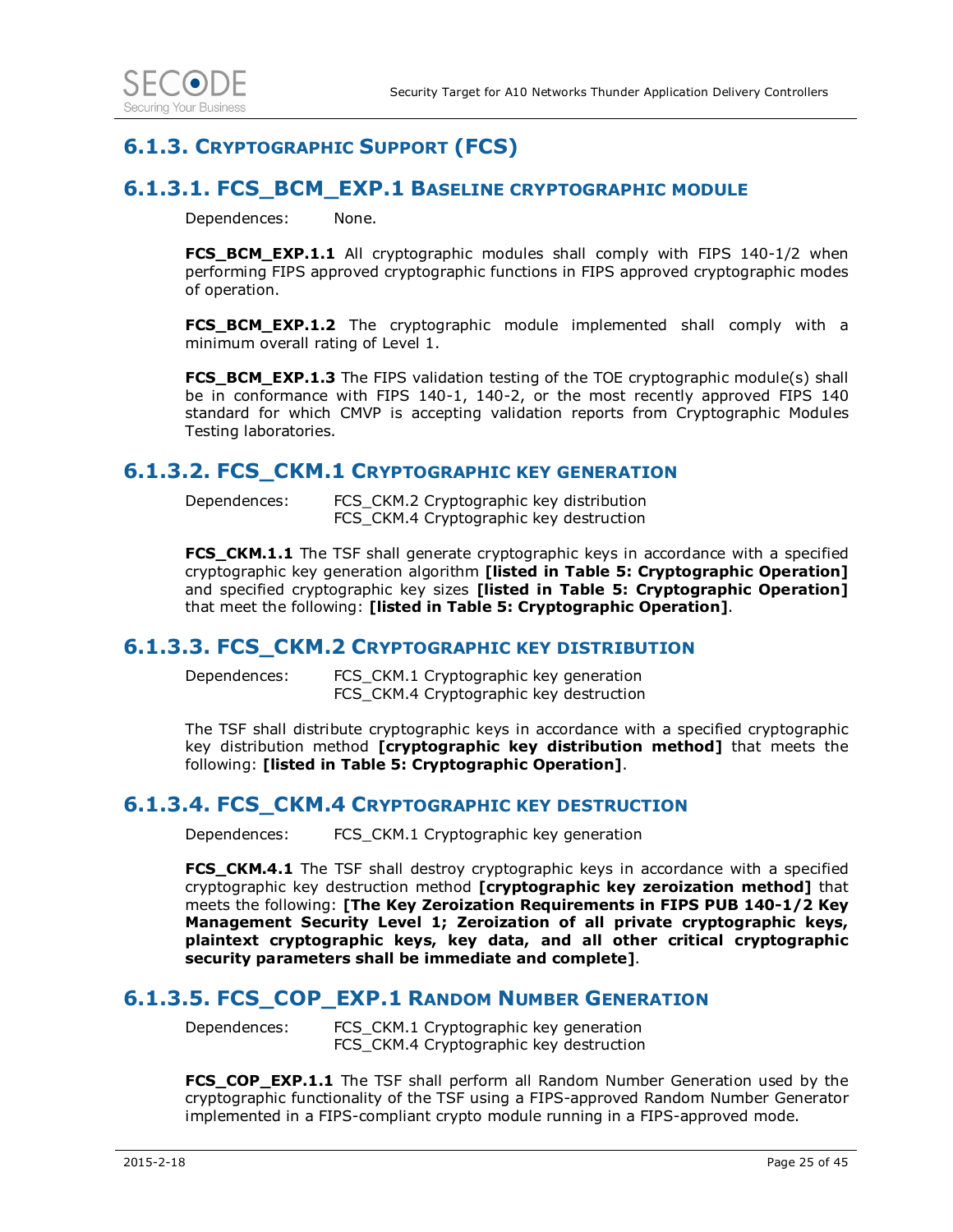

### **6.1.3.6. FCS\_COP\_EXP.2 CRYPTOGRAPHIC OPERATION**

Dependences: FCS CKM.1 Cryptographic key generation FCS\_CKM.4 Cryptographic key destruction

**FCS\_COP\_EXP.2.1** A crypto module shall perform encryption and decryption using the FIPS-140-1/2 Approved [**AES**] algorithm and operating in [**CBC mode**] and supporting FIPS approved key sizes of [**listed in Table 5: Cryptographic Operation**].

**FCS\_COP\_EXP.2.2** A crypto module shall perform encryption and decryption using the FIPS-140-1/2 Approved [**Triple DES**] algorithm and operating in [**CBC mode**] and supporting FIPS approved key sizes of **[listed in Table 5: Cryptographic Operation]**.

| <b>Cryptographic operations</b>      | Cryptographic<br>algorithm | Key sizes (bits)                 | <b>Standards</b>      |
|--------------------------------------|----------------------------|----------------------------------|-----------------------|
| Hashing                              | <b>SHS</b>                 | Not Applicable                   | <b>FIPS PUB 180-3</b> |
| Message Authentication Code          | HMAC                       | 128                              | FIPS PUB 198          |
| Encryption/decryption                | AES.                       | 128, 192, 256                    | FIPS PUB 197          |
| Encryption/decryption of the traffic | <b>Triple DES</b>          | 112, 168                         | FIPS PUB 46-3         |
| key encryption/decryption<br>Public  | <b>RSA</b>                 | 1024, 1536, 2048, FIPS PUB 186-2 |                       |
| signature<br>and                     |                            | 3072, 4096                       |                       |
| generation/verification              |                            |                                  |                       |
| Cryptographic key generation         | <b>PRNG</b>                | 112, 128, 192, 256               | <b>ANSI X9.31</b>     |

**Table 5; Cryptographic Operation** 

### **6.1.4. USER DATA PROTECTION (FDP)**

### **6.1.4.1. FDP\_ACC.1A SUBSET ACCESS CONTROL – ADMINISTRATOR ACCESS CONTROL**

Dependences: FDP\_ACF.1 Security attribute based access control

**FDP\_ACC.1.1** The TSF shall enforce the [**Administrator Access Control SFP**] on [subjects: **administrators**, objects: **commands**, operations: **execute**].

#### **6.1.4.2. FDP\_ACC.1B SUBSET ACCESS CONTROL – SSL ACCESS CONTROL**

Dependences: FDP\_ACF.1 Security attribute based access control

**FDP\_ACC.1.1** The TSF shall enforce the [**SSL Access Control SFP**] on [subjects: **SSL clients**, objects: **SSL connections**, operations: **establish, disconnect**].

#### **6.1.4.3. FDP\_ACF.1A SECURITY ATTRIBUTE BASED ACCESS CONTROL – ADMINISTRATOR ACCESS CONTROL**

Dependencies: FDP\_ACC.1 Subset access control FMT\_MSA.3 Static attribute initialisation

**FDP\_ACF.1.1** The TSF shall enforce the [**Administrator Access Control SFP**] to objects based on the following: [subjects: **administrators**, subject attributes: **administrator roles**, object: **commands**, object attributes: **none**].

**FDP\_ACF.1.2** The TSF shall enforce the following rules to determine if an operation among controlled subjects and controlled objects is allowed: [**Admin Privilege Levels**].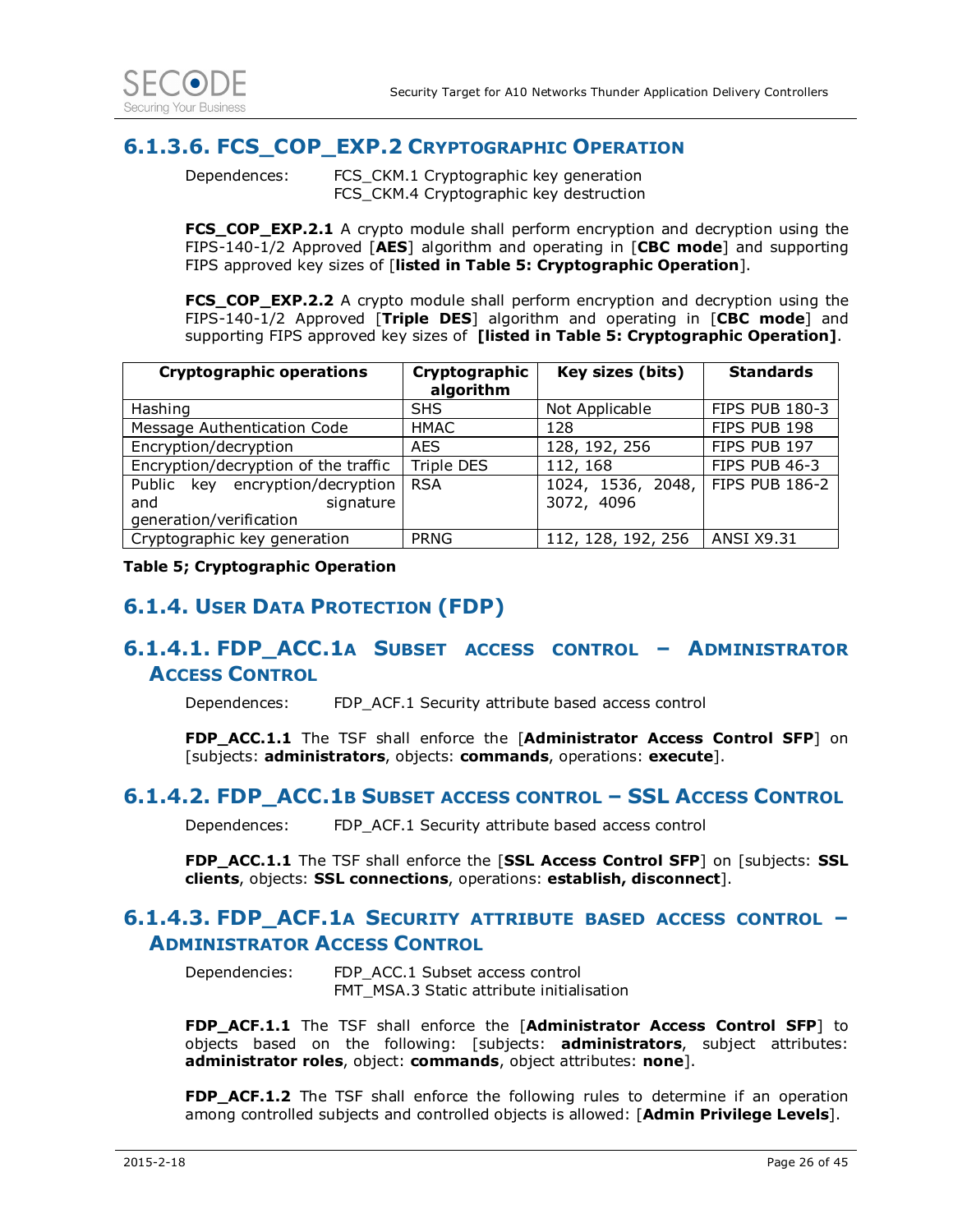

**FDP\_ACF.1.3** The TSF shall explicitly authorise access of subjects to objects based on the following additional rules: [*no additional rules*].

**FDP\_ACF.1.4** The TSF shall explicitly deny access of subjects to objects based on the following additional rules: [*no additional rules*].

#### **6.1.4.4. FDP\_ACF.1B SECURITY ATTRIBUTE BASED ACCESS CONTROL – SSL ACCESS CONTROL**

Dependencies: FDP\_ACC.1 Subset access control FMT\_MSA.3 Static attribute initialisation

**FDP\_ACF.1.1** The TSF shall enforce the [**SSL Access Control SFP**] to objects based on the following: [subjects: **SSL clients**, subject attributes: **SSL client certificate attributes, source IP, destination IP, source port, destination port**, object: **SSL connections**, object attributes: **none**].

**FDP\_ACF.1.2** The TSF shall enforce the following rules to determine if an operation among controlled subjects and controlled objects is allowed: [**Access Control Lists (ACLs)**].

**FDP\_ACF.1.3** The TSF shall explicitly authorise access of subjects to objects based on the following additional rules: [*no additional rules*].

**FDP\_ACF.1.4** The TSF shall explicitly deny access of subjects to objects based on the following additional rules: [*no additional rules*].

#### **6.1.4.5. FDP\_IFC.1 SUBSET INFORMATION FLOW CONTROL**

Dependences: FDP\_IFF.1 Simple security attributes

**FDP\_IFC.1.1** The TSF shall enforce the **[SSL information flow control SFP]** on subjects: **SSL clients**, information: **protected/internal server resources**, operations: **access**].

#### **6.1.4.6. FDP\_IFF.1 SIMPLE SECURITY ATTRIBUTES**

Dependences: FDP\_IFC.1 Subset information flow control FMT\_MSA.3 Static attribute initialisation

**FDP IFF.1.1** The TSF shall enforce the **[SSL information flow control SFP]** based on the following types of subject and information security attributes: [subjects: **SSL clients**, subject attributes: **none**, information: **protected/internal server resources**, information attributes: **server address, server port**].

**FDP\_IFF.1.2** The TSF shall permit an information flow between a controlled subject and controlled information via a controlled operation if the following rules hold: [**the client has been granted access to the server resource by the Thunder device**].

**FDP\_IFF.1.3** The TSF shall enforce the [**no additional information flow control SFP rules**].

**FDP IFF.1.4** The TSF shall explicitly authorise an information flow based on the following rules: [**no additional information flow control SFP rules**].

**FDP\_IFF.1.5** The TSF shall explicitly deny an information flow based on the following rules: [**no additional information flow control SFP rules**].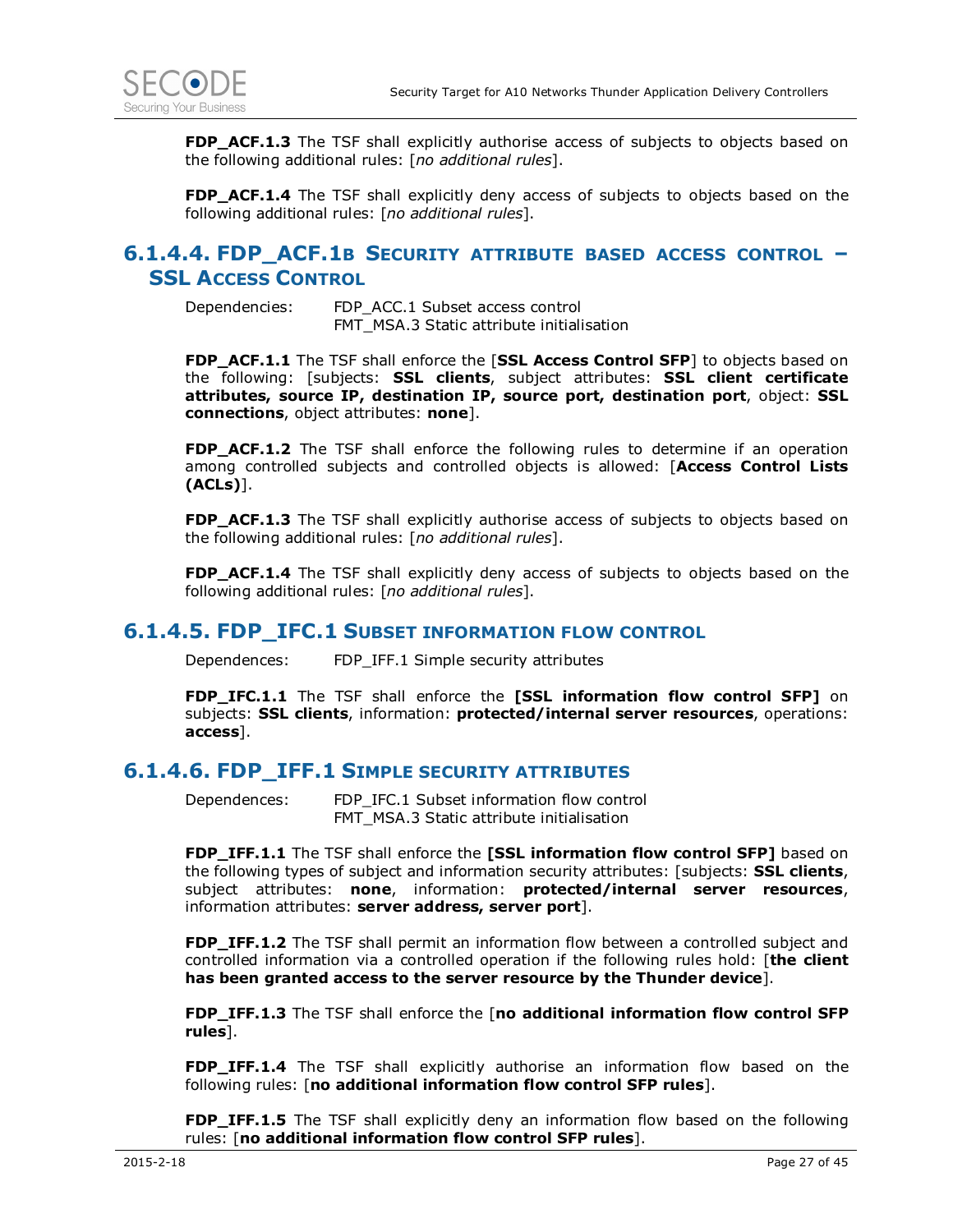

### **6.1.5. IDENTIFICATION AND AUTHENTICATION (FIA)**

#### **6.1.5.1. FIA\_ATD.1 USER ATTRIBUTE DEFINITION**

Dependences: None.

**FIA\_ATD.1.1** The TSF shall maintain the following list of security attributes belonging to individual users: [SSL client certificate attributes: **Common Name, Not valid before date/time, Not valid after date/time, Key length, Certification authority signed or self-signed**].

#### **6.1.5.2. FIA\_UAU.1A TIMING OF AUTHENTICATION - ADMINISTRATOR**

Dependences: FIA\_UID.1 Timing of identification

**FIA\_UAU.1.1** The TSF shall allow **[identification, SSL/SSH connection establishment]** on behalf of the user to be performed before the user is authenticated.

**FIA\_UAU.1.2** The TSF shall require each user to be successfully authenticated before allowing any other TSF-mediated actions on behalf of that user.

#### **6.1.5.3. FIA\_UAU\_EXP.1 TIMING OF AUTHENTICATION - USER**

Dependences: FIA\_UID.1 Timing of identification

When the administrator has enabled SSL proxy with client certificate authentication, the TSF shall:

- allow SSL connection with client certificate authentication and SSL connection establishment on behalf of the user to be performed before the user is authenticated;
- require each user to be successfully authenticated before allowing any other TSFmediated actions on behalf of that user.

#### **6.1.5.4. FIA\_UAU.5 MULTIPLE AUTHENTICATION MECHANISMS**

Dependences: None

**FIA\_UAU.5.1** The TSF shall provide **[password and certificate based authentication mechanisms]** to support user authentication.

**FIA\_UAU.5.2** The TSF shall authenticate any user's claimed identity according to the **[following multiple authentication mechanism rules:**

- **a) authentication of administrators with username and password at the GUI or the CLI, or authentication of administrators with public key at the SSH CLI, such that successful authentication must be achieved before allowing any other TSF-mediated actions on behalf of that authorized administrator;**
- **b) when the administrator has enabled SSL proxy with client certificate authentication, certificate based authentication mechanism, with client and server certificates, shall be used for users sending information to or receiving information from TOE using HTTPS, such that successful authentication must be achieved before allowing any other TSF-mediated actions on behalf of that human user].**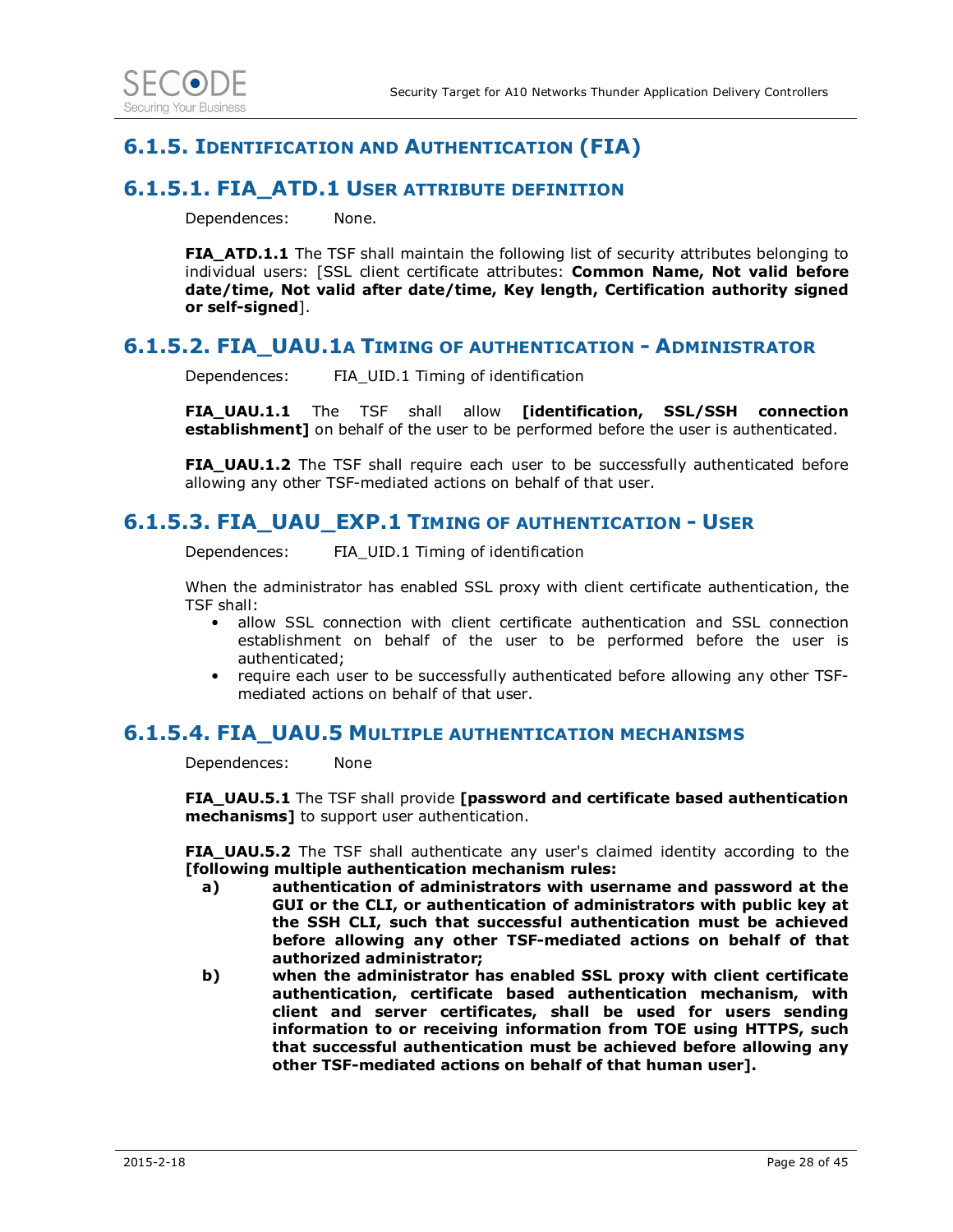

### **6.1.5.5. FIA\_UID.1 TIMING OF IDENTIFICATION**

Dependences: None.

**FIA\_UID.1.1** The TSF shall allow **[SSL connection establishment]** on behalf of the user to be performed before the user is identified.

**FIA\_UID.1.2** The TSF shall require each user to identify itself before allowing any other TSF-mediated actions on behalf of that user.

### **6.1.6. SECURITY MANAGEMENT (FMT)**

#### **6.1.6.1. FMT\_MOF.1 MANAGEMENT OF SECURITY FUNCTIONS BEHAVIOUR**

Dependences: FMT\_SMF.1 Specification of Management Functions FMT\_SMR.1 Security roles

**FMT\_MOF.1.1** The TSF shall restrict the ability to [*determine the behaviour of*] the functions **[configuration of other admin accounts, change the passwords of other administrators]** to **[Root Admin and Super Admin]**.

#### **6.1.6.2. FMT\_MSA.1 MANAGEMENT OF SECURITY ATTRIBUTES**

Dependencies: [FDP\_ACC.1 Subset access control, or FDP IFC.1 Subset information flow control] FMT\_SMR.1 Security roles FMT\_SMF.1 Specification of Management Functions

**FMT\_MSA.1.1** The TSF shall enforce the [**Administrator Access Control SFP**] to restrict the ability to [*modify, delete or add*] the security attributes [**admin resources**] to [**Root Admin, Super Admin**].

#### **6.1.6.3. FMT\_MSA.2 SECURE SECURITY ATTRIBUTES**

Dependences: [FDP\_ACC.1 Subset access control, or FDP\_IFC.1 Subset information flow control] FMT\_SMF.1 Specification of Management Functions FMT\_SMR.1 Security roles

**FMT\_MSA.2.1** The TSF shall ensure that only secure values are accepted for [**admin resources**].

#### **6.1.6.4. FMT\_MSA.3A STATIC ATTRIBUTE INITIALISATION – ADMINISTRATOR ACCESS CONTROL SFP**

Dependencies: FMT\_MSA.1 Management of security attributes FMT\_SMR.1 Security roles

**FMT\_MSA.3.1** The TSF shall enforce the [**Administrator Access Control SFP**] to provide [*restrictive*] default values for security attributes that are used to enforce the SFP.

**FMT\_MSA.3.2** The TSF shall allow the [**Root Admin, Super Admin**] to specify alternative initial values to override the default values when an object or information is created.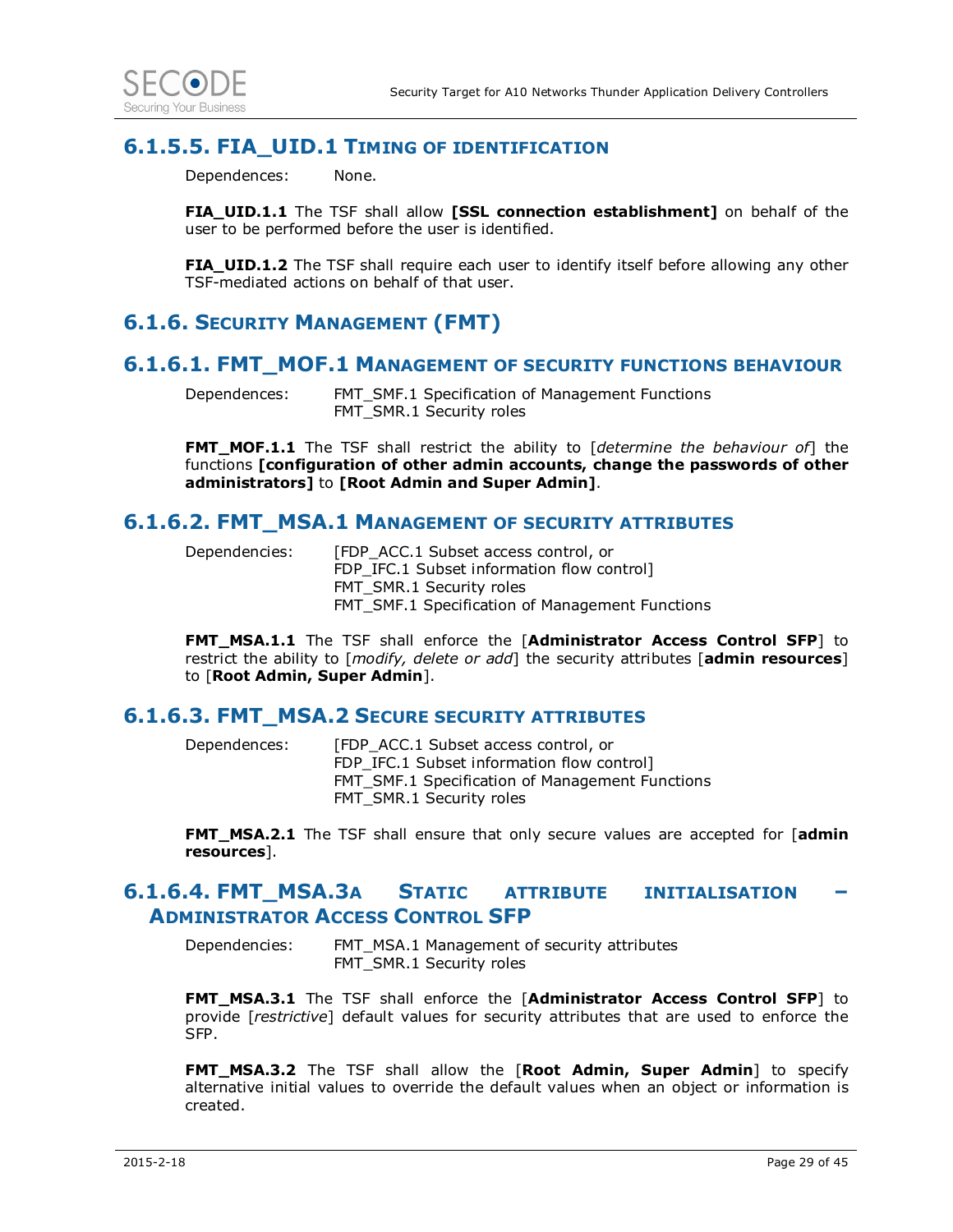

#### **6.1.6.5. FMT\_MSA.3B STATIC ATTRIBUTE INITIALISATION – SSL ACCESS CONTROL SFP**

Dependencies: FMT\_MSA.1 Management of security attributes FMT\_SMR.1 Security roles

**FMT\_MSA.3.1** The TSF shall enforce the [**SSL Access Control SFP**] to provide [*restrictive*] default values for security attributes that are used to enforce the SFP.

**FMT\_MSA.3.2** The TSF shall allow the [**Thunder device**] to specify alternative initial values to override the default values when an object or information is created.

#### **6.1.6.6. FMT\_MSA.3C STATIC ATTRIBUTE INITIALISATION – SSL INFORMATION FLOW CONTROL SFP**

Dependencies: FMT\_MSA.1 Management of security attributes FMT\_SMR.1 Security roles

**FMT\_MSA.3.1** The TSF shall enforce the [**SSL Information flow Control SFP**] to provide [*restrictive*] default values for security attributes that are used to enforce the SFP.

**FMT\_MSA.3.2** The TSF shall allow the [**Thunder device**] to specify alternative initial values to override the default values when an object or information is created.

#### **6.1.6.7. FMT\_SMF.1 SPECIFICATION OF MANAGEMENT FUNCTIONS**

Dependencies: None.

**FMT\_SMF.1.1** The TSF shall be capable of performing the following management functions: [**admin account configuration**].

#### **6.1.6.8. FMT\_SMR.1 SECURITY ROLES**

Dependencies: FIA\_UID.1 Timing of identification

**FMT\_SMR.1.1** The TSF shall maintain the roles **[Root Admin, Super Admin, Read Only Admin, Partition Write Admin, Partition Read Admin, Partition RS Operator]**.

**FMT\_SMR.1.2** The TSF shall be able to associate users with roles.

#### **6.1.7. PROTECTION OF THE TSF (FPT)**

#### **6.1.7.1. FPT\_FLS.1 FAIL SECURE**

Dependencies: None.

**FPT\_FLS.1.1** The TSF shall preserve a secure state when the following types of failures occur: [**the real servers for the URL requested by the client are unavailable, fan and power supply failures**].

### **6.1.7.2. FPT\_ITC.1 INTER-TSF CONFIDENTIALITY DURING TRANSMISSION**

Dependencies: None.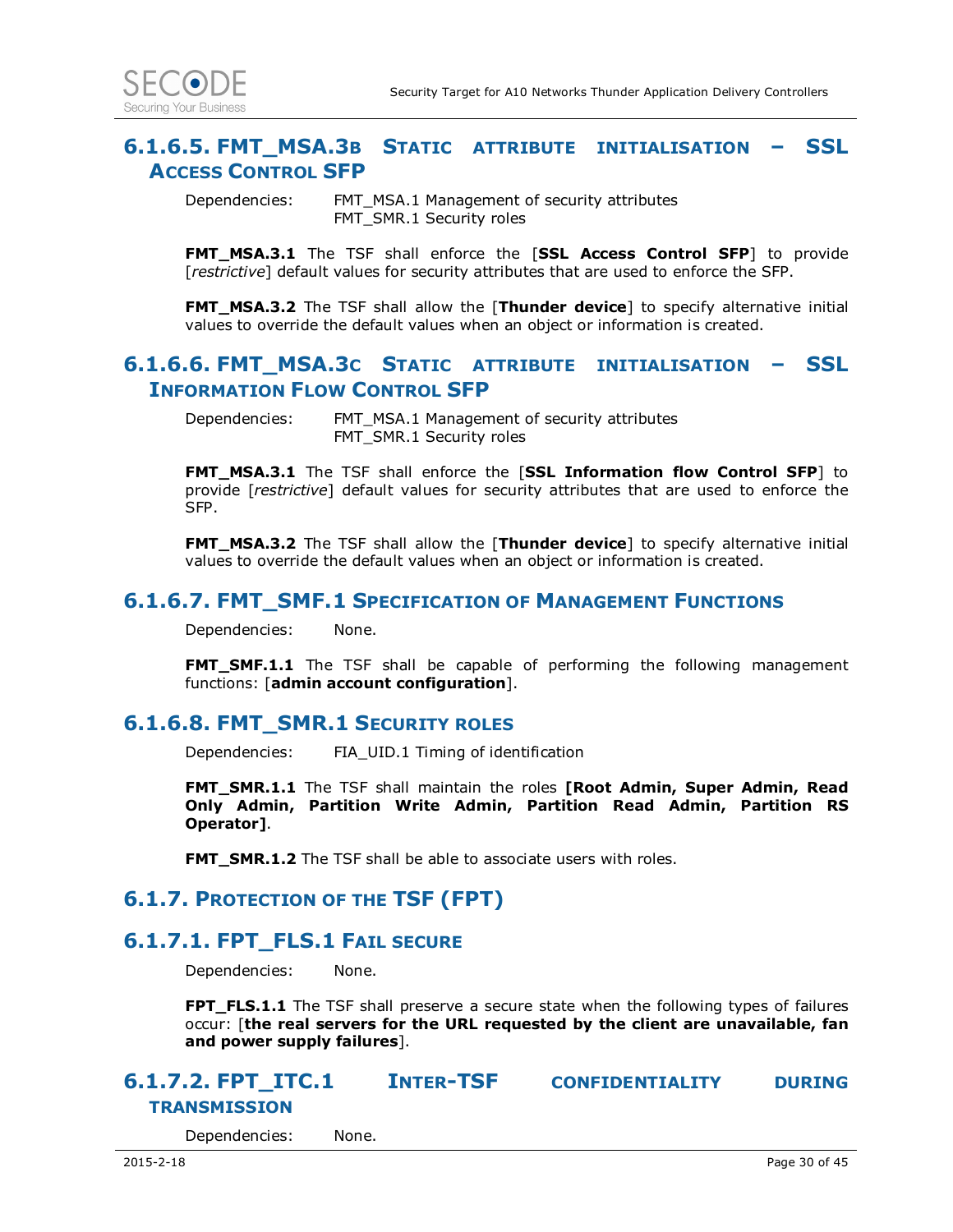

**FPT\_ITC.1.1** The TSF shall protect all TSF data transmitted from the TSF to another trusted IT product from unauthorised disclosure during transmission.

### **6.1.7.3. FPT\_ITT.1 BASIC INTERNAL TSF DATA TRANSFER PROTECTION**

Dependencies: None.

**FPT\_ITT.1.1** The TSF shall protect TSF data from [*disclosure*] when it is transmitted between separate parts of the TOE.

### **6.1.7.4. FPT\_STM.1 RELIABLE TIME STAMPS**

Dependencies: None.

**FPT STM.1.1** The TSF shall be able to provide reliable time stamps.

### **6.2. SECURITY ASSURANCE REQUIREMENTS (SARS)**

| <b>Assurance Class</b> | <b>Assurance Components</b>                |
|------------------------|--------------------------------------------|
| ADV                    | ADV_ARC.1, ADV_FSP.2, ADV_TDS.1            |
| AGD                    | AGD OPE.1, AGD PRE.1                       |
| <b>ALC</b>             | ALC_CMC.2, ALC_CMS.2, ALC_DEL.1, ALC_FLR.1 |
| <b>ATE</b>             | ATE_COV.1, ATE_FUN.1, ATE_IND.2            |
| <b>AVA</b>             | AVA VAN.2                                  |

**Table 6; Assurance requirements: EAL2 Augmented with ALC\_FLR.1**

For the detailed requirements refer to section 8.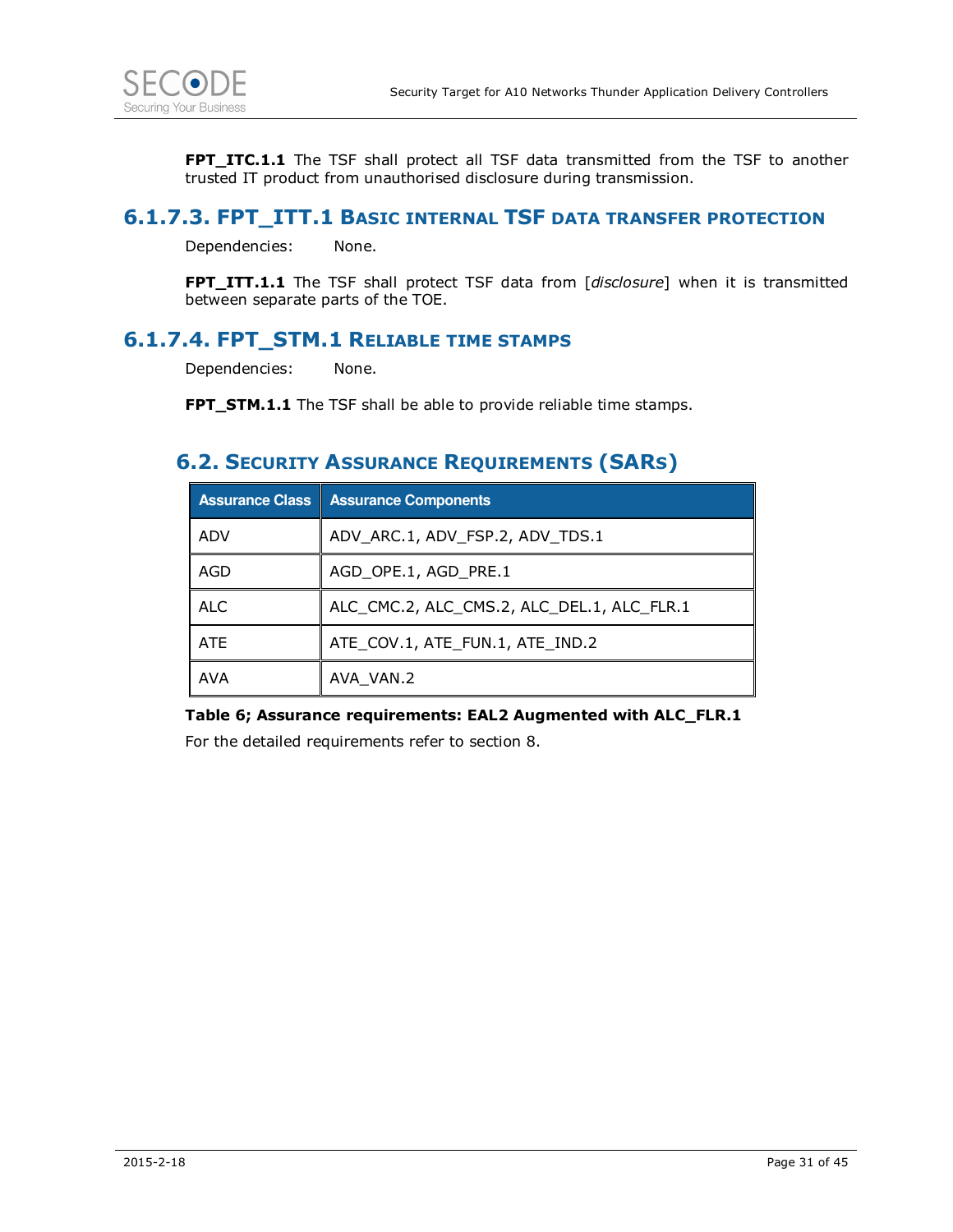

### **6.3. SECURITY REQUIREMENTS RATIONALE**

|                                          | ī<br>Require | FLB_SCO_EXP.1 | FAU_GEN.1 | GEN.2<br>롢 | FAU.SAR.                | FAU.SAR.3 | FAU.STG.1 | FAU.STG. | EXP.1<br>FCS_BCM | CKM.<br>ឌ្ | FCS_CKM.2    | FCS_CKM.4  | FCS_COP_EXP. | FCS_COP_EXP.2 | FDP_ACC.12 | ACC.16<br>È | FDP_ACF.1 | FDP_ACF.1b | FDP_IFC.1 | FDP_IFF.1 | <b>ATDJ</b><br>≨ | <b>UAU.S</b><br>É | E.<br>ш<br><b>TAYAT</b><br>É | FIA_UAU.S | FIA_UID. | FMT_MOF.1 | FMT_MSA.1 | FMT_MSA.2 | FMT_MSA.3: | FMT_MSA.3b | FMT_MSA.3c | FMT_SMF.1 | FMT_SMR.1 | FPT_FLS.1 | FPT_ITC.1 | FPT_ITT.1 | FPT_STM.1               |
|------------------------------------------|--------------|---------------|-----------|------------|-------------------------|-----------|-----------|----------|------------------|------------|--------------|------------|--------------|---------------|------------|-------------|-----------|------------|-----------|-----------|------------------|-------------------|------------------------------|-----------|----------|-----------|-----------|-----------|------------|------------|------------|-----------|-----------|-----------|-----------|-----------|-------------------------|
| <b>Objectives</b>                        |              |               |           |            |                         |           |           |          |                  |            |              |            |              |               |            |             |           |            |           |           |                  |                   |                              |           |          |           |           |           |            |            |            |           |           |           |           |           |                         |
| O.Load<br><b>Balancing</b>               |              | X             |           |            |                         |           |           |          |                  |            |              |            |              |               |            |             |           |            |           |           |                  |                   |                              |           |          |           |           |           |            |            |            |           |           |           |           |           |                         |
| O.Crypto-<br>graphy                      |              |               |           |            |                         |           |           |          | ΧI               | X          | $\mathsf{X}$ | XX         |              | $\mathsf{X}$  |            |             |           |            |           |           |                  |                   |                              |           |          |           |           |           |            |            |            |           |           |           |           |           |                         |
| O.Crypto-<br>graphy_<br><b>Validated</b> |              |               |           |            |                         |           |           |          | X X              |            | $\mathsf{X}$ | $x \times$ |              | ΙX            |            |             |           |            |           |           |                  |                   |                              |           |          |           |           |           |            |            |            |           |           |           |           |           |                         |
| <b>O.Protect</b>                         |              |               |           |            |                         |           | X         |          |                  |            |              |            |              |               |            |             |           |            |           |           |                  |                   |                              |           |          | X         |           |           |            |            |            | ΙX        |           | X         |           |           |                         |
| <b>O.Admin</b>                           |              |               |           |            | $\overline{\mathsf{x}}$ |           |           |          |                  |            |              |            |              |               | X          |             | X         |            |           |           |                  |                   |                              |           |          | X         | $X \mid$  | Χ         | ΤX         |            |            | X         | Х         |           |           |           |                         |
| <b>O.Authent-</b><br>icate               |              |               |           |            |                         |           |           |          |                  |            |              |            |              |               |            |             |           |            |           |           | Χ                | X                 |                              | X         | X        | $\sf X$   |           |           |            |            |            | X         |           |           |           |           |                         |
| <b>O.Audit</b>                           |              |               | $\times$  | X          | <b>X</b>                | X         | ΙX        | X        |                  |            |              |            |              |               |            |             |           |            |           |           |                  |                   |                              |           |          |           |           |           |            |            |            |           |           |           |           |           |                         |
| O.Time                                   |              |               |           |            |                         |           |           |          |                  |            |              |            |              |               |            |             |           |            |           |           |                  |                   |                              |           |          |           |           |           |            |            |            |           |           |           |           |           | $\overline{\mathsf{x}}$ |
| O.Access_<br>Int                         |              |               |           |            |                         |           |           |          |                  |            |              |            |              |               |            | Χ           |           | $x \, x$   |           | X         |                  |                   | $\times$                     | Χ         | ΙX       |           |           |           |            | Χ          | Х          |           |           |           |           |           |                         |
| <b>O.Integrity</b>                       |              |               |           |            |                         |           | X         |          |                  |            |              |            |              |               |            |             |           |            |           |           |                  |                   |                              |           |          |           |           |           |            |            |            | X         |           |           | Χ         | ΙX        |                         |

#### **6.3.1. RELATION BETWEEN SFRS AND SECURITY OBJECTIVES**

**Table 7; Tracing of functional requirements to objectives** 

### **6.3.1.1. O.LOAD\_BALANCING**

The TOE must provide encrypted SSL connections for load balanced servers with basic firewall protection. **FLB\_SCO\_EXP.1** provides SSL handshake between clients and servers, firewall protection by means of Access Control Lists and Server Load Balancing on network servers.

### **6.3.1.2. O.CRYPTOGRAPHY**

The TOE shall provide cryptographic functions to maintain the confidentiality and allow for detection of modification of user data that is transmitted outside the TOE. FCS\_BCM\_EXP.1 is an explicit requirement that specifies the CMVP FIPS rating level that the cryptographic module must satisfy. The level specifies the degree of testing of the module. The higher the level, the more extensively the module is tested. **FCS\_CKM.1** ensures that, if necessary, the TOE is capable of generating cryptographic keys. **FCS\_CKM.2** ensures that, if necessary, the TOE is capable of distribution cryptographic keys. **FCS\_CKM.4** mandates the standards (FIPS 140-1/2) that must be satisfied when the TOE performs Cryptographic Key Zeroization. **FCS\_COP\_EXP.1** performs all Random Number Generation used by the cryptographic functionality. **FCS\_COP\_EXP.2** requires for data decryption and encryption that CMVP approved algorithms are used, and that the algorithms meet the FIPS PUB 140-1/2 standard.

### **6.3.1.3. O.CRYPTOGRAPHY\_VALIDATED**

The TOE will use CMVP FIPS 140-1/2 compliant crypto modules for cryptographic services implementing CMVP approved security functions and random number generation services used by cryptographic functions. **FCS BCM EXP.1** is an explicit requirement that specifies the CMVP FIPS rating level that the cryptographic module must satisfy. The level specifies the degree of testing of the module. The higher the level, the more extensively the module is tested. **FCS\_CKM.1** ensures that, if necessary, the TOE is capable of generating cryptographic keys. FCS CKM.2 ensures that, if necessary, the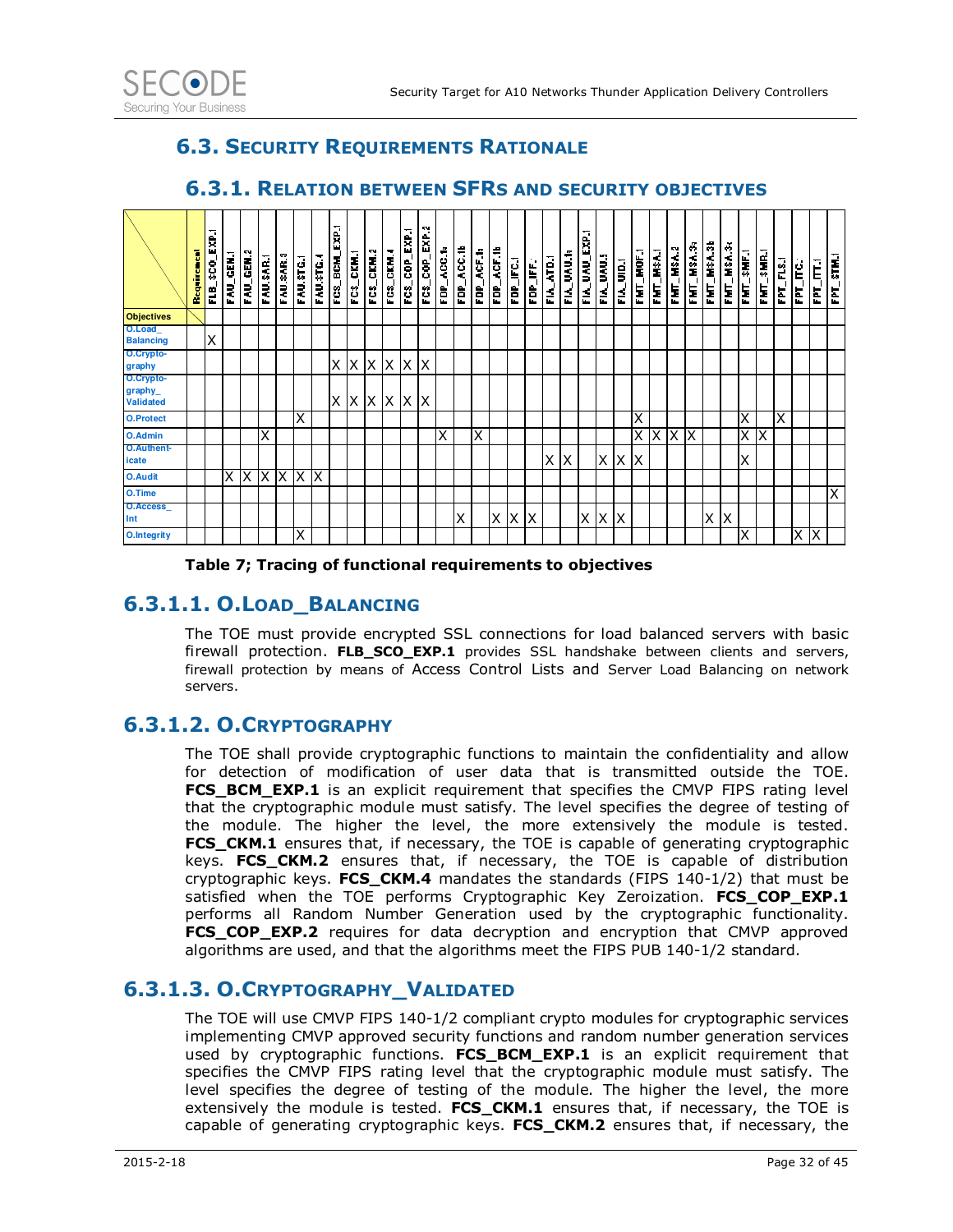

TOE is capable of distribution of cryptographic keys. **FCS\_CKM.4** mandates the standards (FIPS 140-1/2) that must be satisfied when the TOE performs Cryptographic Key Zeroization. **FCS\_COP\_EXP.1** performs all Random Number Generation used by the cryptographic functionality. **FCS\_COP\_EXP.2** requires for data decryption and encryption that a CMVP approved algorithms are used, and that the algorithms meet the FIPS PUB 140-1/2 standard.

### **6.3.1.4. O.PROTECT**

The TOE must ensure the integrity of audit and system data by protecting itself from unauthorized modifications and access to its functions and data. **FAU\_STG.1** requires that the TOE prevent unauthorized modifications to the audit data. **FMT\_MOF.1** requires that the TOE provide the ability to restrict managing the behaviour of functions of the TOE to authorized users of the TOE. **FMT\_SMF.1** supports this objective by identifying the corresponding management functions. **FPT\_FLS.1** preserves a secure state when a set of failures occur.

### **6.3.1.5. O.ADMIN**

The TOE must include a set of functions that allow management of its functions and data, ensuring that TOE users with the appropriate privileges and only those TOE users, may exercise such control. **FAU.SAR.1** provides the TOE the ability to review the audit trail of the System. **FDP\_ACC.1a** requires the TOE to enforce the Administrator Access Control SFP. FDP ACF.1a specifies the attributes used to enforce the Administrator Access Control SFP. **FMT\_MOF.1** restricts access to TOE management functions. **FMT\_MSA.1**  specifies which roles can access security attributes. **FMT\_MSA.2** ensures that only secure values are accepted. **FMT\_MSA.3a** defines static attribute initialization for the Administrator Access Control SFP and who can modify the default values. **FMT\_SMF.1** specifies the management functions the TOE must provide. **FMT\_SMR.1** requires the TOE to maintain separate Administrator roles.

### **6.3.1.6. O.AUTHENTICATE**

The TOE must be able to identify and authenticate administrators prior to allowing access to TOE administrative functions and data. **FIA\_ATD.1.1** defines security attributes of subjects used to enforce the authentication policy of the TOE. **FIA\_UAU.1a** requires Administrators to be authenticated before they are able to perform any other actions. **FIA UAU.5** provides multiple authenticated mechanisms to support user authentication. **FIA\_UID.1** requires Administrators to be identified before they are able to perform any other actions. **FMT\_MOF.1** requires the TOE provide the ability to restrict managing the behaviour of functions of the TOE to authorized users of the TOE. **FMT\_SMF.1** supports this objective by identifying the corresponding management functions.

### **6.3.1.7. O.AUDIT**

The TOE must record the actions taken by administrators, prevent unauthorized deletion of the audit records stored on the TOE, and provide the authorized administrators with the ability to review the audit trail. **FAU\_GEN.1** requires that the TOE records all commands entered by an Administrator. **FAU\_GEN.2** requires that the TOE associates events with users. **FAU.SAR.1** requires that the TOE provides the authorized administrators with the ability to read the audit records. **FAU.SAR.3** restricts access to audit records. **FAU.STG.1** requires that the TOE protect the audit records it holds. **FAU.STG.4** requires that the TOE overwrites the oldest audit records if audit trail is full.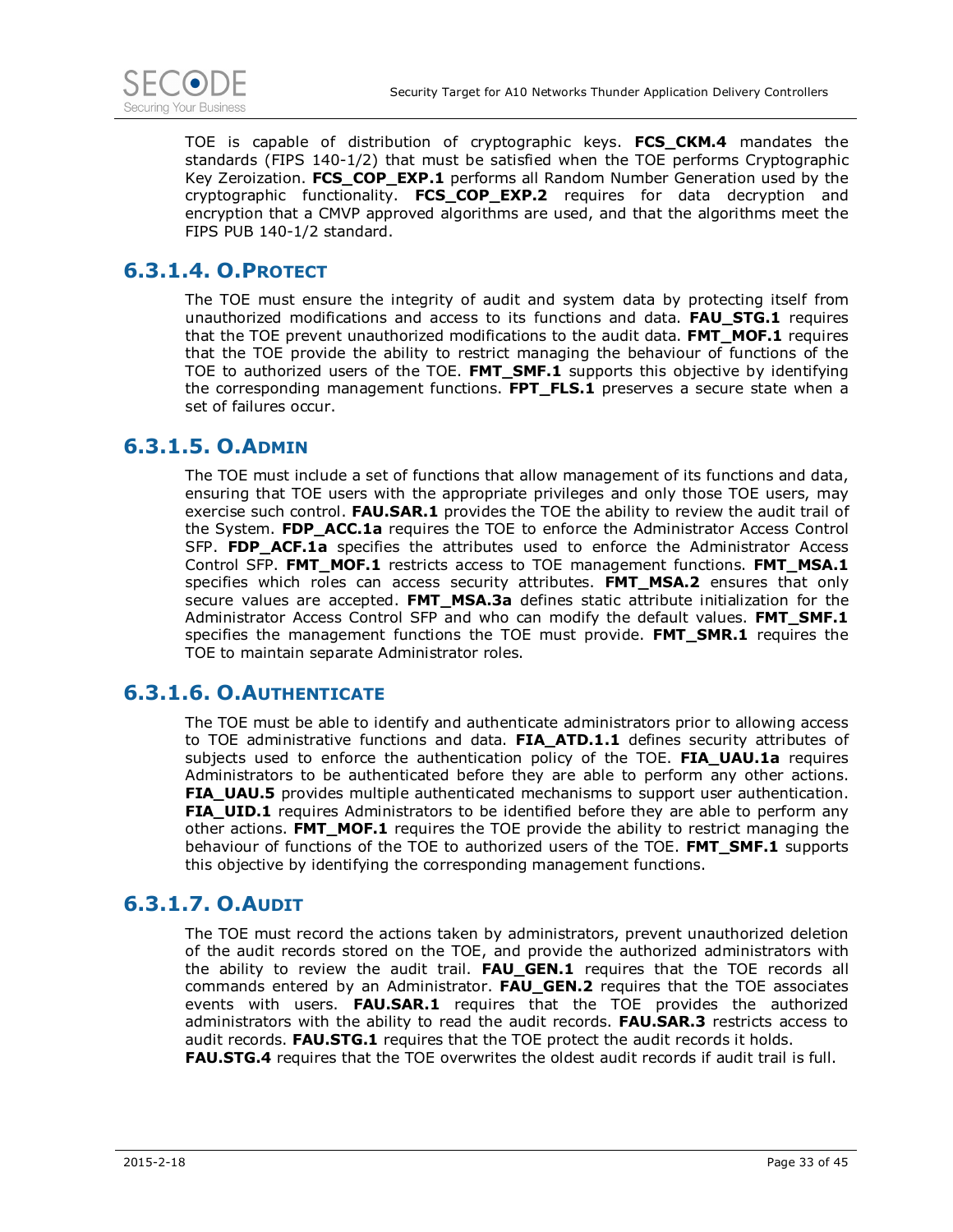

### **6.3.1.8. O.TIME**

The TOE must provide reliable timestamps for its own use. **FPT\_STM.1** requires that the TOE provides reliable timestamps for its own use.

### **6.3.1.9. O.ACCESS\_INT**

The TOE must allow access to server resources on protected/internal network only as defined by the Information Flow Control SFP. **FDP\_ACC.1b** requires the TOE to enforce the SSL Access Control SFP. **FDP\_ACF.1b** specifies the attributes used to enforce the SSL Access Control SFP. **FDP\_IFC.1** requires the TOE to enforce the Information Flow Control SFP. **FDP\_IFF.1** specifies the attributes used to enforce the Information Flow Control SFP. **FIA\_UAU\_EXP.1** requires users to be authenticated before they are able to perform any other actions. **FIA\_UAU.5** provides multiple authenticated mechanisms to support user authentication. **FIA UID.1** requires users to be identified before they are able to perform any other actions. **FMT\_MSA.3b** defines static attribute initialization for the SSL Access Control SFP and who can modify the default values. **FMT\_MSA.3c** defines static attribute initialization for the SSL Information Control SFP and who can modify the default values.

### **6.3.1.10. O.INTEGRITY**

The TOE must ensure the integrity of all audit and system data. **FAU.STG.1** requires the TOE to protect the stored audit records from unauthorized deletion. **FMT\_SMF.1** supports this objective by identifying the corresponding management functions. **FPT\_ITC.1** requires the TOE to protect the collected data from disclosure and ensure its integrity when the data is transmitted to another IT product. **FPT\_ITT.1** requires the TOE to protect the collected data from disclosure and ensure its integrity when the data is transmitted to a separate part of the TOE.

### **6.3.2. SFR DEPENDENCIES**

The table below shows the dependencies of the security functional requirement of the TOE and gives a rationale for each of them.

| <b>Security</b><br>requirement             | functional      | <b>Dependency</b>           |           |       | <b>Rationale</b> |
|--------------------------------------------|-----------------|-----------------------------|-----------|-------|------------------|
| FLB SCO EXP.1<br>communication             | Secure          | <b>None</b>                 |           |       |                  |
| FAU GEN.1<br>Audit<br>generation           | data            | FPT STM.1<br>stamps         | Reliable  | time  | Included         |
| FAU GEN.2<br>User<br>association           | identity        | FAU_GEN.1<br>generation     | Audit     | data  | Included         |
|                                            |                 | FIA UID.1<br>identification | Timing    | οf    |                  |
| FAU SAR.1 Audit review                     |                 | FAU GEN.1<br>generation     | Audit     | data  | Included         |
| Selectable<br>FAU SAR.3<br>review          | audit           | FAU SAR.1 Audit review      |           |       | Included         |
| FAU STG.1 Protected audit trail<br>storage |                 | FAU GEN.1<br>generation     | Audit     | data  | Included         |
| FAU STG.4 Prevention of audit<br>data loss |                 | FAU STG.1<br>trail storage  | Protected | audit | Included         |
| FCS BCM EXP.1<br>cryptographic module      | <b>Baseline</b> | None                        |           |       |                  |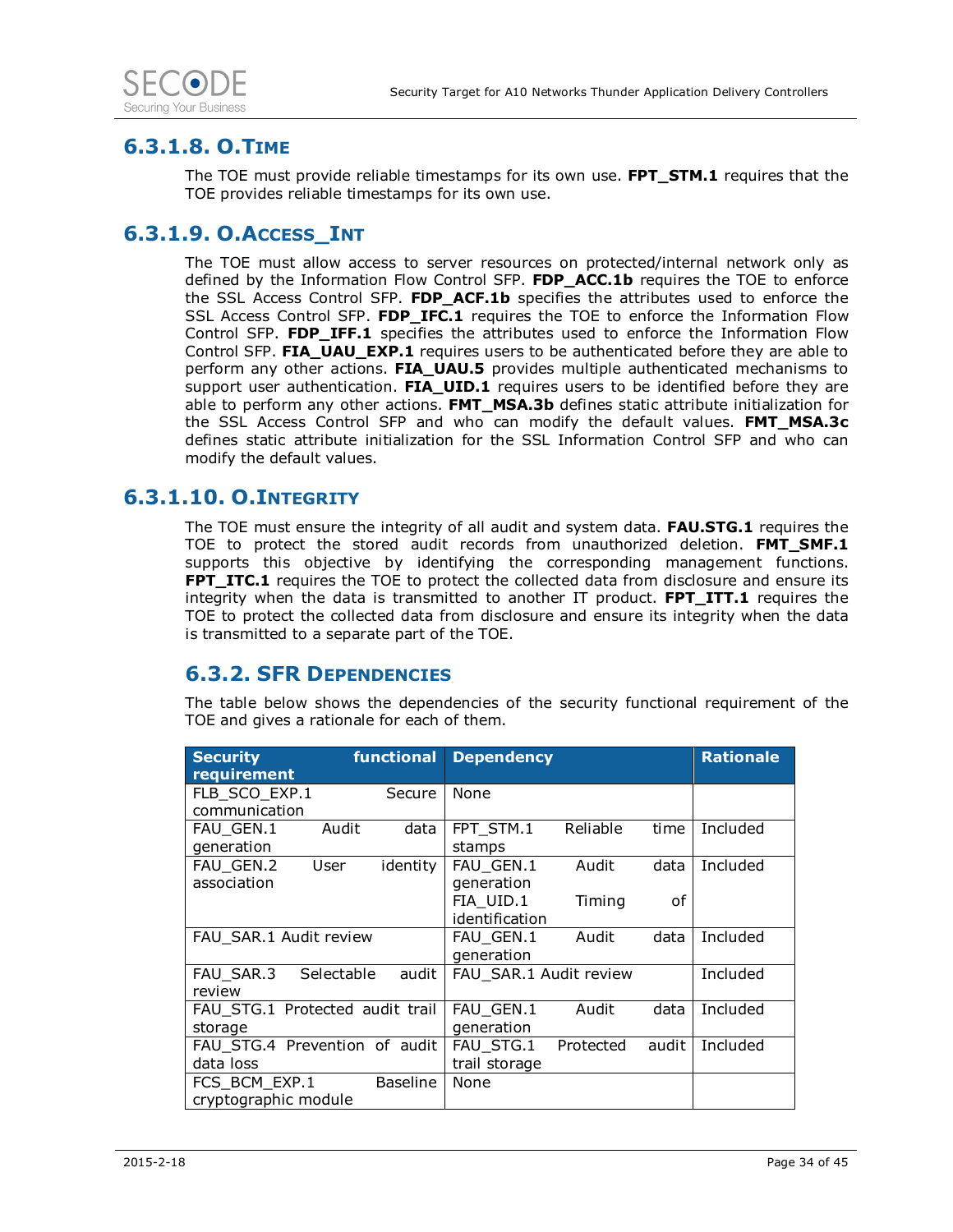

| <b>Security</b><br>functional                               | <b>Dependency</b>                            | <b>Rationale</b> |
|-------------------------------------------------------------|----------------------------------------------|------------------|
| requirement<br>FCS_CKM.1<br>Cryptographic key               | FCS_CKM.2 Cryptographic key                  | Included         |
| generation                                                  | distribution                                 |                  |
|                                                             | FCS_CKM.4 Cryptographic key                  |                  |
|                                                             | destruction                                  |                  |
| FCS_CKM.2 Cryptographic key                                 | FCS_CKM.1 Cryptographic key                  | Included         |
| distribution                                                | generation                                   |                  |
|                                                             | FCS_CKM.4 Cryptographic key                  |                  |
|                                                             | destruction                                  |                  |
| FCS CKM.4 Cryptographic key                                 | FCS_CKM.1 Cryptographic key                  | Included         |
| destruction<br>Random<br>FCS COP EXP.1                      | generation                                   | Included         |
| <b>Number Generation</b>                                    | FCS_CKM.1 Cryptographic key<br>generation    |                  |
|                                                             | FCS_CKM.4 Cryptographic key                  |                  |
|                                                             | destruction                                  |                  |
| Cryptographic<br>FCS_COP_EXP.2                              | FCS CKM.1 Cryptographic key                  | Included         |
| Operation                                                   | generation                                   |                  |
|                                                             | FCS_CKM.4 Cryptographic key                  |                  |
|                                                             | destruction                                  |                  |
| FDP ACC.1a<br>Subset<br>access                              | FDP_ACF.1 Security attribute                 | Included         |
| control - Administrator Access                              | based access control                         |                  |
| Control                                                     |                                              |                  |
| FDP ACC.1b<br>Subset<br>access                              | FDP ACF.1 Security attribute                 | Included         |
| control - SSL Access Control                                | based access control<br>FDP_ACC.1            | Included         |
| FDP_ACF.1a Security attribute<br>based<br>control<br>access | Subset access<br>control                     |                  |
| Administrator Access Control                                | FMT MSA.3<br>Static<br>attribute             |                  |
|                                                             | initialisation                               |                  |
| FDP_ACF.1b Security attribute                               | Subset<br>FDP_ACC.1<br>access                | Included         |
| based<br>control - SSL<br>access                            | control                                      |                  |
| <b>Access Control</b>                                       | FMT MSA.3<br>Static<br>attribute             |                  |
|                                                             | initialisation                               |                  |
| FDP IFC.1 Subset information                                | FDP IFF.1<br>Simple<br>security              | Included         |
| flow control                                                | attributes                                   |                  |
| FDP IFF.1<br>Simple<br>security                             | FDP_IFC.1 Subset information<br>flow control | Included         |
| attributes                                                  | FMT_MSA.3<br>Static<br>attribute             |                  |
|                                                             | initialisation                               |                  |
| FIA ATD.1<br>attribute<br>User                              | None                                         |                  |
| definition                                                  |                                              |                  |
| FIA_UAU.1a<br>Timing<br>οf                                  | FIA_UID.1<br>Timing<br>of                    | Included         |
| authentication - Administrator                              | identification                               |                  |
| FIA_UAU_EXP.1<br>Timing<br>оf                               | Timing<br>FIA_UID.1<br>оf                    | Included         |
| authentication - User                                       | identification                               |                  |
| Multiple<br>FIA_UAU.5                                       | None                                         |                  |
| authentication mechanisms                                   |                                              |                  |
| $\overline{FIA}$ _UID.1<br>of<br>Timing                     | None                                         |                  |
| identification<br>FMT_MOF.1<br>Management<br>of             | FMT_SMF.1<br>Specification<br>of             | Included         |
| security functions behaviour                                | <b>Management Functions</b>                  |                  |
|                                                             | FMT_SMR.1 Security roles                     |                  |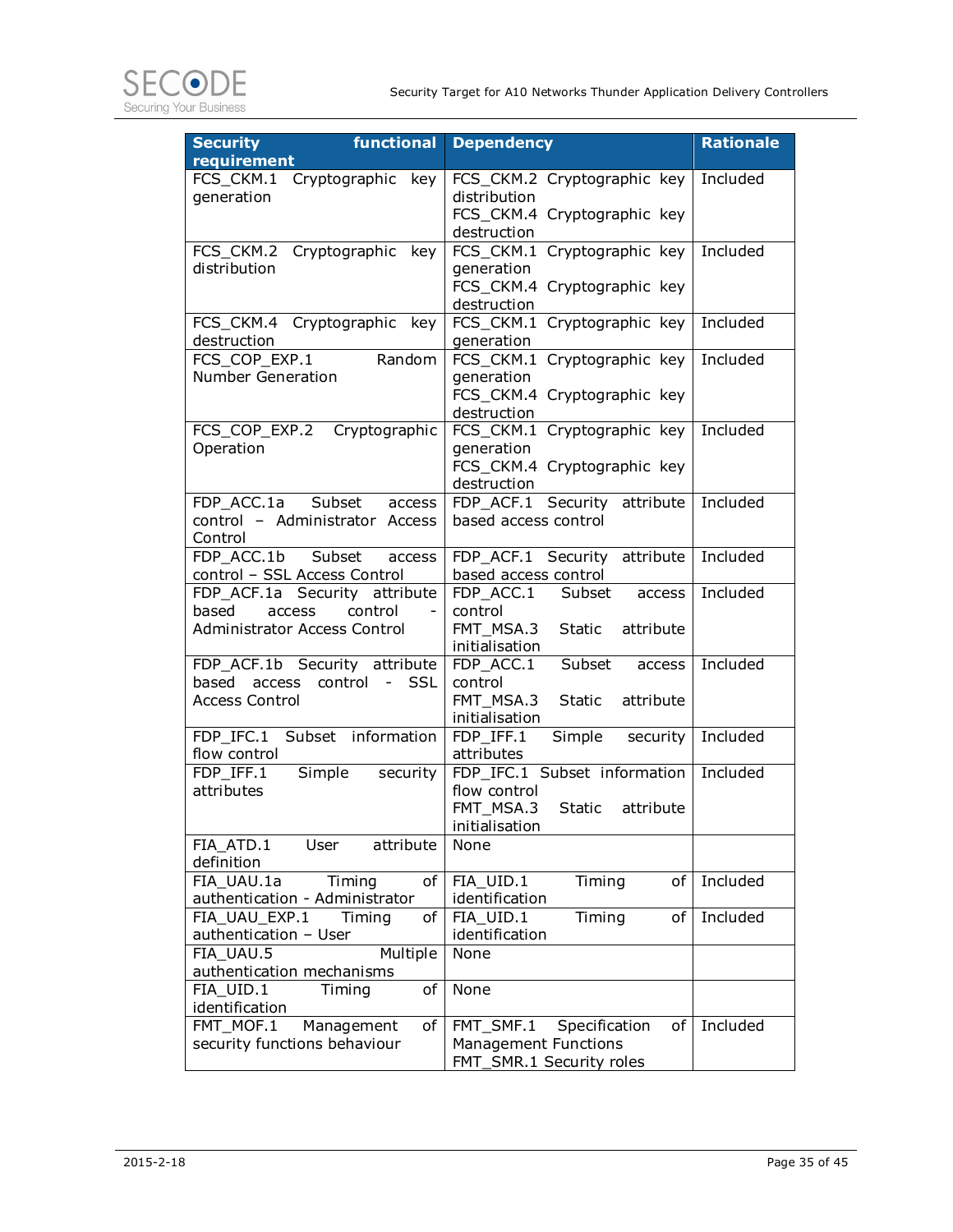

| <b>Security</b>                   | functional                 | <b>Dependency</b>                | <b>Rationale</b> |
|-----------------------------------|----------------------------|----------------------------------|------------------|
| requirement                       |                            |                                  |                  |
| FMT_MSA.1                         | Management<br>of           | [FDP_ACC.1 Subset<br>access      | Included         |
| security attributes               |                            | control, or                      |                  |
|                                   |                            | FDP IFC.1 Subset information     |                  |
|                                   |                            | flow control]                    |                  |
|                                   |                            | FMT_SMR.1 Security roles         |                  |
|                                   |                            | FMT_SMF.1<br>Specification<br>0f |                  |
|                                   |                            | <b>Management Functions</b>      |                  |
| FMT MSA.2                         | Secure<br>security         | [FDP ACC.1<br>Subset<br>access   | Included         |
| attributes                        |                            | control, or                      |                  |
|                                   |                            | FDP IFC.1 Subset information     |                  |
|                                   |                            | flow control]                    |                  |
|                                   |                            | FMT_SMF.1 Specification<br>of    |                  |
|                                   |                            | <b>Management Functions</b>      |                  |
|                                   |                            | FMT_SMR.1 Security roles         |                  |
| FMT MSA.3a                        | attribute<br><b>Static</b> | FMT MSA.1 Management<br>of       | Included         |
| initialisation<br>$\sim$          | Administrator              | security attributes              |                  |
| Access Control SFP                |                            | FMT_SMR.1 Security roles         |                  |
| FMT MSA.3b                        | attribute<br>Static        | FMT_MSA.1 Management<br>0f       | Included         |
| initialisation                    | <b>SSL</b><br>Access       | security attributes              |                  |
| Control SFP                       |                            | FMT_SMR.1 Security roles         |                  |
| FMT_MSA.3c Static                 | attribute                  | FMT MSA.1 Management<br>0f       | Included         |
| initialisation - Information Flow |                            | security attributes              |                  |
| Control SFP                       |                            | FMT_SMR.1 Security roles         |                  |
| FMT SMF.1                         | Specification<br>of        | <b>None</b>                      |                  |
| Management Functions              |                            |                                  |                  |
| FMT_SMR.1 Security roles          |                            | FIA_UID.1<br>Timing<br>of        | Included         |
|                                   |                            | identification                   |                  |
| FPT FLS.1 Fail secure             |                            | None                             |                  |
| FPT ITC.1                         | Inter-TSF                  | None                             |                  |
| confidentiality                   | during                     |                                  |                  |
| transmission                      |                            |                                  |                  |
| FPT ITT.1                         | Basic internal TSF         | None                             |                  |
| data transfer protection          |                            |                                  |                  |
| FPT STM.1 Reliable time stamps    |                            | None                             |                  |

#### **Table 8; Security functional requirements dependency rationale**

### **6.3.3. SAR RATIONALE**

This ST contains the assurance requirements from the CC EAL2 assurance package augmented with ALC\_FLR.1. The SARs that were chosen are consistent with best industry practices for Common Criteria evaluation of similar products.

#### **6.4. RATIONALE FOR EXPLICITLY STATED REQUIREMENTS**

| <b>Explicit Requirement</b> | <b>Identifier</b>                          | <b>Rationale</b>                                                                                                                                                                      |
|-----------------------------|--------------------------------------------|---------------------------------------------------------------------------------------------------------------------------------------------------------------------------------------|
| FLB SCO EXP.1               | Secure<br>communication                    | This explicit component is necessary since<br>it describes the core functionality,<br>client/TOE/server<br>consisting of<br>communication, firewall protection and<br>load balancing. |
| FCS BCM EXP.1               | <b>Baseline</b><br>cryptographic<br>module | This explicit requirement is necessary<br>since the CC does not provide a means to<br>specify a cryptographic baseline of<br>implementation.                                          |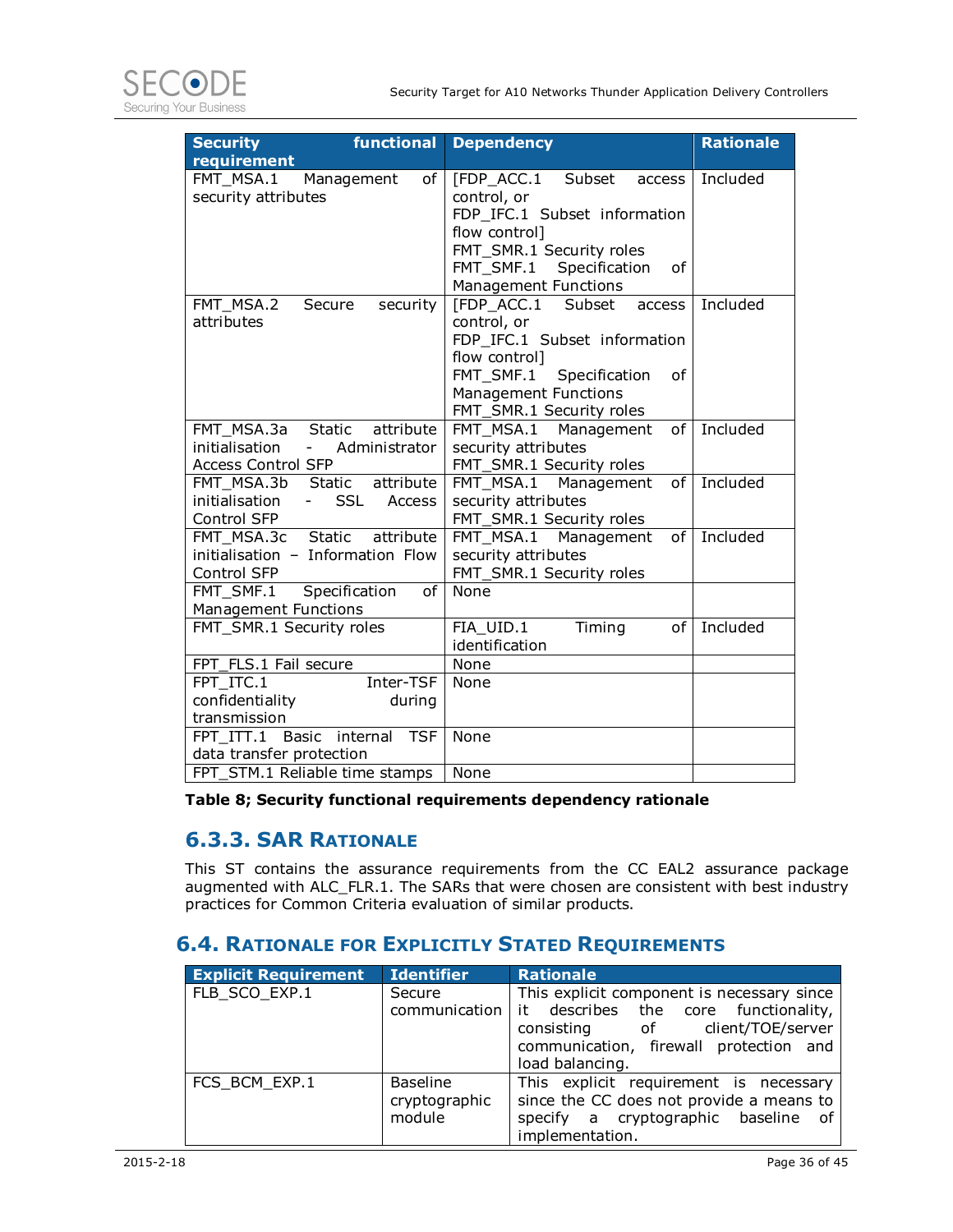



| <b>Explicit Requirement</b> | <b>Identifier</b>                          | <b>Rationale</b>                                                                                                                                                                                                                                                                                                                                                                 |
|-----------------------------|--------------------------------------------|----------------------------------------------------------------------------------------------------------------------------------------------------------------------------------------------------------------------------------------------------------------------------------------------------------------------------------------------------------------------------------|
| FCS_COP_EXP.1               | Random<br><b>Number</b><br>Generation      | This explicit requirement is necessary<br>since the CC cryptographic operation<br>components address only<br>specific<br>algorithm types and operations requiring<br>specific key sizes. FCS_COP EXP.1<br>requires FIPS approved random number<br>generation to be used for all cryptographic<br>functionalities, while FCS CKM.1 is limited<br>to cryptographic key generation. |
| FCS COP EXP.2               | Cryptographic<br>Operation                 | This explicit requirement is necessary<br>because it describes requirements for a<br>crypto module rather than the entire TSF.                                                                                                                                                                                                                                                   |
| FIA UAU EXP.1               | Timing<br>of I<br>authentication<br>– User | This explicit requirement is necessary to<br>clearly specify the user authentication<br>mechanism.                                                                                                                                                                                                                                                                               |

**Table 9; Explicitly stated SFR rationale** 

## **7. TOE SUMMARY SPECIFICATION (ASE\_TSS)**

### **7.1. TOE SECURITY FUNCTIONS SPECIFICATION**

This section describes the security functions provided by the TOE to meet the security functional requirements specified for the TOE in section 6.1.

### **7.1.1. SF.LOAD\_BALANCING**

Clients use encrypted SSL connections towards load balanced servers, which are protected by a basic firewall. Clients use SSL to establish secure connections to the TOE. The TOE then may or may not use SSL to establish connection to the servers on the protected network. The TOE, therefore, serves as a TLS proxy. The following load balancing algorithms are supported by the TOE: Round Robin, Active Server, Weighted Preference, and Connection Load.

### **7.1.2. SF.SECURITY\_AUDIT**

The product supports audit records (system logs), related to TOE management and network-related events. The types of events audited are described in table 10. The TOE provides a capability to generate and view events based on the log level (ranges from 0 to 7). The TOE provides support in CLI for view only for user name and IP address, login module and date/time. If the internal audit storage is exhausted then the old records are overwritten, and no alerts are generated. The TOE never outputs sensitive information such as passwords or keys to the log records.

| <b>Event Type</b>                  | Information specified in the log record         |  |  |  |  |  |  |  |  |  |  |  |
|------------------------------------|-------------------------------------------------|--|--|--|--|--|--|--|--|--|--|--|
| Logins and logoffs, authentication | User name, IP address, date/time                |  |  |  |  |  |  |  |  |  |  |  |
| Network packet processing logging  | IP addresses, date/time, protocol, ports        |  |  |  |  |  |  |  |  |  |  |  |
| System upgrade, restart            | Administrator name, time of upgrade/restart and |  |  |  |  |  |  |  |  |  |  |  |
|                                    | upgrade version                                 |  |  |  |  |  |  |  |  |  |  |  |
| CPU usage                          | shows cpu performance, date/time                |  |  |  |  |  |  |  |  |  |  |  |
| <b>Alarms</b>                      | supply,<br>System log for alarms: fan, power    |  |  |  |  |  |  |  |  |  |  |  |
|                                    | date/time                                       |  |  |  |  |  |  |  |  |  |  |  |

#### **Table 10; Types of events audited**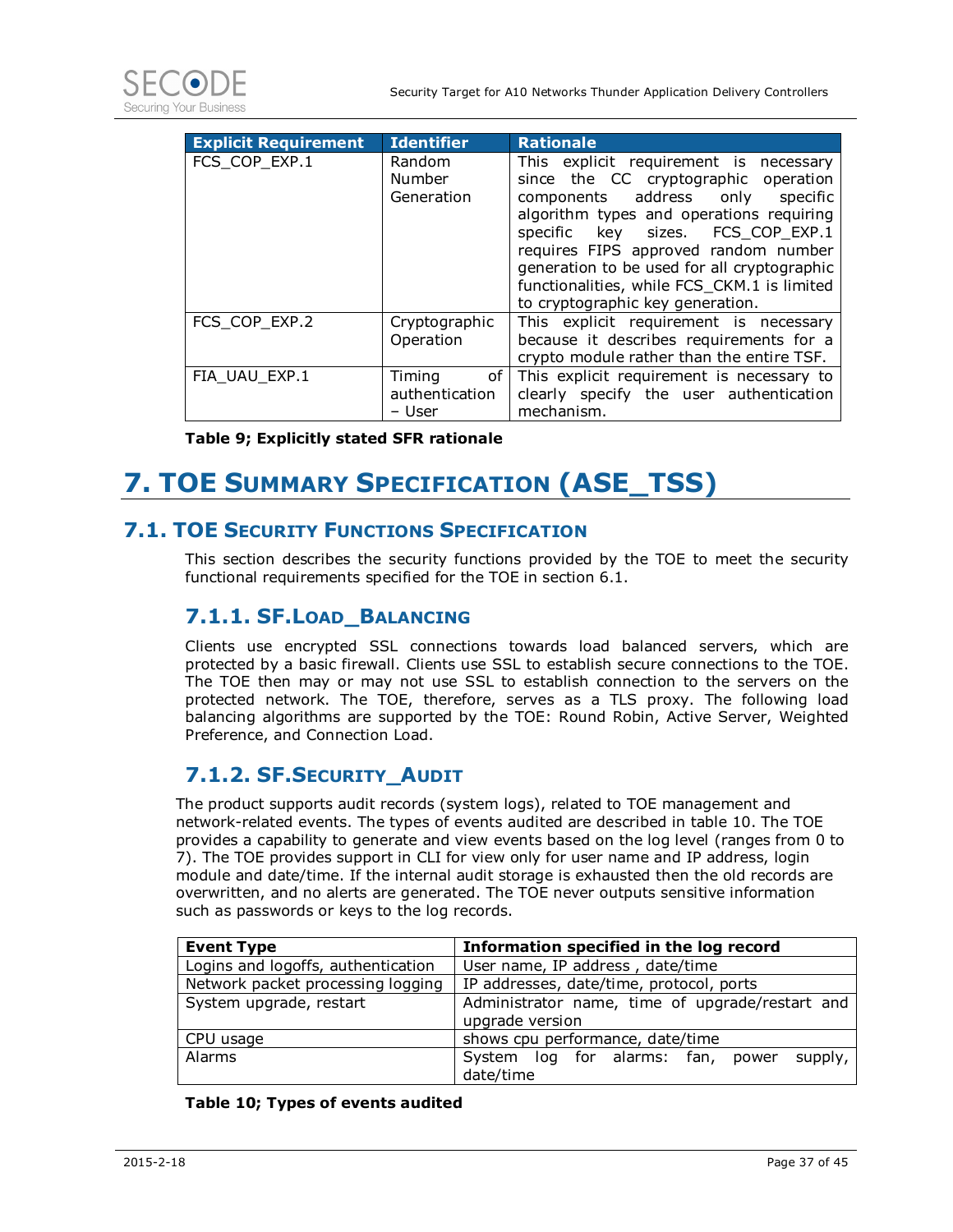

### **7.1.3. SF.CRYPTOGRAPHIC\_SUPPORT**

The SSL cryptographic processing uses a FIPS compliant cryptographic module. The TOE creates and deletes certificate keys at the SSL management configuration.

### **7.1.4. SF\_USERDATA\_PROTECTION**

The TOE supports the access and flow control operations execute, establish, disconnect and access; with the subject attributes administrator roles, SSL client certificate attributes, source IP, destination IP, source port, destination port; and with the information attributes server address and server port. Server farms can easily be grown in response to changing traffic flow, while protecting the servers behind a common virtual IP address.

### **7.1.5. SF.IDENTIFICATION\_AUTHENTICATION**

Administrators can connect to the TOE through the SSL/HTTPS, and must be identified and authenticated before being given access to the TOE. The TOE is then accessed through the GUI in a Web browser by entering the IP address of the Thunder device, using https. Administrators can also access the CLI through a console connection, or an SSH session. Regardless of which connection method is used, access to the Thunder CLI is generally referred to as an EXEC session or simply a CLI session. Entering privileged EXEC mode enables the use of privileged commands. Because many of the privileged commands set operating parameters, privileged access is password-protected to prevent unauthorized use. When the system administrator has set a password with the enable password global configuration command, users are prompted to enter it before being allowed access to privileged EXEC mode. The password is case sensitive. Client Certificates are used for user authentication. The module uses client certificates with at least 1024 bit RSA key. The TOE allows authentication of administrators using the public key method at the SSH CLI. Client certificate attributes are supported by the product internal database.

### **7.1.6. SF.SECURITY\_MANAGEMENT**

A default login IP address is the only restrictive default value when the Thunder TOE product is shipped. The TOE always requires authentication for management interfaces. Administrators can be locked out, meaning that the login possibility for an administrator is disabled for a certain period of time. The Root admin role is never locked out. The TOE has the following access levels; Root, Super Admin, Read Only Admin, Partition Write Admin, Partition Read Admin and Partition RS Operator. Table 10 gives a brief description of management functions available to these roles.

| <b>Administrator role</b> | <b>Description</b>                                                  |
|---------------------------|---------------------------------------------------------------------|
| Root                      | Allows access to all levels of the system. This account can         |
|                           | configure other admin accounts. It cannot be deleted.               |
| Super Admin               | Allows access to all levels of the system. This account is not the  |
|                           | "Root" account and it can be deleted. This account can configure    |
|                           | other admin accounts.                                               |
| Read Only Admin           | Allows monitoring access to the system but not configuration        |
|                           | access. In the CLI, this account can only access the User EXEC      |
|                           | and Privileged EXEC levels, not the configuration levels. In the    |
|                           | GUI, this account cannot modify configuration information.          |
| Partition Write Admin     | The admin has read-write privileges within the private partition to |
|                           | which the admin is assigned. The admin has read-only privileges     |
|                           | for the shared partition.                                           |
| Partition Read Admin      | The admin has read-only privileges within the private partition to  |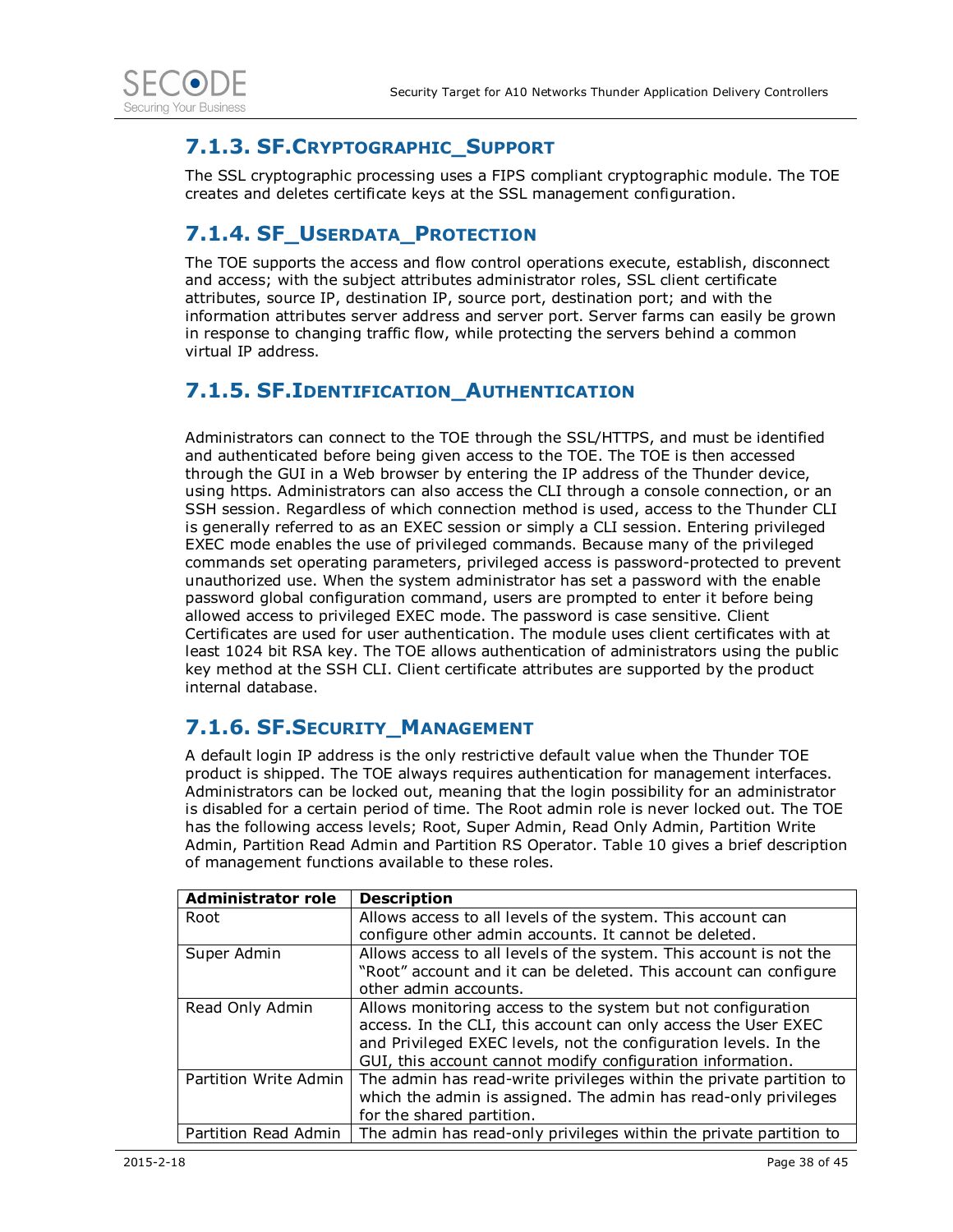| which the admin is assigned, and read-only privileges for the<br>shared partition.                                                                                                                                                             |
|------------------------------------------------------------------------------------------------------------------------------------------------------------------------------------------------------------------------------------------------|
| Partition RS Operator   The admin is assigned to a private partition but has permission<br>only to view service port statistics for real servers in the partition,<br>and to disable or re-enable the real servers and their service<br>ports. |

**Table 11; Administrator role description** 

### **7.1.7. SF.TSF\_PROTECTION**

The TOE does not provide uncontrolled or unprotected interfaces. The remote management interfaces are encrypted and authenticated using FIPS 140-2-compliant cryptography. The TOE hardware provides timestamps for the TOE's use.

#### **7.2. SECURITY FUNCTIONS RATIONALE**

The table below shows that all TOE security requirements can be traced to at least one TOE security function.

|                                                                                                                                                                                                                                                                                                                                                                   | Requirement | EXP.1<br>SCO_<br>믮 | <b>FAU_GEN.1</b> | FAU_GEN.2           | <b>FAU.SAR.1</b> | <b>FAU.SAR.3</b> | <b>FAU.STG.1</b> | <b>FAU.STG.4</b> | ίü<br>FCS_BCM | CKM.1<br>FCS_ | CKM.2<br>ပ္မ | CKM.4<br>FCS_ | EXP.1<br>COP <sub>.</sub><br>FCS | EXP.2<br>$_{\text{COP}}$<br>FCS <sub>-</sub> | FDP_ACC.1a | FDP_ACC.1b<br>FDP_ACF.1a | FDP_ACF.1b      | FDP_IFC.1 | FDP_IFF.1                 | ATD.1<br>EIA, | _UAU.1a<br>EIA. | <b>FIA_UAU_EX</b>               | $\mathbf{F}$ | LUAU.5<br>EÁ, | MOF.1<br>FMT. | FMT <sub>.</sub> | FMT.         | [_MSA.1<br>[_MSA.2<br>[_MSA.3a<br>FMT <sub>.</sub> | MSA.3b<br>FMT. | FMT_MSA.3c   | $-SMF.1$<br>FMT, | $-SMR.1$<br>FMT <sub>.</sub> | FLS.1<br>된 | ITC.1<br>EPT <sub>.</sub> | MT1.1<br>EPT. | STM.1<br>EPT |
|-------------------------------------------------------------------------------------------------------------------------------------------------------------------------------------------------------------------------------------------------------------------------------------------------------------------------------------------------------------------|-------------|--------------------|------------------|---------------------|------------------|------------------|------------------|------------------|---------------|---------------|--------------|---------------|----------------------------------|----------------------------------------------|------------|--------------------------|-----------------|-----------|---------------------------|---------------|-----------------|---------------------------------|--------------|---------------|---------------|------------------|--------------|----------------------------------------------------|----------------|--------------|------------------|------------------------------|------------|---------------------------|---------------|--------------|
| <b>Security</b><br>functions                                                                                                                                                                                                                                                                                                                                      |             |                    |                  |                     |                  |                  |                  |                  |               |               |              |               |                                  |                                              |            |                          |                 |           |                           |               |                 |                                 |              |               |               |                  |              |                                                    |                |              |                  |                              |            |                           |               |              |
| <b>SF.Load Balan</b><br>cing                                                                                                                                                                                                                                                                                                                                      |             | X                  |                  |                     |                  |                  |                  |                  |               |               |              |               |                                  |                                              |            |                          |                 |           |                           |               |                 |                                 |              |               |               |                  |              |                                                    |                |              |                  |                              |            |                           |               |              |
| <b>SF.Security_A</b><br>udit                                                                                                                                                                                                                                                                                                                                      |             |                    |                  | $x$ $x$ $x$ $x$ $x$ |                  |                  |                  |                  |               |               |              |               |                                  |                                              |            |                          |                 |           |                           |               |                 |                                 |              |               |               |                  |              |                                                    |                |              |                  |                              |            |                           |               |              |
| <b>SF.Cryptograp</b><br>hic Support                                                                                                                                                                                                                                                                                                                               |             |                    |                  |                     |                  |                  |                  |                  |               | x x x x x x   |              |               |                                  |                                              |            |                          |                 |           |                           |               |                 |                                 |              |               |               |                  |              |                                                    |                |              |                  |                              |            |                           |               |              |
| SF_Userdata_                                                                                                                                                                                                                                                                                                                                                      |             |                    |                  |                     |                  |                  |                  |                  |               |               |              |               |                                  |                                              |            |                          |                 |           |                           |               |                 |                                 |              |               |               |                  |              |                                                    |                |              |                  |                              |            |                           |               |              |
| <b>Protection</b><br><b>SF.Identificati</b><br>on_Authentica<br>tion                                                                                                                                                                                                                                                                                              |             |                    |                  |                     |                  |                  |                  |                  |               |               |              |               |                                  |                                              | $\times$   |                          | $X$ $X$ $X$ $X$ |           | $\boldsymbol{\mathsf{X}}$ |               |                 | $x \mid x \mid x \mid x \mid x$ |              |               |               |                  |              |                                                    |                |              |                  |                              |            |                           |               |              |
| <b>SF.Security_M</b><br>anagement                                                                                                                                                                                                                                                                                                                                 |             |                    |                  |                     |                  |                  |                  |                  |               |               |              |               |                                  |                                              |            |                          |                 |           |                           |               |                 |                                 |              |               | X             | X                | $\mathsf{x}$ | $\times$                                           | $\mathsf{X}$   | $\mathsf{X}$ | $\mathsf{X}$     | $\times$                     |            |                           |               |              |
| <b>SF.TSF Protec</b><br>tion                                                                                                                                                                                                                                                                                                                                      |             |                    |                  |                     |                  |                  |                  |                  |               |               |              |               |                                  |                                              |            |                          |                 |           |                           |               |                 |                                 |              |               |               |                  |              |                                                    |                |              |                  |                              |            |                           |               |              |
| Table 12; Tracing of security functions to requirements<br>7.2.1. SF. LOAD_BALANCING<br>The TOE security function SF.Load_Balancing, "Clients use encrypted SSL connections<br>towards load balanced servers, which are protected by a basic firewall.", meets the load                                                                                           |             |                    |                  |                     |                  |                  |                  |                  |               |               |              |               |                                  |                                              |            |                          |                 |           |                           |               |                 |                                 |              |               |               |                  |              |                                                    |                |              |                  |                              |            |                           |               |              |
| balancing requirements FLB_SCO_EXP.1.1, FLB_SCO_EXP.1.2, FLB_SCO_EXP.1.3.<br>7.2.2. SF.SECURITY_AUDIT                                                                                                                                                                                                                                                             |             |                    |                  |                     |                  |                  |                  |                  |               |               |              |               |                                  |                                              |            |                          |                 |           |                           |               |                 |                                 |              |               |               |                  |              |                                                    |                |              |                  |                              |            |                           |               |              |
| The TOE security function SF. Security Audit, "The TOE provides a capability to generate<br>and view events based on the log level (ranges from 0 to 7), together with a CLI view<br>only support for user name and IP address, login module and date/time. If the internal<br>audit storage is exhausted then the old records are overwritten, and no alerts are |             |                    |                  |                     |                  |                  |                  |                  |               |               |              |               |                                  |                                              |            |                          |                 |           |                           |               |                 |                                 |              |               |               |                  |              |                                                    |                |              |                  |                              |            |                           |               |              |

**Table 12; Tracing of security functions to requirements** 

### **7.2.1. SF.LOAD\_BALANCING**

### **7.2.2. SF.SECURITY\_AUDIT**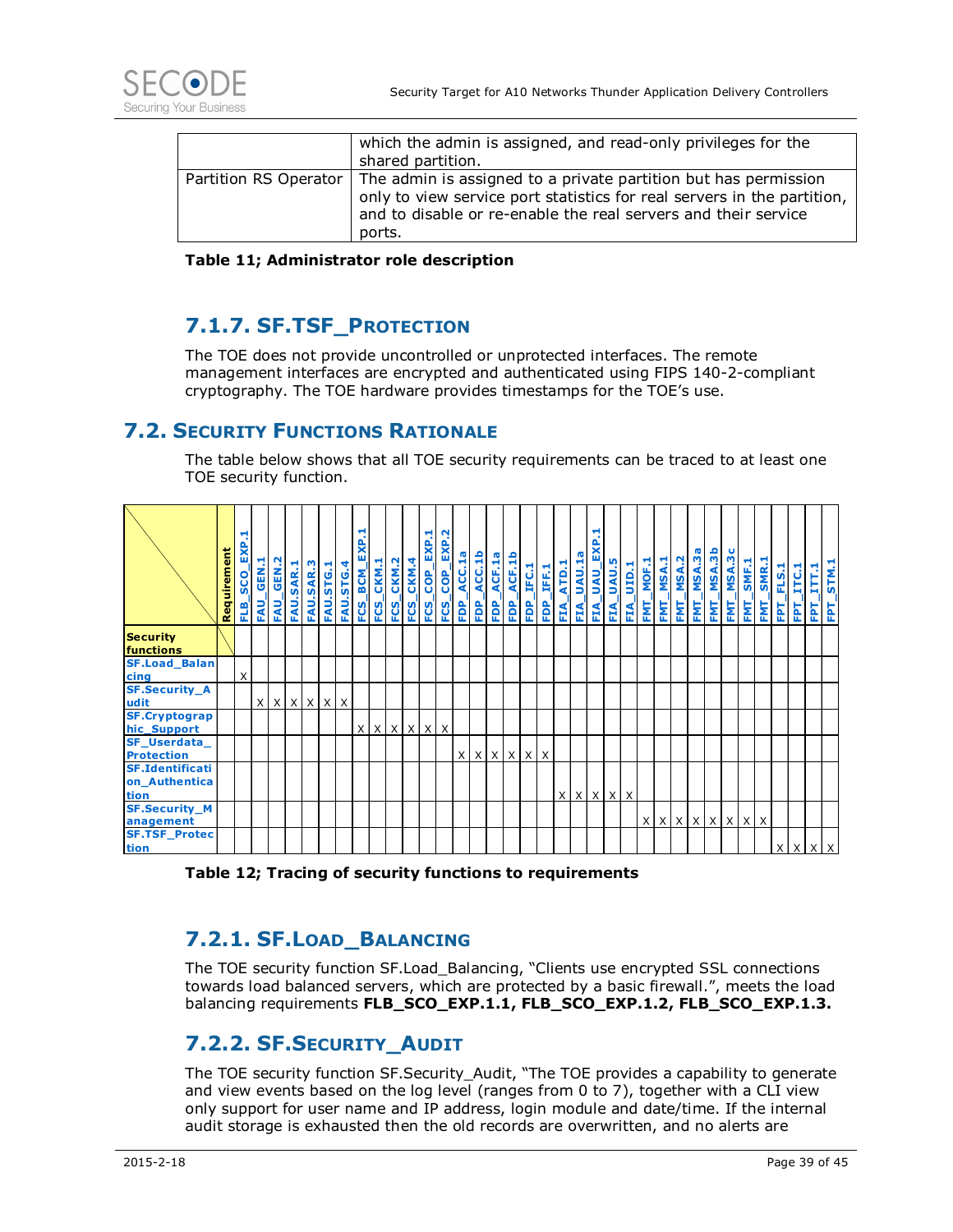

generated.", meets the audit requirements **FAU\_GEN.1, FAU\_GEN.2, FAU.SAR.1, FAU.SAR.3, FAU.STG.1, FAU.STG.4.** 

#### **7.2.3. SF.CRYPTOGRAPHIC\_SUPPORT**

The TOE security function SF.Cryptographic\_Support, "The SSL cryptographic processing uses a FIPS compliant cryptographic module. The TOE creates and deletes certificate keys at the SSL management configuration.", meets the cryptographic requirements **FCS\_BCM\_EXP.1, FCS\_CKM.1, FCS\_CKM.2, FCS\_CKM.4, FCS\_COP\_EXP.1, FCS\_COP\_EXP.2.** 

### **7.2.4. SF.USERDATA\_PROTECTION**

The TOE supports access and flow control operations with the attributes administrator roles, username, password, SSL client certificate attributes, source IP, destination IP, source port, destination port. It is possible to grow server farms in response to changing traffic flow, while protecting the servers behind a common virtual IP address.", meets the protection of user data requirements **FDP\_ACC.1a, FDP\_ACC.1b, FDP\_ACF.1a, FDP\_ACF.1b, FDP\_IFC.1, FDP\_IFF.1.** 

#### **7.2.5. SF.IDENTIFICATION\_AUTHENTICATION**

The TOE security function SF.Identification\_Authentication, "Users access the TOE through the SSL, and must be identified and authenticated before being given access to the TOE. Client certificate attributes are supported by the product internal database.", meets the identification and authentication requirements **FIA\_ATD.1.1, FIA\_UAU.1a, FIA\_UAU\_EXP.1, FIA\_UAU.5, FIA\_UID.1.** 

### **7.2.6. SF.SECURITY\_MANAGEMENT**

The TOE security function SF.Security\_Management, "The TOE always requires authentication for management interfaces. Administrators can be locked out but the Root Admin is never locked out. The TOE has the access levels Root Admin, Super Admin, Read Only Admin, Partition Write Admin, Partition Read Admin and Partition OS Operator.", meets the management requirements **FMT\_MOF.1, FMT\_MSA.1, FMT\_MSA.2, FMT\_MSA.3a, FMT\_MSA.3b, FMT\_MSA.3c, FMT\_SMF.1, FMT\_SMR.1.** 

#### **7.2.7. SF.TSF\_PROTECTION**

SSL connections and failures are supported by the TOE. The TOE hardware provides timestamps for the TOE's use.", meets the protection of the TSF requirements **FPT\_FLS.1, FPT\_ITC.1, FPT\_ITT.1, FPT\_STM.1.**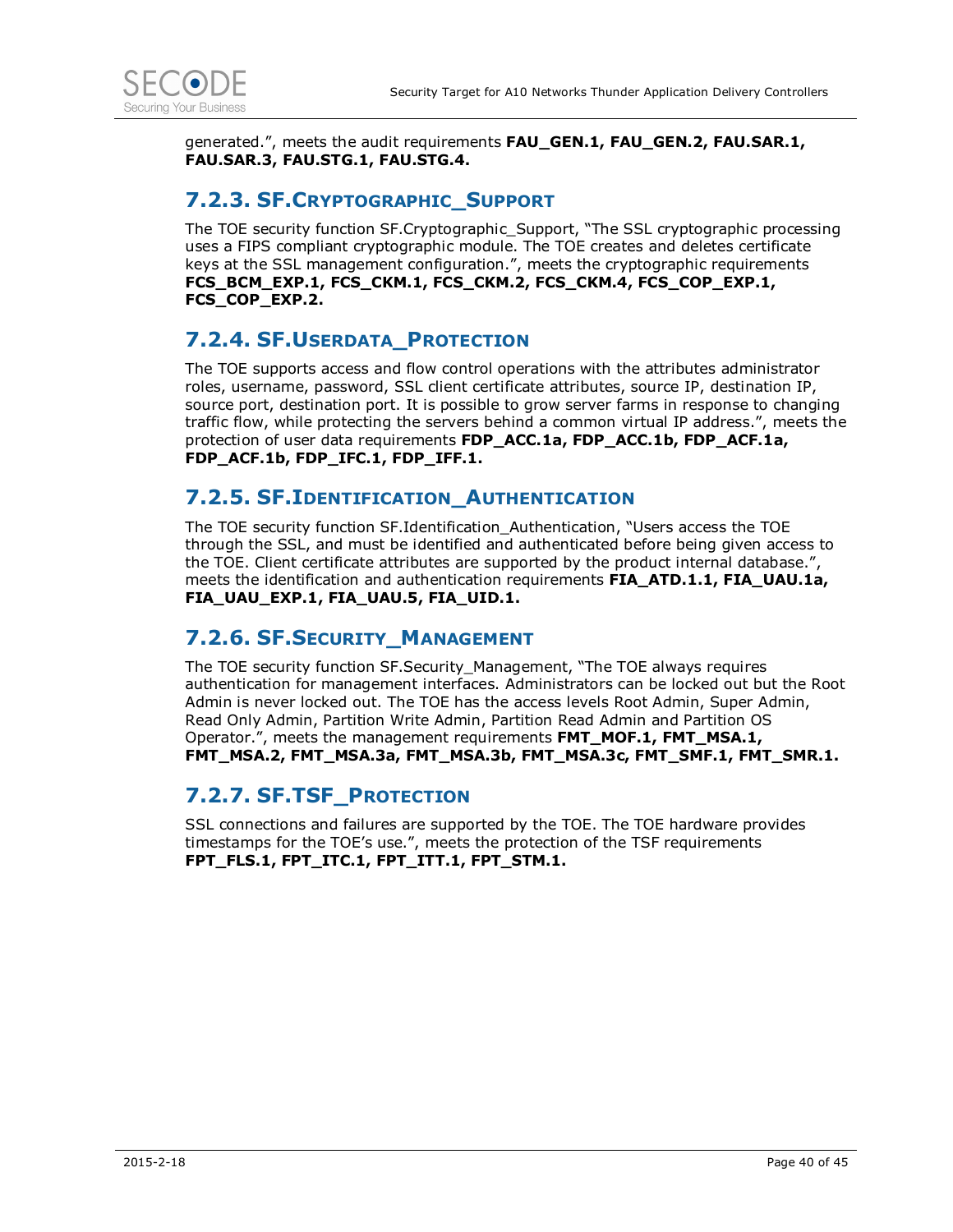## **8. ASSURANCE REQUIREMENTS**

### **8.1. DEVELOPMENT (ADV)**

#### **8.1.1. SECURITY ARCHITECTURE DESCRIPTION (ADV\_ARC.1)**

The security architecture description shall be at a level of detail commensurate with the description of the SFR-enforcing abstractions described in the TOE design document. ADV\_ARC.1.1C

The security architecture description shall describe the security domains maintained by the TSF consistently with the SFRs. ADV\_ARC.1.2C

The security architecture description shall describe how the TSF initialisation process is secure. ADV\_ARC.1.3C

The security architecture description shall demonstrate that the TSF protects itself from tampering. ADV\_ARC.1.4C

The security architecture description shall demonstrate that the TSF prevents bypass of the SFR-enforcing functionality. ADV\_ARC.1.5C

#### **8.1.2. SECURITY-ENFORCING FUNCTIONAL SPECIFICATION (ADV\_FSP.2)**

The functional specification shall completely represent the TSF. ADV\_FSP.2.1C

The functional specification shall describe the purpose and method of use for all TSFI. ADV\_FSP.2.2C

The functional specification shall identify and describe all parameters associated with each TSFI. ADV\_FSP.2.3C

For each SFR-enforcing TSFI, the functional specification shall describe the SFR-enforcing actions associated with the TSFI. ADV\_FSP.2.4C

For each SFR-enforcing TSFI, the functional specification shall describe direct error messages resulting from processing associated with the SFR-enforcing actions. ADV\_FSP.2.5C

The tracing shall demonstrate that the SFRs trace to TSFIs in the functional specification. ADV\_FSP.2.6C

### **8.1.3. BASIC DESIGN (ADV\_TDS.1)**

The design shall describe the structure of the TOE in terms of subsystems. <sup>ADV\_TDS.1.1C</sup>

The design shall identify all subsystems of the TSF. ADV\_TDS.1.2C

The design shall describe the behaviour of each SFR-supporting or SFR-non-interfering TSF subsystem in sufficient detail to determine that it is not SFR-enforcing. ADV\_TDS.1.3C

The design shall summarise the SFR-enforcing behaviour of the SFR-enforcing subsystems. ADV\_TDS.1.4C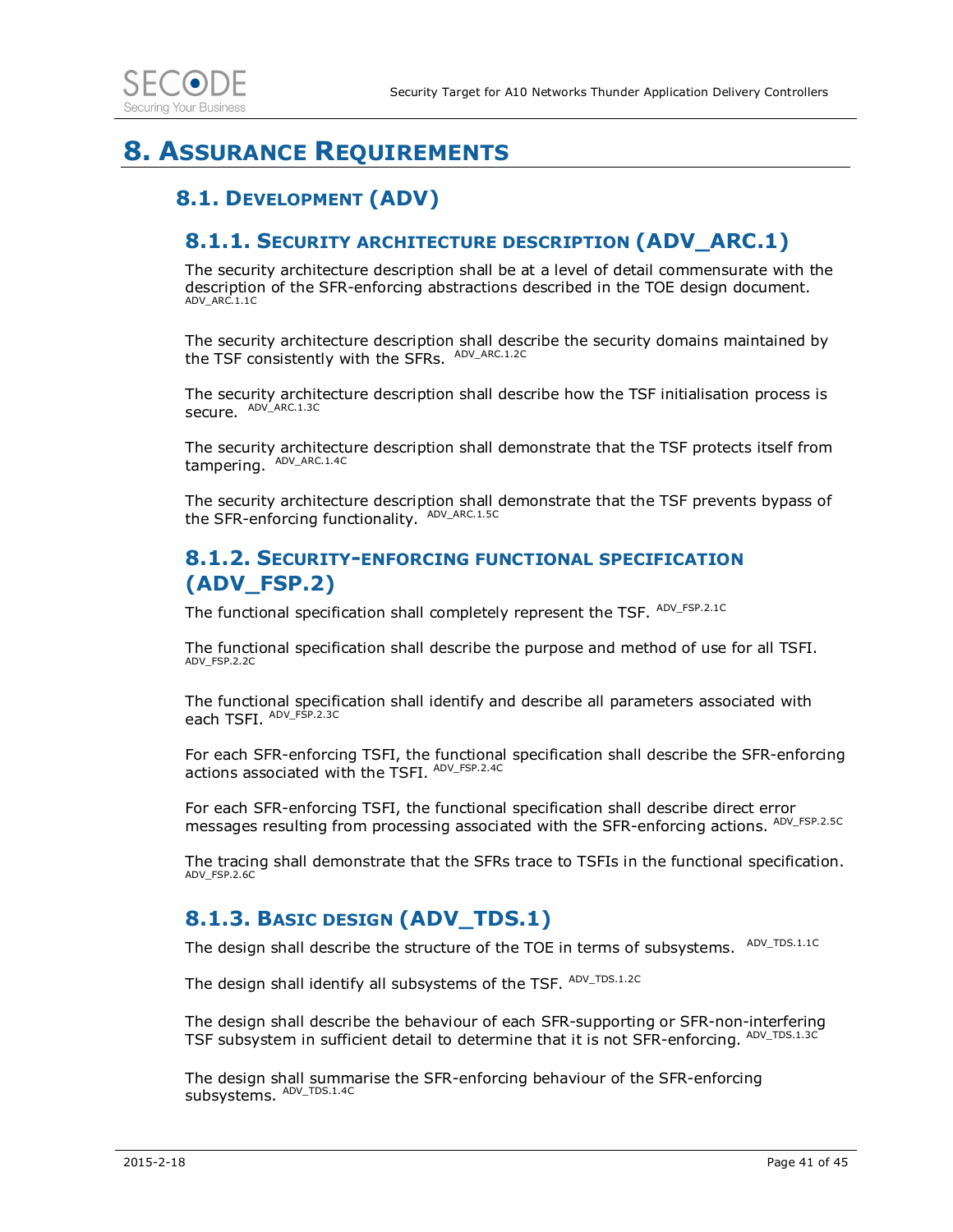

The design shall provide a description of the interactions among SFR-enforcing subsystems of the TSF, and between the SFR-enforcing subsystems of the TSF and other subsystems of the TSF. ADV\_TDS.1.5C

The mapping shall demonstrate that all TSFIs trace to the behaviour described in the TOE design that they invoke. ADV\_TDS.1.6C

### **8.2. GUIDANCE DOCUMENTS (AGD)**

### **8.2.1. OPERATIONAL USER GUIDANCE (AGD\_OPE.1)**

The operational user guidance shall describe, for each user role, the user-accessible functions and privileges that should be controlled in a secure processing environment, including appropriate warnings. AGD\_OPE.1.1C

The operational user guidance shall describe, for each user role, how to use the available interfaces provided by the TOE in a secure manner. AGD\_OPE.1.2C

The operational user guidance shall describe, for each user role, the available functions and interfaces, in particular all security parameters under the control of the user, indicating secure values as appropriate. AGD\_OPE.1.3C

The operational user guidance shall, for each user role, clearly present each type of security-relevant event relative to the user-accessible functions that need to be performed, including changing the security characteristics of entities under the control of the TSF. <sup>AGD\_OPE.1.4C</sup>

The operational user guidance shall identify all possible modes of operation of the TOE (including operation following failure or operational error), their consequences and implications for maintaining secure operation. AGD\_OPE.1.5C

The operational user guidance shall, for each user role, describe the security measures to be followed in order to fulfil the security objectives for the operational environment as described in the ST. AGD\_OPE.1.6C

The operational user guidance shall be clear and reasonable. AGD\_OPE.1.7C

### **8.2.2. PREPARATIVE PROCEDURES (AGD\_PRE.1)**

The preparative procedures shall describe all the steps necessary for secure acceptance of the delivered TOE in accordance with the developer's delivery procedures. AGD\_PRE.1.1C

The preparative procedures shall describe all the steps necessary for secure installation of the TOE and for the secure preparation of the operational environment in accordance with the security objectives for the operational environment as described in the ST. AGD\_PRE.1.2C

### **8.3. LIFE-CYCLE SUPPORT (ALC)**

### **8.3.1. USE OF A CM SYSTEM (ALC\_CMC.2)**

The TOE shall be labelled with its unique reference. ALC\_CMC.2.1C

The CM documentation shall describe the method used to uniquely identify the configuration items. ALC\_CMC.2.2C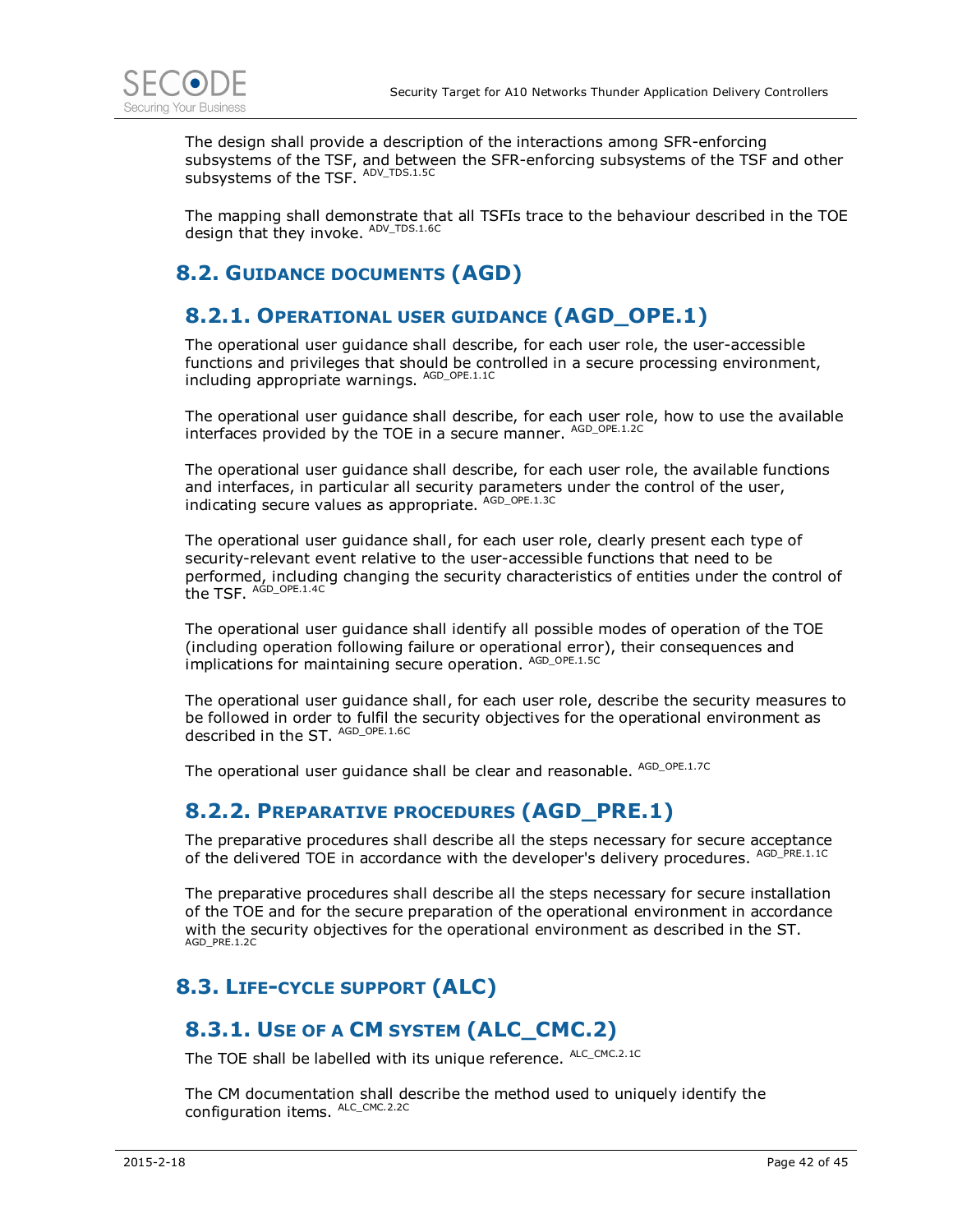

The CM system shall uniquely identify all configuration items. ALC\_CMC.2.3C

### **8.3.2. PARTS OF THE TOE CM COVERAGE (ALC\_CMS.2)**

The configuration list shall include the following: the TOE itself; the evaluation evidence required by the SARs; and the parts that comprise the TOE. ALC\_CMS.2.1C

The configuration list shall uniquely identify the configuration items. ALC\_CMS.2.1C

For each TSF relevant configuration item, the configuration list shall indicate the developer of the item. ALC\_CMS.2.3C

### **8.3.3. DELIVERY PROCEDURES (ALC\_DEL.1)**

The delivery documentation shall describe all procedures that are necessary to maintain security when distributing versions of the TOE to the consumer. ALC\_DEL.1.1C

The developer shall use the delivery procedures. ALC\_DEL.1.1C

### **8.3.4. FLAW REMEDIATION (ALC\_FLR.1)**

The flaw remediation procedures documentation shall describe the procedures used to track all reported security flaws in each release of the TOE. ALC\_FLR.1.1C

The flaw remediation procedures shall require that a description of the nature and effect of each security flaw be provided, as well as the status of finding a correction to that flaw. ALC\_FLR.1.2C

The flaw remediation procedures shall require that corrective actions be identified for each of the security flaws. ALC\_FLR.1.3C

The flaw remediation procedures documentation shall describe the methods used to provide flaw information, corrections and guidance on corrective actions to TOE users. ALC\_FLR.1.4C

### **8.4. TESTS (ATE)**

### **8.4.1. EVIDENCE OF COVERAGE (ATE\_COV.1)**

The evidence of the test coverage shall show the correspondence between the tests in the test documentation and the TSFIs in the functional specification. ATE\_COV.1.1C

### **8.4.2. FUNCTIONAL TESTING (ATE\_FUN.1)**

The test documentation shall consist of test plans, expected test results and actual test results. ATE\_FUN.1.1C

The test plans shall identify the tests to be performed and describe the scenarios for performing each test. These scenarios shall include any ordering dependencies on the results of other tests. ATE\_FUN.1.2C

The expected test results shall show the anticipated outputs from a successful execution of the tests.  $^{\text{ATE\_FUN}.1.3\text{C}}$ 

The actual test results shall be consistent with the expected test results. ATE\_FUN.1.4C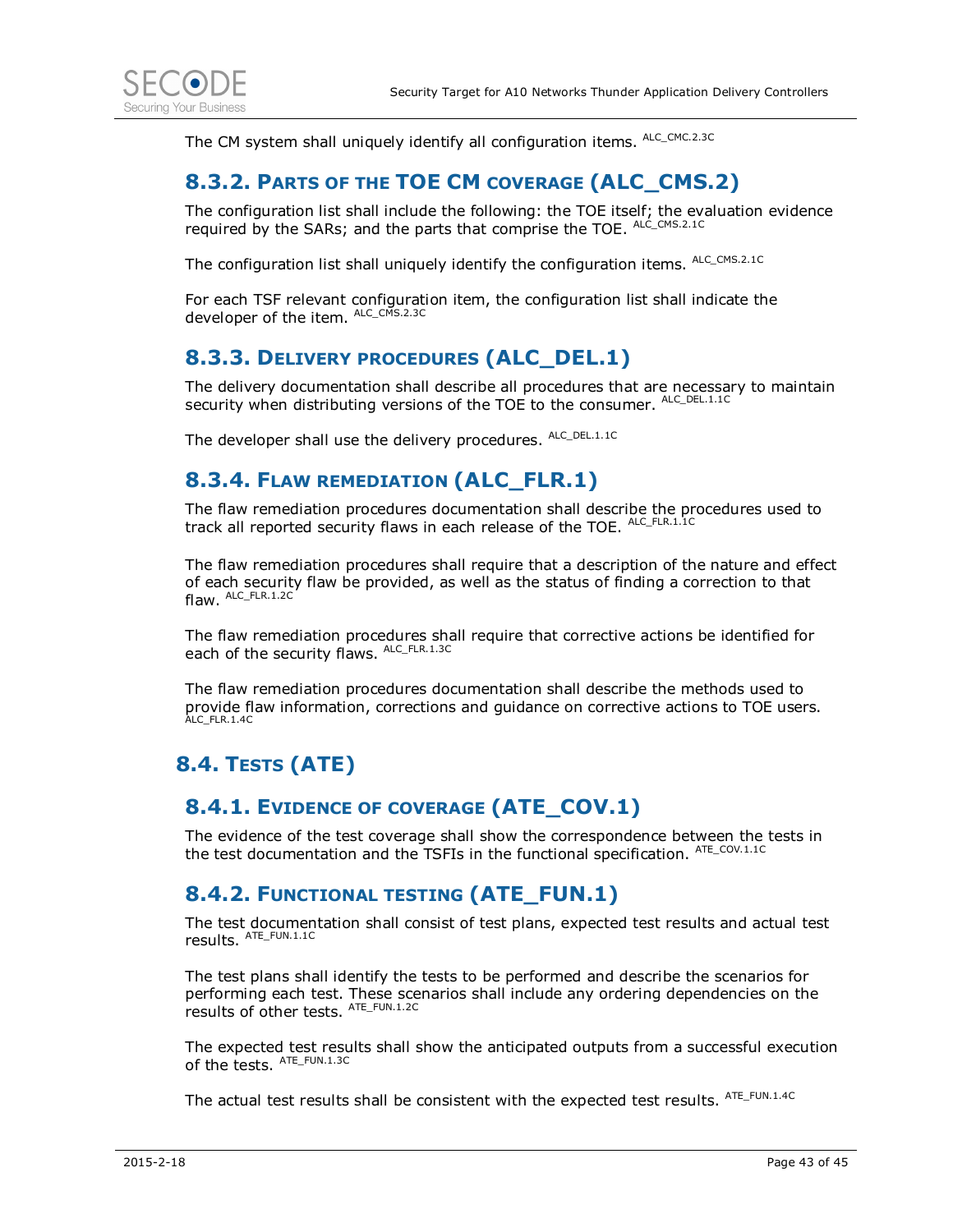

### **8.4.3. INDEPENDENT TESTING - SAMPLE (ATE\_IND.2)**

The TOE shall be suitable for testing. ATE\_IND.2.1C

The developer shall provide an equivalent set of resources to those that were used in the developer's functional testing of the TSF. ATE\_IND.2.2C

### **8.5. VULNERABILITY ASSESSMENT (AVA)**

### **8.5.1. VULNERABILITY ANALYSIS (AVA\_VAN.2)**

The TOE shall be suitable for testing. AVA\_VAN.2.1C